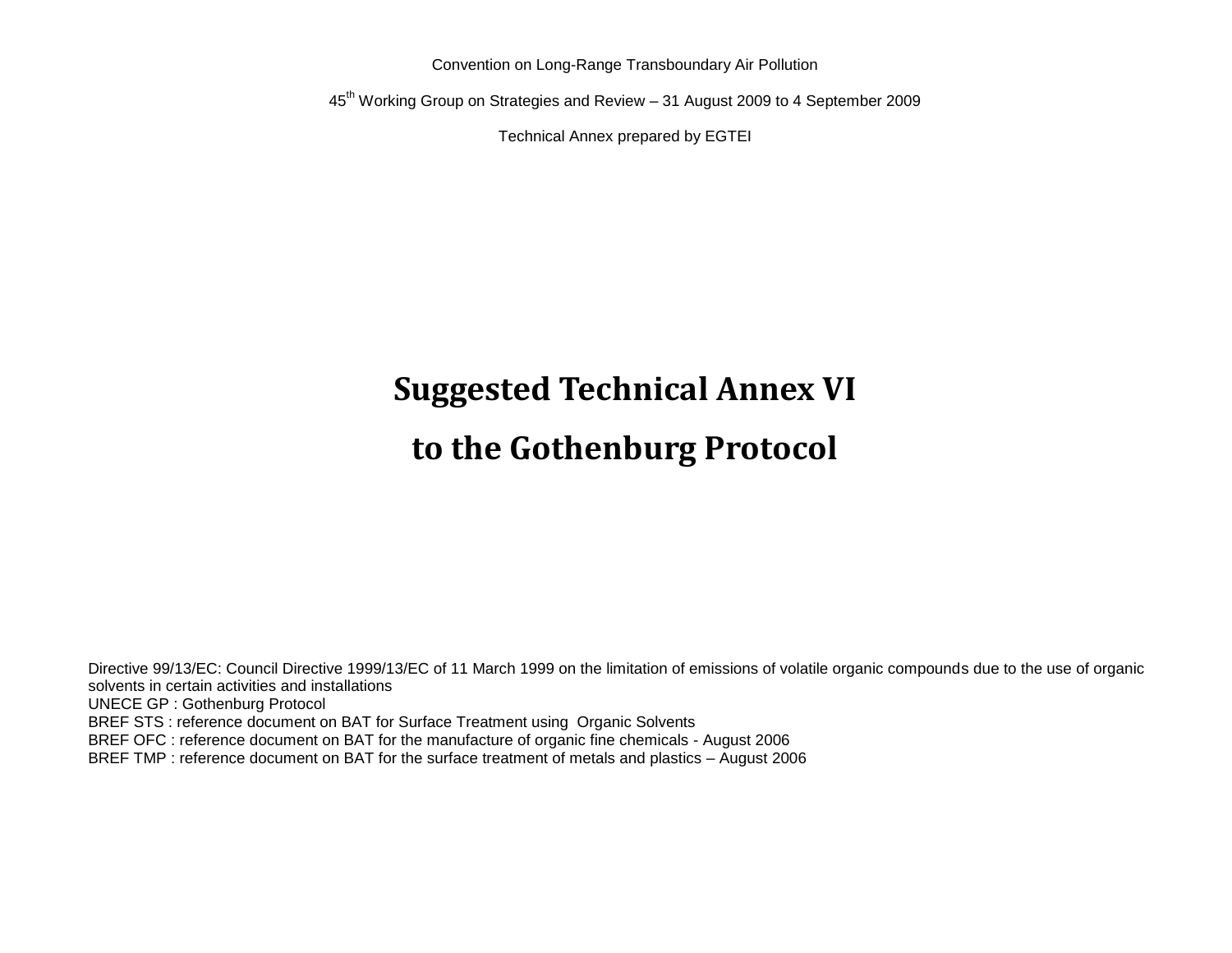#### Annex VI

#### LIMIT VALUES FOR EMISSIONS OF VOLATILE ORGANIC COMPOUNDS FROM STATIONARY SOURCES

1. Section A applies to Parties other than Canada and the United States of America, section B applies to Canada and section C applies to the United States of America.

#### A. Parties other than Canada and the United States of America

2. This section of the present annex covers the stationary sources of VOC emissions listed in paragraphs 8 to 22 below. Installations or parts of installations for research, development and testing of new products and processes are not covered. Threshold values are given in the sector-specific tables below. They generally refer to solvent consumption or emission mass flow. Where one operator carries out several activities falling under the same subheading at the same installation on the same site, the solvent consumption or emission mass flow of such activities are added together. If no threshold value is indicated, the given limit value applies to all the installations concerned.

3. For the purpose of section A of the present annex:

*(a)* "Storage and distribution of petrol" means the loading of trucks, railway wagons, barges and seagoing ships at depots and mineral oil refinery dispatch stations, excluding vehicle refuelling at service stations covered by relevant documents on mobile sources;

*(b)* "Adhesive coating" means any process in which an adhesive is applied to a surface, with the exception of adhesive coating and laminating associated with printing processes and wood and plastic lamination;

*(c)* "Wood and plastic lamination" means any process to adhere together wood and/or plastic to produce laminated products;

*(d)* "Coating processes" means the application of metal and plastic surfaces to: passenger cars, truck cabins, trucks, buses or wooden surfaces and covers any process in which a single or multiple application of a continuous film of coating is laid onto:

(i) New vehicles defined (see below) as vehicles of category M1 and of category N1 insofar as they are coated at the same installation as M1 vehicles;

(ii) Truck cabins, defined as the housing for the driver, and all integrated housing for the technical equipment of category N2 and N3 vehicles;

(iii) Vans and trucks defined as category N1, N2 and N3 vehicles, but excluding truck cabins;

(iv) Buses defined as category M2 and M3 vehicles; and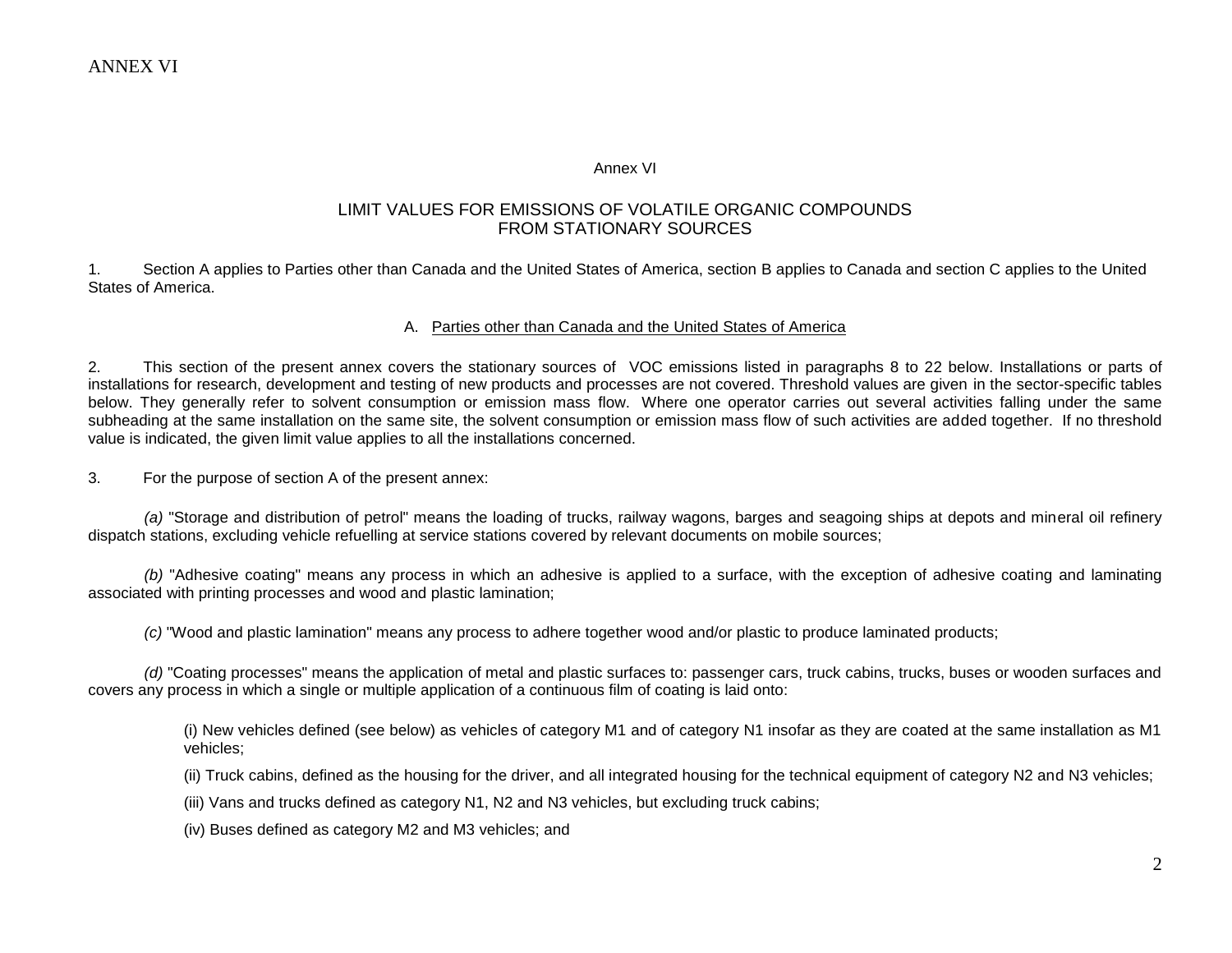(v) Other metallic and plastic surfaces including those of aeroplanes, ships, trains, etc., wooden surfaces, textile, fabric, film and paper surfaces.

This source category does not include the coating of substrates with metals by electrophoretic or chemical spraying techniques. If the coating process includes a step in which the same article is printed, that printing step is considered part of the coating process. However, printing processes operated as a separate activity are not included. In this definition:

- M1 vehicles are those used for the carriage of passengers and comprising not more than eight seats in addition to the driver's seat;

- M2 vehicles are those used for the carriage of passengers and comprising more than eight seats in addition to the driver's seat, and having a maximum mass not exceeding 5 Mg;

- M3 vehicles are those used for the carriage of passengers and comprising more than eight seats in addition to the driver's seat, and having a maximum mass exceeding 5 Mg;

- N1 vehicles are those used for the carriage of goods and having a maximum mass not exceeding 3.5 Mg;
- N2 vehicles are those used for the carriage of goods and having a maximum mass exceeding 3.5 Mg but not exceeding 12 Mg;
- N3 vehicles are those used for the carriage of goods and having a maximum mass exceeding 12 Mg.

*(e)* "Coil coating" means any processes where coiled steel, stainless steel, coated steel, copper alloys or aluminium strip is coated with either a filmforming or laminate coating in a continuous process;

*(f)* "Dry cleaning" means any industrial or commercial process using VOCs in an installation to clean garments, furnishings and similar consumer goods with the exception of the manual removal of stains and spots in the textile and clothing industry;

*(g)* "Manufacturing of coatings, varnishes, inks and adhesives" means the manufacture of coating preparations, varnishes, inks and adhesives, and of intermediates as far as they are produced in the same installation by mixing pigments, resins and adhesive materials with organic solvents or other carriers. This category also includes dispersion, predispersion, realization of a certain viscosity or colour and packing the final products in containers;

*(h)* "Printing" means any process of reproduction of text and/or images in which, with the use of an image carrier, ink is transferred onto a surface and applies to the following subprocesses:

> (i) Flexography: a printing process using an image carrier of rubber or elastic photopolymers on which the printing inks are above the nonprinting areas, using liquid inks that dry through evaporation;

> (ii) Heat set web offset: a web-fed printing process using an image carrier in which the printing and non-printing areas are in the same plane, where web-fed means that the material to be printed is fed to the machine from a reel as distinct from separate sheets. The nonprinting area is treated to attract water and thus reject ink. The printing area is treated to receive and transmit ink to the surface to be printed. Evaporation takes place in an oven where hot air is used to heat the printed material;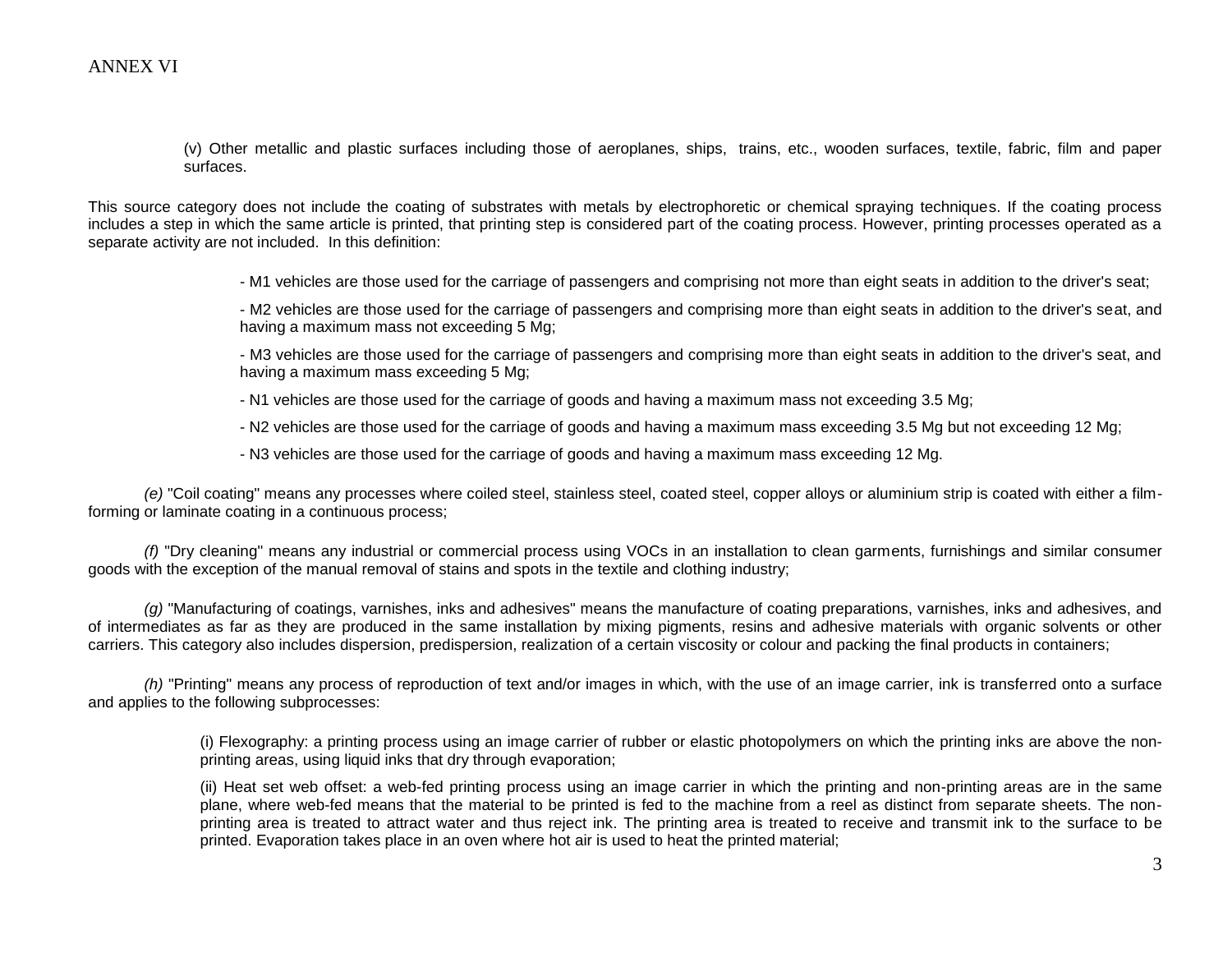(iii) Publication rotogravure: rotogravure used for printing paper for magazines, brochures, catalogues or similar products, using toluenebased inks;

(iv) Rotogravure: a printing process using a cylindrical image carrier in which the printing area is below the non-printing area, using liquid inks that dry through evaporation. The recesses are filled with ink and the surplus is cleaned off the non-printing area before the surface to be printed contacts the cylinder and lifts the ink from the recesses;

(v) Rotary screen printing: a web-fed printing process in which the ink is passed onto the surface to be printed by forcing it through a porous image carrier, in which the printing area is open and the non-printing area is sealed off, using liquid inks that dry only through evaporation. Web-fed means that the material to be printed is fed to the machine from a reel as distinct from separate sheets;

(vi) Laminating associated to a printing process: the adhering of two or more flexible materials to produce laminates; and

(vii) Varnishing: a process by which a varnish or an adhesive coating is applied to a flexible material for the purpose of later sealing the packaging material;

*(i)* "Manufacturing of pharmaceutical products" means chemical synthesis, fermentation, extraction, formulation and finishing of pharmaceutical products and, where carried out at the same site, the manufacture of intermediate products;

*(j)* "Conversion of natural or synthetic rubber" means any process of mixing, crushing, blending, calendering, extruding and vulcanization of natural or synthetic rubber and additionally processes for the processing of natural or synthetic rubber to derive an end product;

*(k)* "Surface cleaning" means any process except dry cleaning using organic solvents to remove contamination from the surface of material, including degreasing; a cleaning process consisting of more than one step before or after any other processing step is considered as one surface-cleaning process. The process refers to the cleaning of the surface of products and not to the cleaning of process equipment;

*(l)* "Extraction of vegetable oil and animal fat and refining of vegetable oil" means the extraction of vegetable oil from seeds and other vegetable matter, the processing of dry residues to produce animal feed, and the purification of fats and vegetable oils derived from seeds, vegetable matter and/or animal matter;

*(m)* "Vehicle refinishing" means any industrial or commercial coating activity and associated degreasing activities performing:

(i) The original coating of road vehicles, or part of them, with refinishing-type materials, where this is carried out away from the original manufacturing line, or

(ii) The coating of trailers (including semi-trailers);

These activities are studied together with the coating of cars.

Vehicle refinishing, defined as the coating of road vehicles, or part of them, carried out as part of vehicle repair, conservation or decoration outside manufacturing installations, is considered in Annex XI.

*(n)* "Impregnation of wooden surfaces" means any process impregnating timber with preservative;

(o) "Winding wire coating" means any coating activity of metallic conductors used for winding the coils in transformers and motors, etc;

*(p)* "Standard conditions" means a temperature of 273.15 K and a pressure of 101.3 kPa;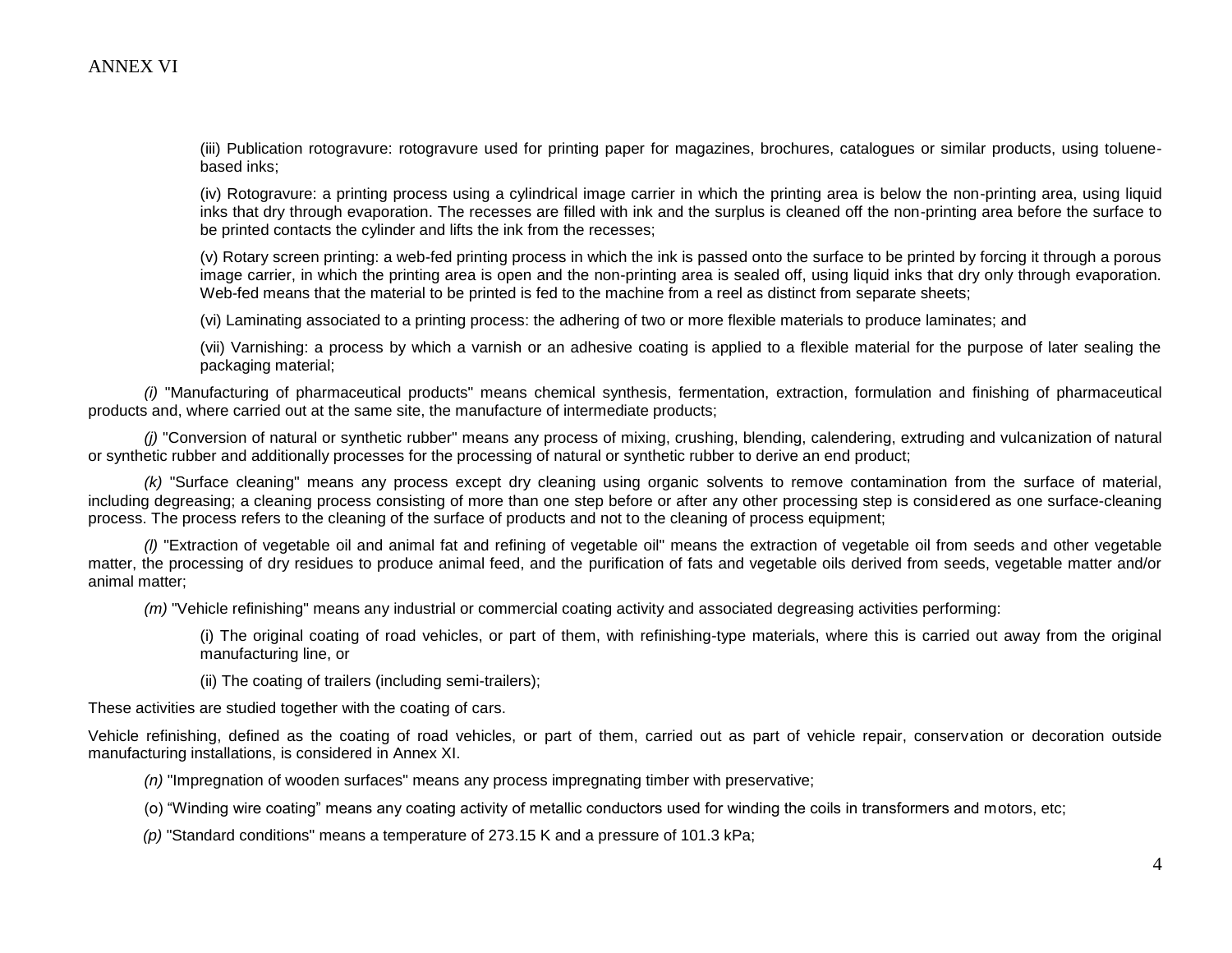$\overline{a}$ 

*(q)* "Volatile organic compound" (VOC) means any organic compound as well as the fraction of creosote, having at 293.15 K a vapour pressure of 0.01 kPa or more, or having a corresponding volatility under the particular conditions of use;

(r) "Organic solvent" means any VOC which is used alone or in combination with other agents, and without undergoing a chemical change, to dissolve raw material, products or waste materials, or is used as a cleaning agent to dissolve contaminants, or as a dissolver, or as a dispersion medium, or as a viscosity adjuster, or as a surface tension adjuster, or a plasticizer, or as a preservative;

*(s)* "Waste gas" means the final gaseous discharge containing VOCs or other pollutants from a stack or from emission abatement equipment into air. The volumetric flow rates shall be expressed in m3/h at standard conditions;

*(t)* "Fugitive emission of VOCs" means any emission, not in waste gases, of VOC into air, soil and water as well as, unless otherwise stated, solvents contained in any product and includes uncaptured emissions of VOCs released to the outside environment via windows, doors, vents and similar openings. Fugitive limit values are calculated on the basis of a solvent management plan (see appendix I to the present annex);

*(u)* "Total emission of VOCs" means the sum of fugitive emission of VOCs and emission of VOCs in waste gases;

 $(v)$  "Input" means the quantity of organic solvents and their quantity in preparations used when carrying out a process, including the solvents recycled inside and outside the installation, and which are counted every time they are used to carry out the activity;

*(w)* "Limit value" means the maximum quantity of a gaseous substance contained in the waste gases from an installation which is not to be exceeded during normal operation. Unless otherwise specified, it shall be calculated in terms of mass of pollutant per volume of the waste gases (expressed as mg C/Nm<sup>3</sup> unless specified otherwise), assuming standard conditions for temperature and pressure for dry gas. For solvent-using installations, limit values are given as mass unit per characteristic unit of the respective activity. Gas volumes that are added to the waste gas for cooling or dilution purposes shall not be considered when determining the mass concentration of the pollutant in the waste gas. Limit values generally address all volatile organic compounds except methane (no further distinction is made, e.g. in terms of reactivity or toxicity);

*(x)* "Normal operation" means all periods of operation except start-up and shutdown operations and maintenance of equipment;

*(y)* "Substances harmful to human health" are subdivided into two categories:

(i) Halogenated VOCs that have possible risk of irreversible effects; or (ii) Hazardous substances that are carcinogens, mutagens or toxic to reproduction or that may cause cancer, may cause heritable genetic damage, may cause cancer by inhalation, may impair fertility or may cause harm to the unborn child.

4. The following requirements shall be satisfied:

(a) Emissions shall be monitored<sup>a</sup> in all cases. Compliance with limit values shall be verified. The methods of verification can include continuous or discontinuous measurements, type approval, or any other technically sound method In case of continuous measurements, compliance with the emission standards is achieved if the validated daily emission average does not exceed the limit values. In case of discontinuous measurements or other appropriate determination procedures, compliance with the emission standards is achieved if the average of all the readings or other procedures does not exceed the limit values. The inaccuracy of the continuous and discontinuous measurement methods may be taken into account for verification purposes;

<sup>&</sup>lt;sup>a</sup> Monitoring is to be understood as an overall activity, comprising measuring or calculating of emissions, mass balancing, etc. It can be carried out continuously or discontinuously.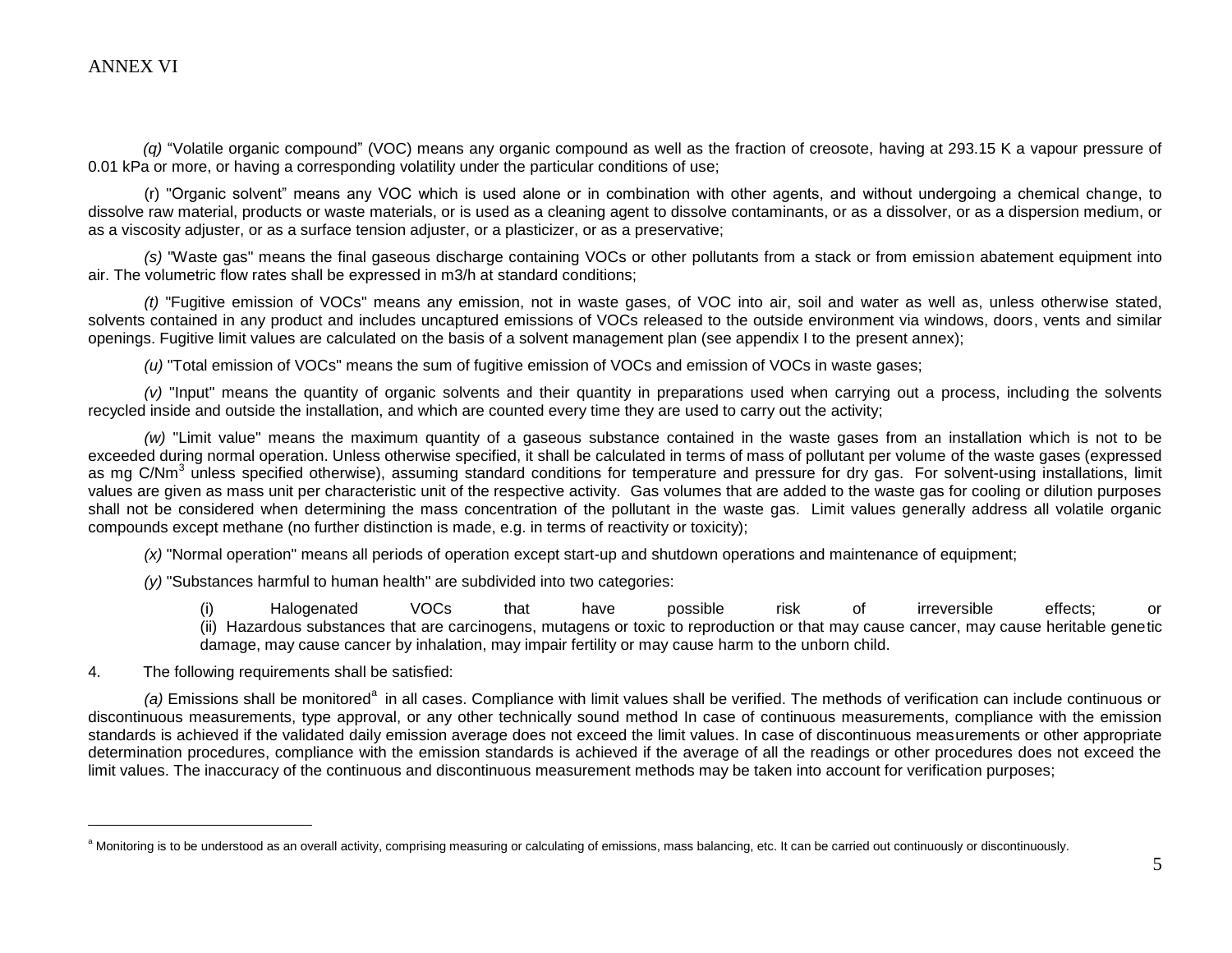$\overline{a}$ 

*(b)* The concentrations of air pollutants in gas-carrying ducts shall be measured in a representative way. Sampling and analysis of relevant polluting substances and measurements of process parameters, as well as the quality assurance of automated systems and the reference measurement methods to calibrate those systems, shall be carried out in accordance with CEN standards. If CEN standards are not available, ISO standards, national or international standards which will ensure the provision of data of an equivalent scientific quality shall apply;

5. The following limit values should be applied for waste gases, unless stated otherwise below:

(a) 20 mg substance/Nm<sup>3</sup> for discharges of halogenated volatile organic compounds (which are assigned the following risk phrases: suspected of causing cancer and/or suspected of causing genetic defects), where the mass flow of the sum of the considered compounds is greater than or equal to 100 g/h; and

(b) 2 mg/Nm<sup>3</sup> (expressed as the mass sum of individual compounds) for discharges of volatile organic compounds (which are assigned the following risk phrases: may cause cancer, may cause genetic defects, may cause cancer by inhalation, may damage fertility, may damage the unborn child), where the mass flow of the sum of the considered compounds is greater than or equal to 10 g/h.

6. For the source categories listed in paragraphs 8 to 22 below, the following revisions are relevant:

*(a)* Instead of applying the canalized and fugitive emission limit values (respectively ELVc and ELVf), operators may be allowed to comply with total emission limit values<sup>b</sup>. The purpose is to allow the operator the possibility to achieve by other means emission reductions, equivalent to those achieved if given limit values were to be applied; and

*(b)* For fugitive emissions of VOCs, the values set out below shall be applied as a limit value. However, where it is demonstrated to the satisfaction of the competent authority that for an individual installation this value is not technically and economically feasible, the competent authority may exempt that installation provided that significant risks to human health or the environment are not expected. For each derogation, the operator must demonstrate to the satisfaction of the competent authority that the best available technique is used.

7. The limit values for VOC emissions for the source categories defined in paragraph 3 shall be as specified in paragraphs 8 to 22 below.

**b** Total emission limit values defined in this annex are consistent with the implementation of a reduction scheme.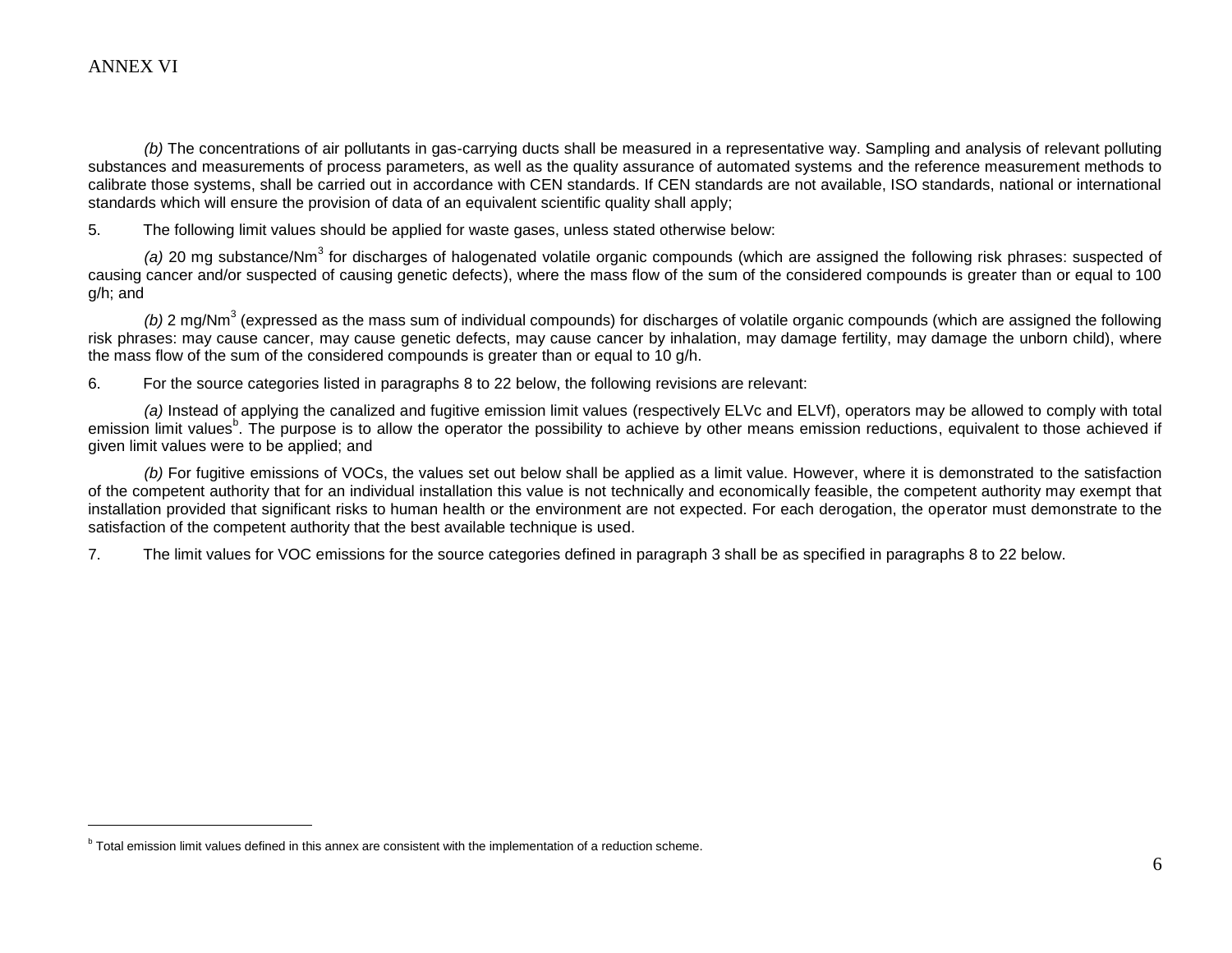8. Storage and distribution of petrol:

**Table 1: Suggested options for limit values for VOC emissions from the storage and distribution of petrol, excluding the loading of seagoing ships (stage I)**

|                                                                 |                                                                                                                                                                                                                                                        | Option 1                                                              |                                                               | Option 2                                                                                                                           |                                                                     | Option 3                                                   |                                                                                                                  |                                                                              |                                         |
|-----------------------------------------------------------------|--------------------------------------------------------------------------------------------------------------------------------------------------------------------------------------------------------------------------------------------------------|-----------------------------------------------------------------------|---------------------------------------------------------------|------------------------------------------------------------------------------------------------------------------------------------|---------------------------------------------------------------------|------------------------------------------------------------|------------------------------------------------------------------------------------------------------------------|------------------------------------------------------------------------------|-----------------------------------------|
| Activity                                                        | Threshold value                                                                                                                                                                                                                                        | Option 1                                                              | Lower<br><b>BAT AEL</b>                                       | <b>Technique</b>                                                                                                                   | Option 2                                                            | Upper<br><b>BAT AEL</b>                                    | Technique                                                                                                        | Option 3                                                                     | Legislation                             |
|                                                                 |                                                                                                                                                                                                                                                        |                                                                       |                                                               |                                                                                                                                    | ELV in $g/Nm3$ or reduction efficiency in % or ELV in % w/w         |                                                            |                                                                                                                  |                                                                              |                                         |
| Loading and<br>unloading of<br>mobile container<br>at terminals | 5000 $m^3$ petrol<br>throughput<br>annually                                                                                                                                                                                                            | As option 3                                                           |                                                               |                                                                                                                                    | As option 3                                                         |                                                            |                                                                                                                  | 10 <sub>g</sub><br>VOC/Nm <sup>3</sup><br>including<br>methane <sup>a/</sup> | <b>UNECE-GP</b>                         |
| Storage<br>installations at<br>terminals                        | Existing<br>terminals or tank<br>farms with a<br>petrol throughput<br>of 10000 t/year<br>New terminals<br>without<br>thresholds<br>except for<br>terminals located<br>in small remote<br>islands with a<br>throughput less<br>than 5000<br>tonnes/year | 98.5%<br>(compared<br>to a fixed<br>roof tank<br>without<br>measures) | 99.5 %<br>[BREF on<br>emissions<br>from<br>storage -<br>2003] | Internal or<br>external<br>floating roof<br>with liquid<br>mounted<br>primary<br>seals and<br>rim<br>mounted<br>secondary<br>seals | 97%<br>(compared<br>to a fixed<br>roof tank<br>without<br>measures) | 97%<br>[BREF on<br>emissions<br>from<br>storage -<br>2003] | Internal or<br>external<br>floating roof<br>with liquid<br>mounted<br>primary<br>seals or<br>mechanical<br>seals | 95 %<br>(compared<br>to a fixed<br>roof tank<br>without<br>measures)         | <b>Directive</b><br>94/63/EC<br>See [A] |
| Service stations                                                | Petrol<br>throughput larger<br>than 100 $\mathrm{m}^3$ /year                                                                                                                                                                                           | As option 3                                                           |                                                               |                                                                                                                                    | As option 3                                                         |                                                            |                                                                                                                  | 0.01 % w/w<br>of the<br>throughput <sup>b/</sup>                             | See [A]                                 |

a/ The vapour displaced by the filling of petrol storage tanks shall be displaced either into other storage tanks or into abatement equipment meeting the limit values in the table above.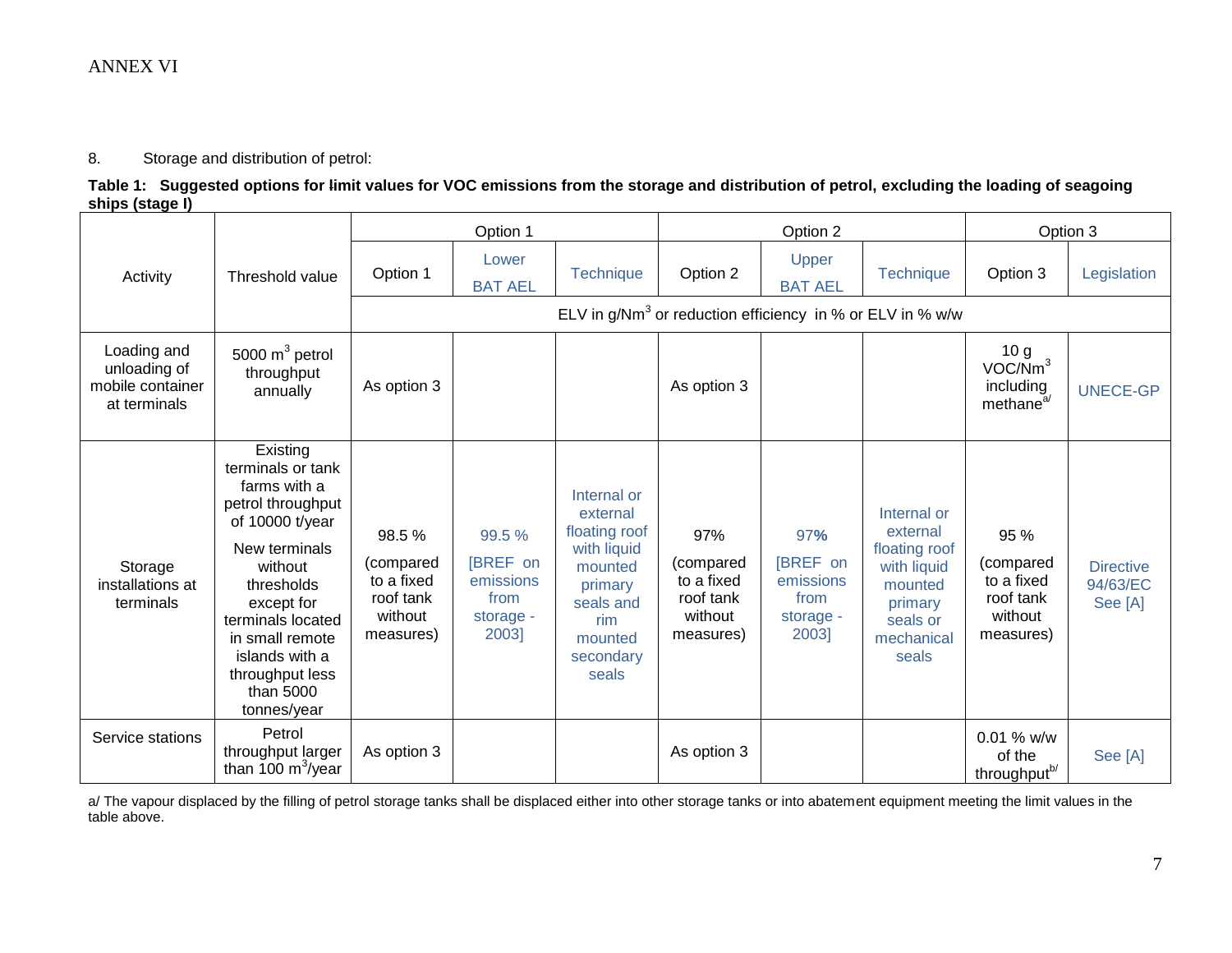b/ Vapours displaced by the delivery of petrol into storage installations at service stations and in fixed-roof tanks used for the intermediate storage of vapours must be returned through a vapour-tight connection line to the mobile container delivering the petrol. Loading operations may not take place unless the arrangements are in place and properly functioning."

[A] European Parliament and Council Directive 94/63/EC of 20 December 1994 on the control of volatile organic compound (VOC) emissions resulting from the storage of petrol and its distribution from terminals to service stations

"Tanks with external floating roofs must be equipped with a primary seal to cover the annular space between the tank wall and the outer periphery of the floating roof and with a secondary seal fitted above the primary seal. The seals should be designed to achieve an overall containment of vapours of 95 % or more as compared to a comparable fixed-roof tank with no vapour-containment controls (that is a fixed-roof tank with only vacuum/pressure relief valve"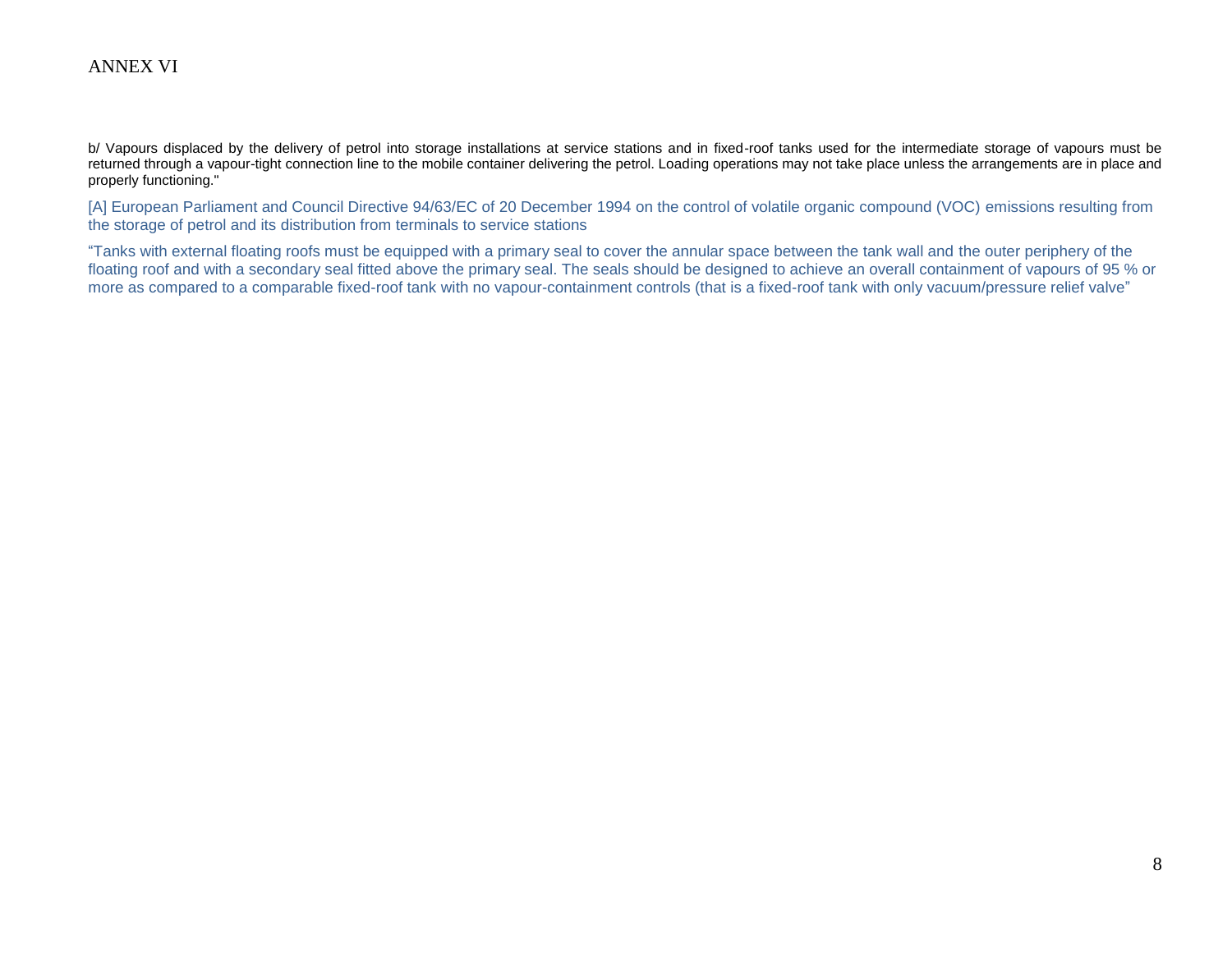#### **Table 1 bis. Suggested options for limit values for VOC emissions for car refueling at service station (stage II)**

| <b>Threshold values</b>                                                                                                                                                                                                                                                                                                                                                                              |                                                                                                                                                                                                   | Option 1<br>yearly average]                |                                                                                                                                                                                                                                                                                                                                                          | Option 2<br>yearly average]                                                                                                                                                                          |                                            |                                                                                                                                                                                                                                                                                                                                                       |                                 |
|------------------------------------------------------------------------------------------------------------------------------------------------------------------------------------------------------------------------------------------------------------------------------------------------------------------------------------------------------------------------------------------------------|---------------------------------------------------------------------------------------------------------------------------------------------------------------------------------------------------|--------------------------------------------|----------------------------------------------------------------------------------------------------------------------------------------------------------------------------------------------------------------------------------------------------------------------------------------------------------------------------------------------------------|------------------------------------------------------------------------------------------------------------------------------------------------------------------------------------------------------|--------------------------------------------|-------------------------------------------------------------------------------------------------------------------------------------------------------------------------------------------------------------------------------------------------------------------------------------------------------------------------------------------------------|---------------------------------|
|                                                                                                                                                                                                                                                                                                                                                                                                      | Option 1<br>[yearly average]<br>Minimum vapour<br>capture efficiency %<br>w/w                                                                                                                     | Lower<br><b>BAT AEL</b>                    | <b>Technique</b>                                                                                                                                                                                                                                                                                                                                         | Option 2<br>[yearly average]<br>Minimum vapour<br>capture efficiency<br>% w/w                                                                                                                        | Upper<br><b>BAT AEL</b>                    | <b>Technique</b>                                                                                                                                                                                                                                                                                                                                      | Option 3<br>[yearly<br>average] |
| New service station if<br>its actual or intended<br>throughput is greater<br>than 500 $m^3$ per<br>annum<br>Existing service station<br>if its actual or intended<br>throughput is greater<br>than $3,000 \text{ m}^3$ per<br>annum<br>Existing service station<br>if its actual or intended<br>throughput is greater<br>than 500 $m^3$ per<br>annum and which<br>undergoes a major<br>refurbishment | Equal to or greater<br>than $85\%$ w/w<br>with a vapour/petrol<br>ratio equal to or<br>greater than 0.95 but<br>less than or equal to<br>1.05 (v/v)<br>Option based on [A]<br>See under the table | No BAT AEL<br>available in<br><b>BREFs</b> | Vapour recovery<br>system' aimed<br>at recovering<br>the petrol<br>vapour<br>displaced from<br>the fuel tank of<br>a motor vehicle<br>during refuelling<br>at a service<br>station and<br>which transfers<br>that petrol<br>vapour to an<br>underground<br>storage tank at<br>the service<br>station or back<br>to the petrol<br>dispenser for<br>resale | Equal to or greater<br>than 85% w/w<br>with a vapour/petrol<br>ratio equal to or<br>greater than 0.95<br>but less than or<br>equal to $1.05$ ( $v/v$ )<br>Option based on [A]<br>See under the table | No BAT AEL<br>Available in<br><b>BREFs</b> | Vapour recovery<br>system' aimed at<br>recovering the<br>petrol vapour<br>displaced from<br>the fuel tank of<br>a motor vehicle<br>during refuelling<br>at a service<br>station and<br>which transfers<br>that petrol<br>vapour to an<br>underground<br>storage tank at<br>the service<br>station or back<br>to the petrol<br>dispenser for<br>resale | No ELVs                         |

[A] Proposal for a Directive of the European Parliament and of the Council on Stage II petrol vapour recovery during refuelling of passenger cars at service stations {SEC(2008) 2937} {SEC(2008) 2938} /\* COM/2008/0812 final - COD 2008/0229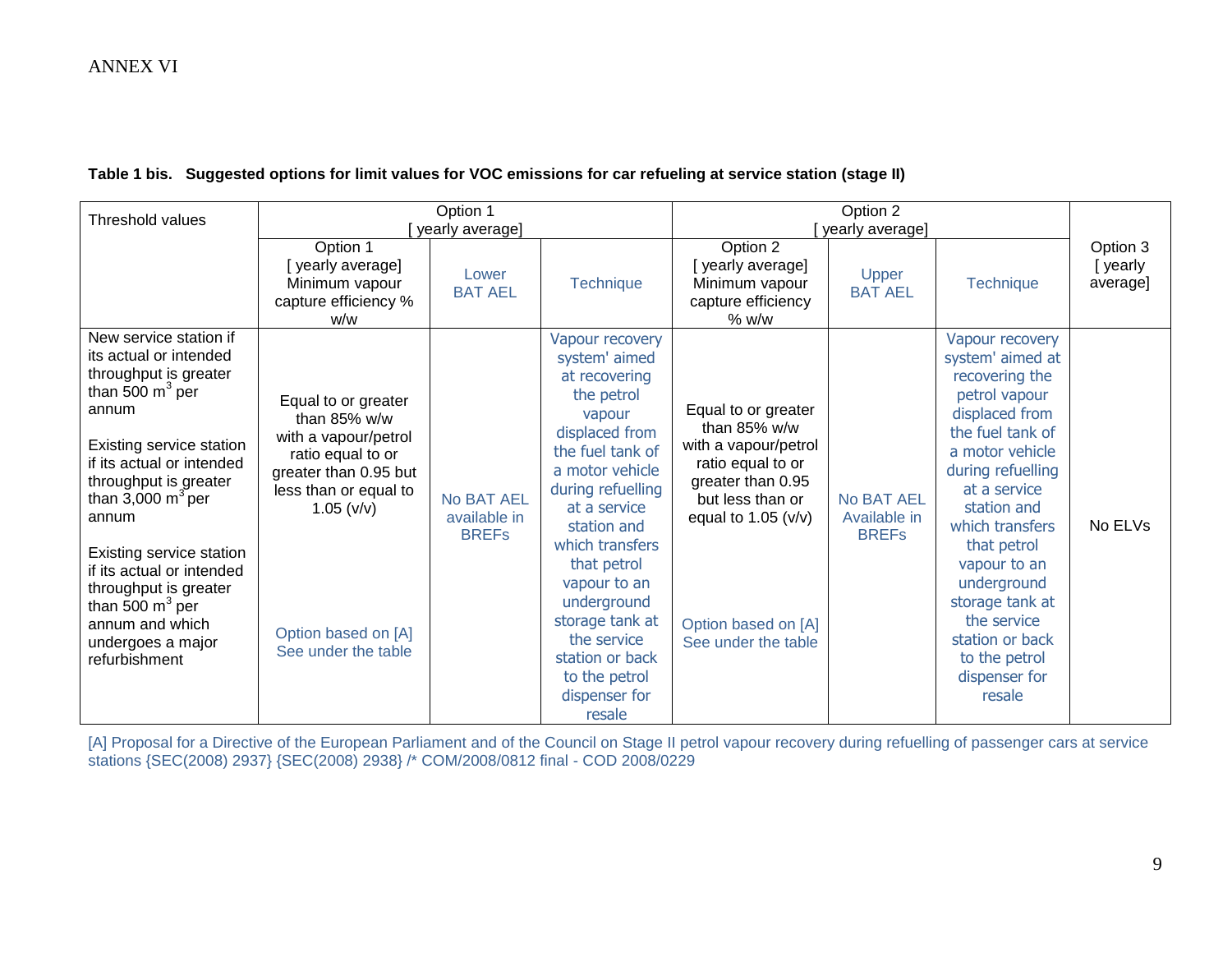# 9. Adhesive coating:

# **Table 2: Suggested options for limit values for adhesive coating**

| <b>Activity and threshold</b>                               |                                                                                     |                                                                                                                                                   | <b>Suggested ELV for VOC</b>                                                                                                                      |                                                          |  |  |  |
|-------------------------------------------------------------|-------------------------------------------------------------------------------------|---------------------------------------------------------------------------------------------------------------------------------------------------|---------------------------------------------------------------------------------------------------------------------------------------------------|----------------------------------------------------------|--|--|--|
|                                                             |                                                                                     | [daily for ELVc and yearly for ELVf and total ELV]                                                                                                |                                                                                                                                                   |                                                          |  |  |  |
|                                                             |                                                                                     | Option 1 $1$                                                                                                                                      | Option 2 $1/$                                                                                                                                     | Option 3 $1/$                                            |  |  |  |
| Shoe industry (solvent                                      | Option                                                                              | As option 3                                                                                                                                       | As option 3                                                                                                                                       | 25 $^{a}$ g VOC / pair of shoes                          |  |  |  |
| consumption $> 5$ t/y)                                      | <b>BAT AELS</b><br>Activity not covered by the<br><b>BREF STS</b><br>or legislation |                                                                                                                                                   | Activity not covered by the<br><b>BREF STS</b>                                                                                                    | <b>UNECE GP</b><br>Directive 99/13/EC                    |  |  |  |
|                                                             | <b>Techniques</b>                                                                   |                                                                                                                                                   |                                                                                                                                                   |                                                          |  |  |  |
|                                                             |                                                                                     | $ELVc = 50$ mg <sup>d</sup> C/Nm <sup>3</sup>                                                                                                     | $ELVc = 50$ mg <sup>c</sup> /C/Nm <sup>3</sup>                                                                                                    | ELVc = 50 mg $^{b'}$ C/Nm <sup>3</sup>                   |  |  |  |
|                                                             | Option                                                                              | $ELVf = 10$ wt-% or less of the<br>solvent input                                                                                                  | $ELVf = 15$ wt-% or less of the<br>solvent input                                                                                                  | $ELVf = 20$ wt-% or less of the<br>solvent input         |  |  |  |
| Other adhesive coating,<br>except footwear; new and         |                                                                                     | Or total ELV of 0.6 kg or less of<br>VOC/kg of solid input                                                                                        | Or total ELV of 0.8 kg or less of<br>VOC/kg of solid input                                                                                        | Or total ELV of 1 kg or less of<br>VOC/kg of solid input |  |  |  |
|                                                             | <b>BAT AELS</b><br>or legislation                                                   | <b>BAT AEL for adhesive tape</b><br>manufacturing only, lower than<br>5 % of solvent input (BREF<br>STS)                                          | <b>BAT AEL for adhesive tape</b><br>manufacturing only, lower than<br>5 % of solvent input (BREF<br>STS)                                          | <b>UNECE GP</b><br>Directive 99/13/EC                    |  |  |  |
| existing installations<br>(solvent consumption > 15<br>t/y) |                                                                                     | No BAT AEL provided for other<br>processes in the BREF STS                                                                                        | No BAT AEL provided for other<br>processes in the BREF STS                                                                                        |                                                          |  |  |  |
|                                                             |                                                                                     | Based on a consensus of the<br><b>EGTEI group considering all</b><br>activities potentially covered                                               | Based on a consensus of the<br><b>EGTEI group considering all</b><br>activities potentially covered                                               |                                                          |  |  |  |
|                                                             | <b>Techniques</b>                                                                   | Minimisation of solvent<br>emissions through selection of<br>adhesives and dryer systems in<br>conjunction with waste gas<br>treatment techniques | Minimisation of solvent<br>emissions through selection of<br>adhesives and dryer systems in<br>conjunction with waste gas<br>treatment techniques |                                                          |  |  |  |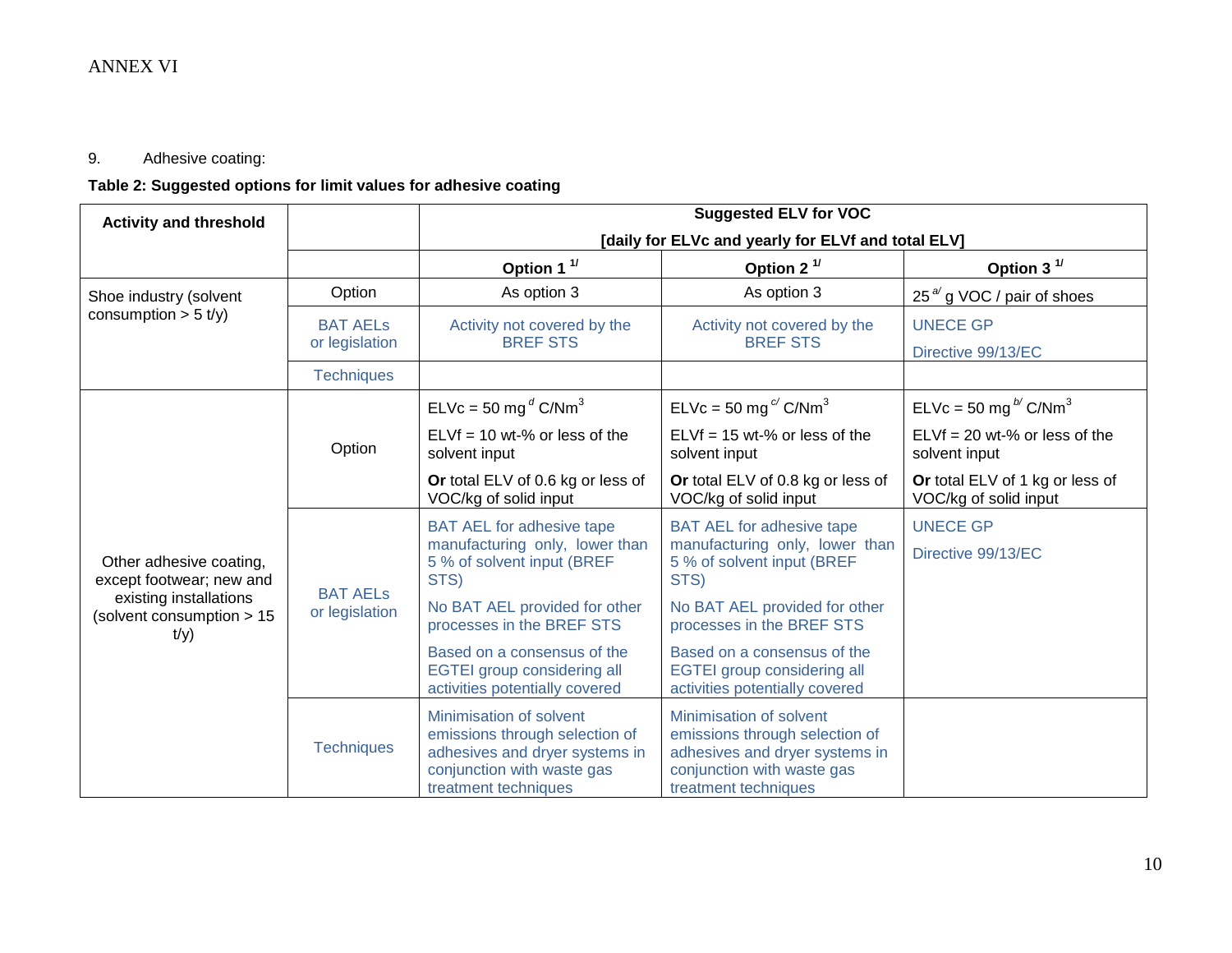| Other adhesive coating,<br>except footwear; new and<br>existing installations<br>(solvent consumption 5 - 15<br>t/y) | Option                            | As option 3                                       | As option 3                                       | ELVc = 50 mg $^{b}$ C/Nm <sup>3</sup><br>$ELVf = 25 wt-S$ or less of the<br>solvent input |
|----------------------------------------------------------------------------------------------------------------------|-----------------------------------|---------------------------------------------------|---------------------------------------------------|-------------------------------------------------------------------------------------------|
|                                                                                                                      |                                   |                                                   |                                                   | Or total ELV of 1.2 kg or less of<br>VOC/kg of solid input                                |
|                                                                                                                      | <b>BAT AELS</b><br>or legislation | Based on a consensus of the<br><b>EGTEI</b> group | Based on a consensus of the<br><b>EGTEI</b> group | <b>UNECE GP</b>                                                                           |
|                                                                                                                      | <b>Techniques</b>                 |                                                   |                                                   | Directive 99/13/EC                                                                        |

*1/* Refers to the note at the end of the annex

a/ Total emission limit values are expressed in grams of solvent emitted per pair of complete footwear produced.

b/ If techniques are used which allow reuse of recovered solvent, the limit value shall be 150 mg C/Nm<sup>3</sup>.

c/ If techniques are used which allow reuse of recovered solvent, the limit value shall be 100 mg C/Nm<sup>3</sup>.

d/ If techniques are used which allow reuse of recovered solvent, the limit value shall be 75 mg C/Nm<sup>3</sup>.

#### 10. Wood and plastic lamination:

#### **Table 3: Suggested options for VOC emission ELV for wood and plastic lamination**

| <b>Activity and threshold</b>                                                                     |                                   | <b>Suggested ELV for VOC</b><br>[yearly for total ELV]                                                   |
|---------------------------------------------------------------------------------------------------|-----------------------------------|----------------------------------------------------------------------------------------------------------|
|                                                                                                   |                                   | Options 1, 2 and 3 $17$                                                                                  |
|                                                                                                   | Option                            | Total ELV of 30 g VOC/ $m^2$                                                                             |
| Wood and plastic laminating; new and<br>existing installations (solvent<br>consumption $> 5$ t/y) | <b>BAT AELS</b><br>or legislation | UNECE GP<br>Directive 99/13/EC<br>No information in the BREF STS available for developing option 1 and 2 |
|                                                                                                   | <b>Techniques</b>                 |                                                                                                          |

*1/* Refers to the note at the end of the annex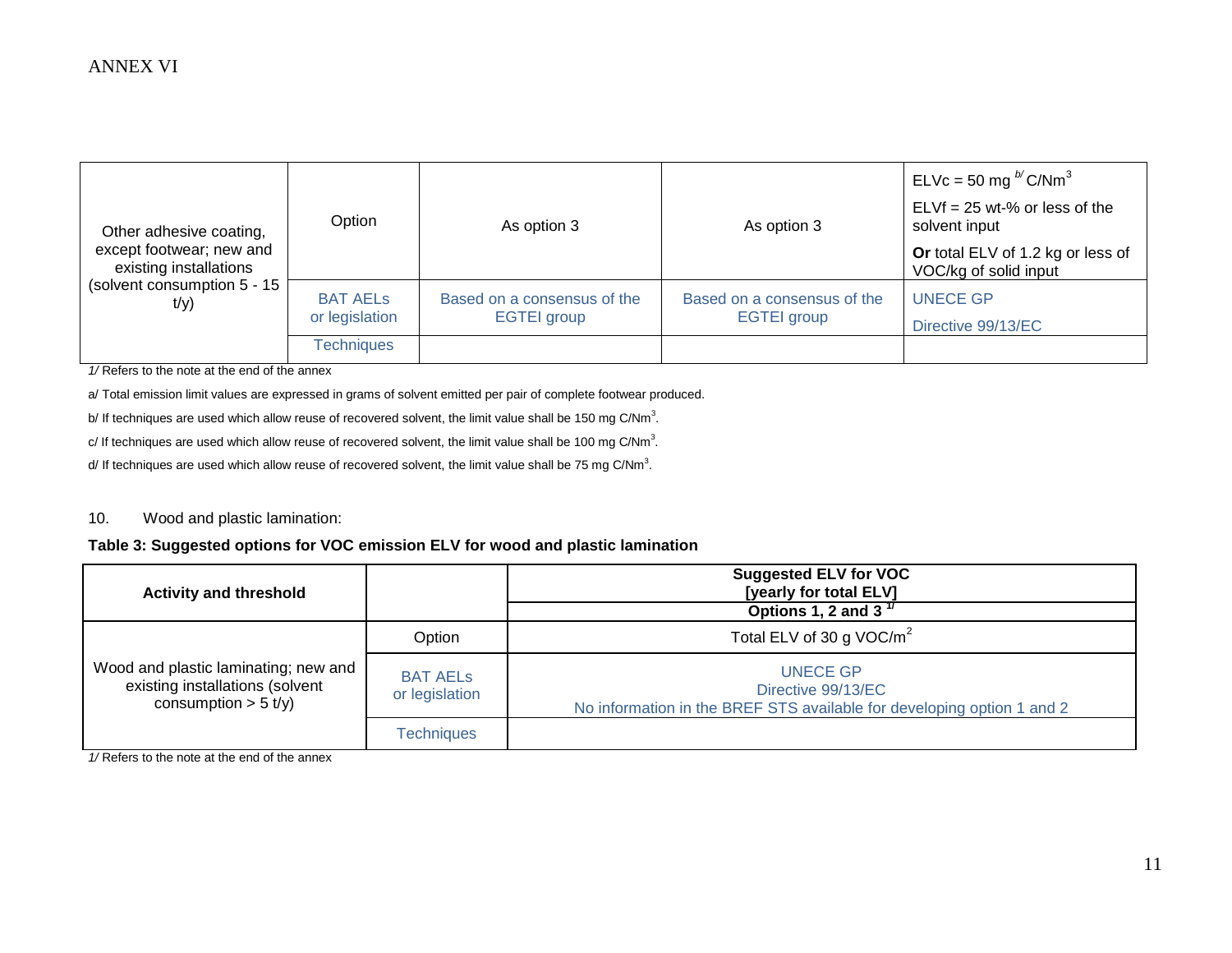# 11. Coating processes (vehicle coating industry):

# **Table 4: Suggested options limit values for coating processes in the vehicle industry**

| <b>Activity and threshold</b>                                                          |                                   |                                                                                                                                               | <b>Suggested ELV for VOC</b>                                                                                                                  |                                                                                    |  |  |
|----------------------------------------------------------------------------------------|-----------------------------------|-----------------------------------------------------------------------------------------------------------------------------------------------|-----------------------------------------------------------------------------------------------------------------------------------------------|------------------------------------------------------------------------------------|--|--|
|                                                                                        |                                   | [yearly for total ELV]                                                                                                                        |                                                                                                                                               |                                                                                    |  |  |
|                                                                                        |                                   | Option 1 $a/1/$                                                                                                                               | Option 2 $a/1/$                                                                                                                               | Option 3 $a/1/$                                                                    |  |  |
| Manufacture of cars (M1,<br>M2) (solvent consumption ><br>15 tonnes/y and $\leq$ 5,000 | Option                            | As option 3                                                                                                                                   | As option 3                                                                                                                                   | 90 g VOC/m <sup>2</sup> or 1.5 kg/body +<br>$70$ g/m <sup>2</sup>                  |  |  |
| coated items/y or $> 3,500$<br>chassis-built)                                          | <b>BAT AELS</b>                   | Based on a consensus of the                                                                                                                   | Based on a consensus of the                                                                                                                   | <b>UNECE GP</b>                                                                    |  |  |
|                                                                                        | or legislation                    | <b>EGTEI</b> group                                                                                                                            | <b>EGTEI</b> group                                                                                                                            | Directive 99/13/EC                                                                 |  |  |
|                                                                                        | <b>Techniques</b>                 |                                                                                                                                               |                                                                                                                                               |                                                                                    |  |  |
| Manufacture of cars<br>(M1, M2)                                                        |                                   |                                                                                                                                               | 35 g VOC/m <sup>2</sup> or 1 kg/body + 26                                                                                                     | Existing installations: 60 g<br>VOC/ $m^2$ or 1.9 kg/body + 41                     |  |  |
|                                                                                        | Option                            | 25 g VOC/m <sup>2</sup> or 0.7 kg/body +<br>17 $g/m^2$                                                                                        | g/m <sup>2</sup>                                                                                                                              | g/m <sup>2</sup>                                                                   |  |  |
| (solvent consumption > 15<br>tonnes/y and $> 5,000$<br>coated items/y)                 |                                   |                                                                                                                                               |                                                                                                                                               | New installations: 45 g VOC/m <sup>2</sup><br>or 1.3 kg/body + 33 g/m <sup>2</sup> |  |  |
|                                                                                        | <b>BAT AELS</b><br>or legislation | Lower BAT AEL (BREF STS)                                                                                                                      | Upper BAT AEL (BREF STS)                                                                                                                      | <b>UNECE GP</b>                                                                    |  |  |
|                                                                                        |                                   | 10 g VOC/m <sup>2</sup> or 0.3 kg/body +<br>8 g/m <sup>2</sup>                                                                                | 35 g VOC/m <sup>2</sup> or 1 kg/body + 26<br>g/m <sup>2</sup>                                                                                 | Directive 99/13/EC                                                                 |  |  |
|                                                                                        | <b>Techniques</b>                 | Minimisation of solvent<br>emissions through selection of<br>paint and dryer systems in<br>conjunction with waste gas<br>treatment techniques | Minimisation of solvent<br>emissions through selection of<br>paint and dryer systems in<br>conjunction with waste gas<br>treatment techniques |                                                                                    |  |  |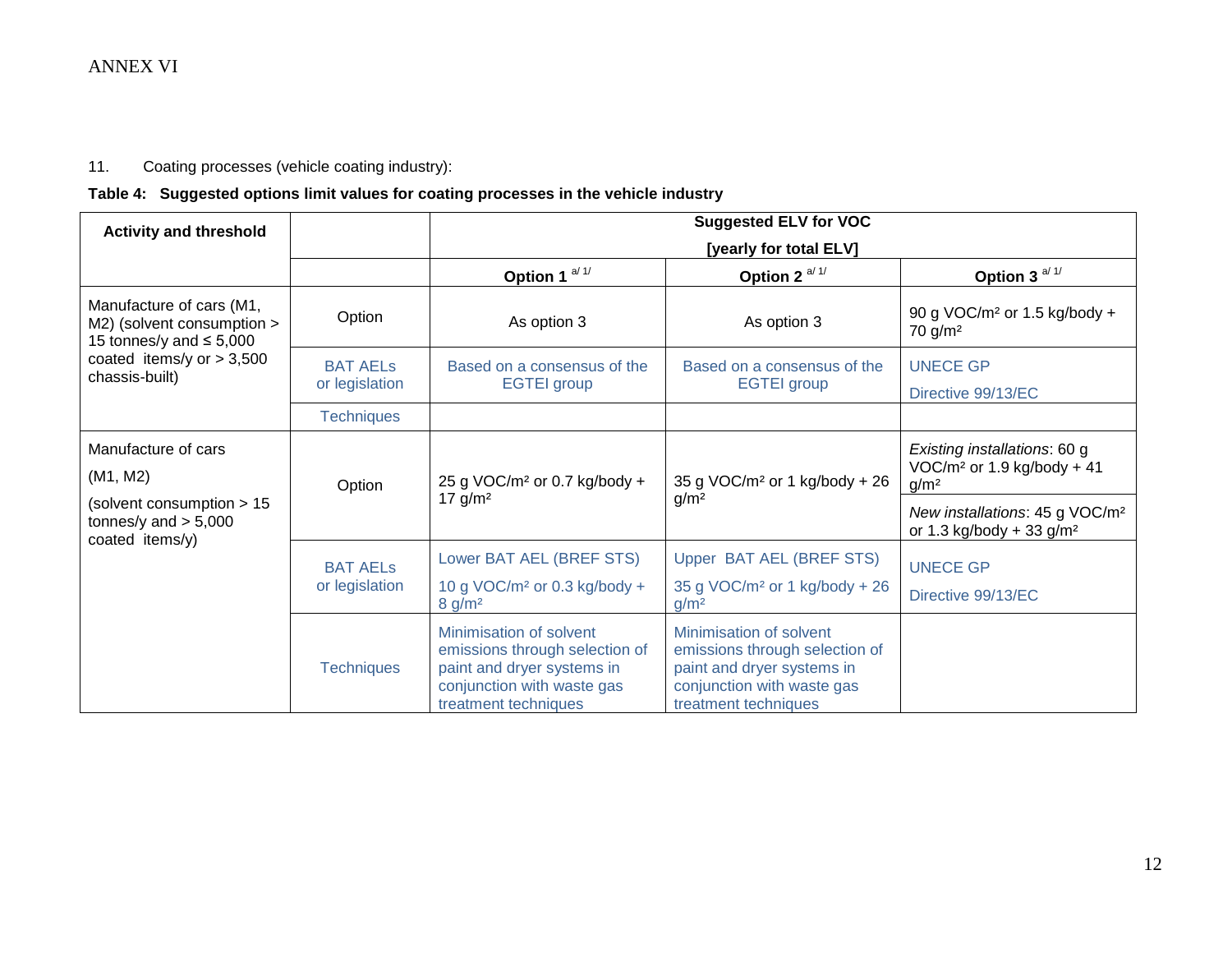| Manufacture of truck cabins<br>(N <sub>1</sub> , N <sub>2</sub> , N <sub>3</sub> ) | Option                            | As option 3                                                                                                                                   | As option 3                                                                                                                                   | <b>Existing installations:</b><br>85 g VOC/m <sup>2</sup> |
|------------------------------------------------------------------------------------|-----------------------------------|-----------------------------------------------------------------------------------------------------------------------------------------------|-----------------------------------------------------------------------------------------------------------------------------------------------|-----------------------------------------------------------|
| (solvent consumption > 15<br>tonnes/y and $\leq 5,000$<br>coated items/y)          |                                   |                                                                                                                                               |                                                                                                                                               | New installations:<br>65 g VOC/m <sup>2</sup>             |
|                                                                                    | <b>BAT AELS</b><br>or legislation | Based on a consensus of the<br><b>EGTEI</b> group                                                                                             | Based on a consensus of the<br><b>EGTEI</b> group                                                                                             | <b>UNECE GP</b><br>Directive 99/13/EC                     |
|                                                                                    | <b>Techniques</b>                 |                                                                                                                                               |                                                                                                                                               |                                                           |
| Manufacture of truck cabins<br>(N1, N2, N3)                                        |                                   |                                                                                                                                               |                                                                                                                                               | <b>Existing installations:</b><br>75 g VOC/m <sup>2</sup> |
| (solvent consumption > 15<br>tonnes/y and $> 5,000$<br>coated items/y)             | Option                            | 35 g VOC/m <sup>2</sup>                                                                                                                       | 55 g VOC/m <sup>2</sup>                                                                                                                       | New installations:<br>55 g VOC/m <sup>2</sup>             |
|                                                                                    | <b>BAT AELS</b>                   | Lower BAT AEL (BREF STS)                                                                                                                      | Upper BAT AEL (BREF STS)                                                                                                                      | <b>UNECE GP</b>                                           |
|                                                                                    | or legislation                    | 10 g VOC/m <sup>2</sup>                                                                                                                       | 55 g VOC/m <sup>2</sup>                                                                                                                       | Directive 99/13/EC                                        |
|                                                                                    | <b>Techniques</b>                 | Minimisation of solvent<br>emissions through selection of<br>paint and dryer systems in<br>conjunction with waste gas<br>treatment techniques | Minimisation of solvent<br>emissions through selection of<br>paint and dryer systems in<br>conjunction with waste gas<br>treatment techniques |                                                           |
| Manufacture of trucks and<br>vans                                                  | Option                            | As option 3                                                                                                                                   | As option 3                                                                                                                                   | Existing installations: 120 g<br>VOC/m <sup>2</sup>       |
| (solvent consumption > 15                                                          |                                   |                                                                                                                                               |                                                                                                                                               | New installations: 90 g VOC/m <sup>2</sup>                |
| tonnes/y and $\leq$ 2,500<br>coated items/y)                                       | <b>BAT AELS</b><br>or legislation | Based on a consensus of the<br><b>EGTEI</b> group                                                                                             | Based on a consensus of the<br><b>EGTEI</b> group                                                                                             | <b>UNECE GP</b><br>Directive 99/13/EC                     |
|                                                                                    | <b>Techniques</b>                 |                                                                                                                                               |                                                                                                                                               |                                                           |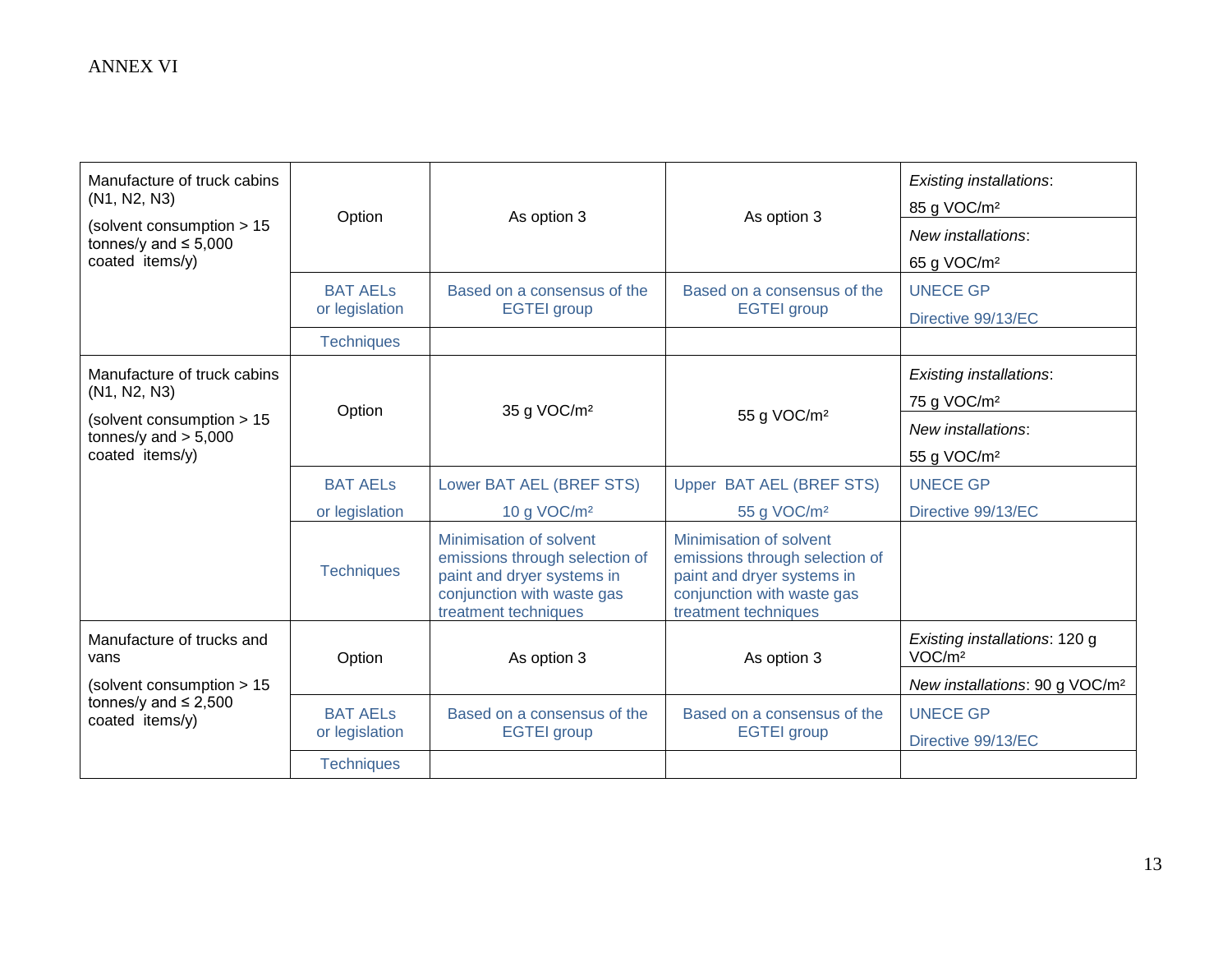| Manufacture of trucks and<br>vans<br>(solvent consumption > 15<br>tonnes/y and $> 2,500$<br>coated items/y) | Option                            | 35 g VOC/m <sup>2</sup>                                                                                                                       | 50 g VOC/m <sup>2</sup>                                                                                                                       | Existing installations: 90 g<br>VOC/m <sup>2</sup><br>New installations: 70 g VOC/m <sup>2</sup> |
|-------------------------------------------------------------------------------------------------------------|-----------------------------------|-----------------------------------------------------------------------------------------------------------------------------------------------|-----------------------------------------------------------------------------------------------------------------------------------------------|--------------------------------------------------------------------------------------------------|
|                                                                                                             | <b>BAT AELS</b><br>or legislation | Lower BAT AEL (BREF STS)<br>15 g VOC/m <sup>2</sup>                                                                                           | Upper BAT AEL (BREF STS)<br>50 g VOC/m <sup>2</sup>                                                                                           | <b>UNECE GP</b><br>Directive 99/13/EC                                                            |
|                                                                                                             | <b>Techniques</b>                 | Minimisation of solvent<br>emissions through selection of<br>paint and dryer systems in<br>conjunction with waste gas<br>treatment techniques | Minimisation of solvent<br>emissions through selection of<br>paint and dryer systems in<br>conjunction with waste gas<br>treatment techniques |                                                                                                  |
| Manufacture of buses                                                                                        |                                   |                                                                                                                                               |                                                                                                                                               | Existing installations: 290 g<br>VOC/m <sup>2</sup>                                              |
| (solvent consumption > 15<br>tonnes/y and $\leq 2,000$<br>coated items/y)                                   | Option                            | As option 3                                                                                                                                   | As option 3                                                                                                                                   | New installations: 210 g<br>VOC/m <sup>2</sup>                                                   |
|                                                                                                             | <b>BAT AELs</b><br>or legislation | Based on a consensus of the<br><b>EGTEI</b> group                                                                                             | Based on a consensus of the<br><b>EGTEI</b> group                                                                                             | <b>UNECE GP</b><br>Directive 99/13/EC                                                            |
|                                                                                                             | <b>Techniques</b>                 |                                                                                                                                               |                                                                                                                                               |                                                                                                  |
| Manufacture of buses                                                                                        |                                   |                                                                                                                                               |                                                                                                                                               | Existing installations: 225 g<br>VOC/m <sup>2</sup>                                              |
| (solvent consumption > 15<br>tonnes/y and $> 2,000$<br>coated items/y)                                      | Option                            | 120 g VOC/m <sup>2</sup>                                                                                                                      | 150 g VOC/m <sup>2</sup>                                                                                                                      | New installations: 150 g<br>VOC/m <sup>2</sup>                                                   |
|                                                                                                             | <b>BAT AELS</b>                   | Lower BAT AEL (BREF STS)                                                                                                                      | Upper BAT AEL (BREF STS)                                                                                                                      | <b>UNECE GP</b>                                                                                  |
|                                                                                                             | or legislation                    | 92 g VOC/m <sup>2</sup>                                                                                                                       | 150 g VOC/m <sup>2</sup>                                                                                                                      | Directive 99/13/EC                                                                               |
|                                                                                                             | <b>Techniques</b>                 | Minimisation of solvent<br>emissions through selection of<br>paints and dryer systems in<br>conjunction with waste gas                        | Minimisation of solvent<br>emissions through selection of<br>paint s and dryer systems in<br>conjunction with waste gas                       |                                                                                                  |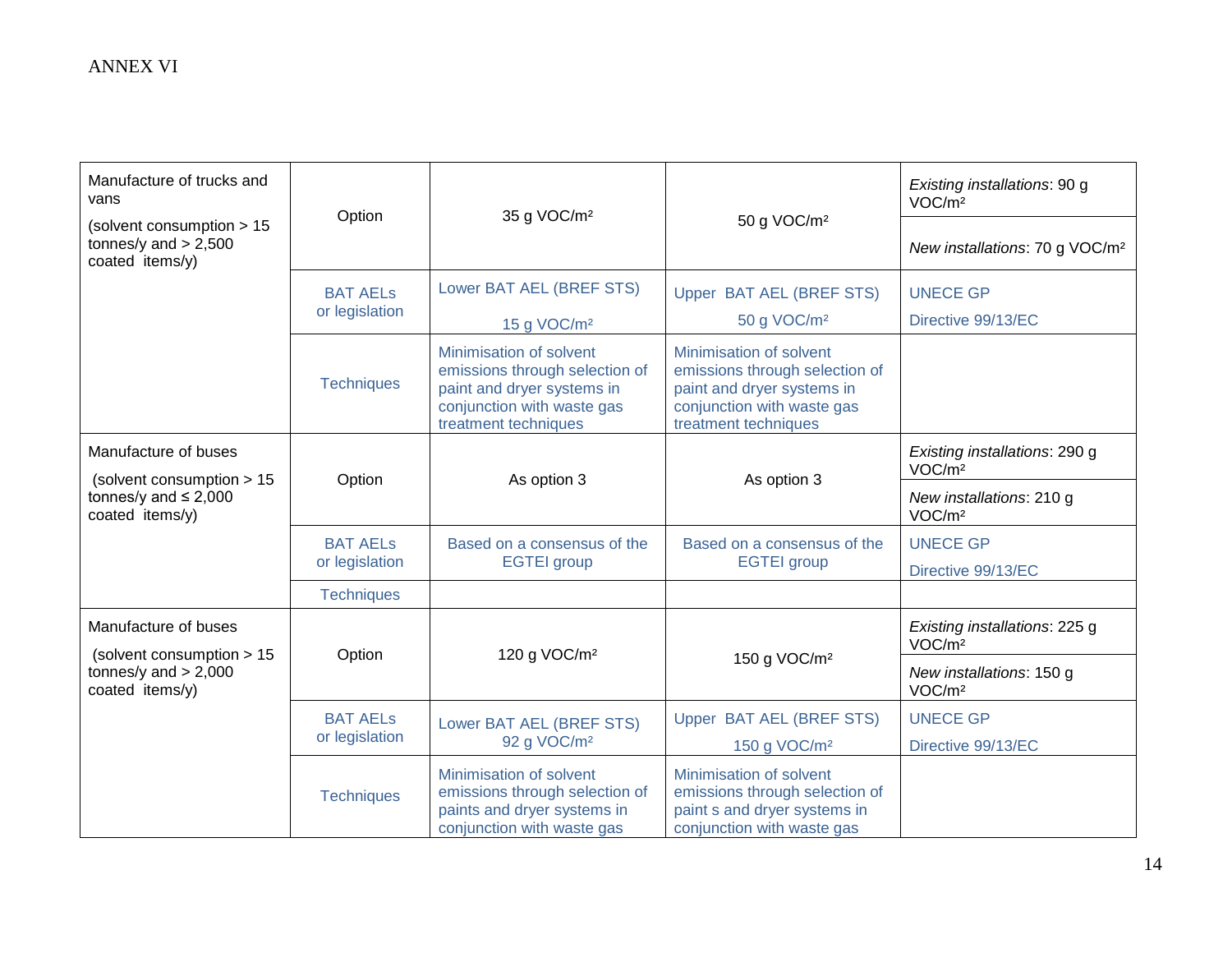|  | techniques *<br>יatm⊦<br>. | treatment techniques |  |
|--|----------------------------|----------------------|--|
|--|----------------------------|----------------------|--|

*1/* Refers to the note at the end of the annex

*1/* Refers to the note at the end of the annex

a/ The total limit values are expressed in terms of mass of solvent (g) emitted in relation to the surface area of product (m<sup>2</sup>). The surface area of the product is defined as the surface area calculated from the total electrophoretic coating area and the surface area of any parts that might be added in successive phases of the coating process which are coated with the same coatings. The surface of the electrophoretic coating area is calculated using the formula: (2 x total weight of product shell)/(average thickness of metal sheet x density of metal sheet). The total ELVs defined in the table above refer to all process stages carried out at the same installation from electrophoretic coating, or any other kind of coating process through the final wax and polish of topcoating inclusive, as well as solvent used in cleaning of process equipment, including spray booths and other fixed equipment, both during and outside of production time.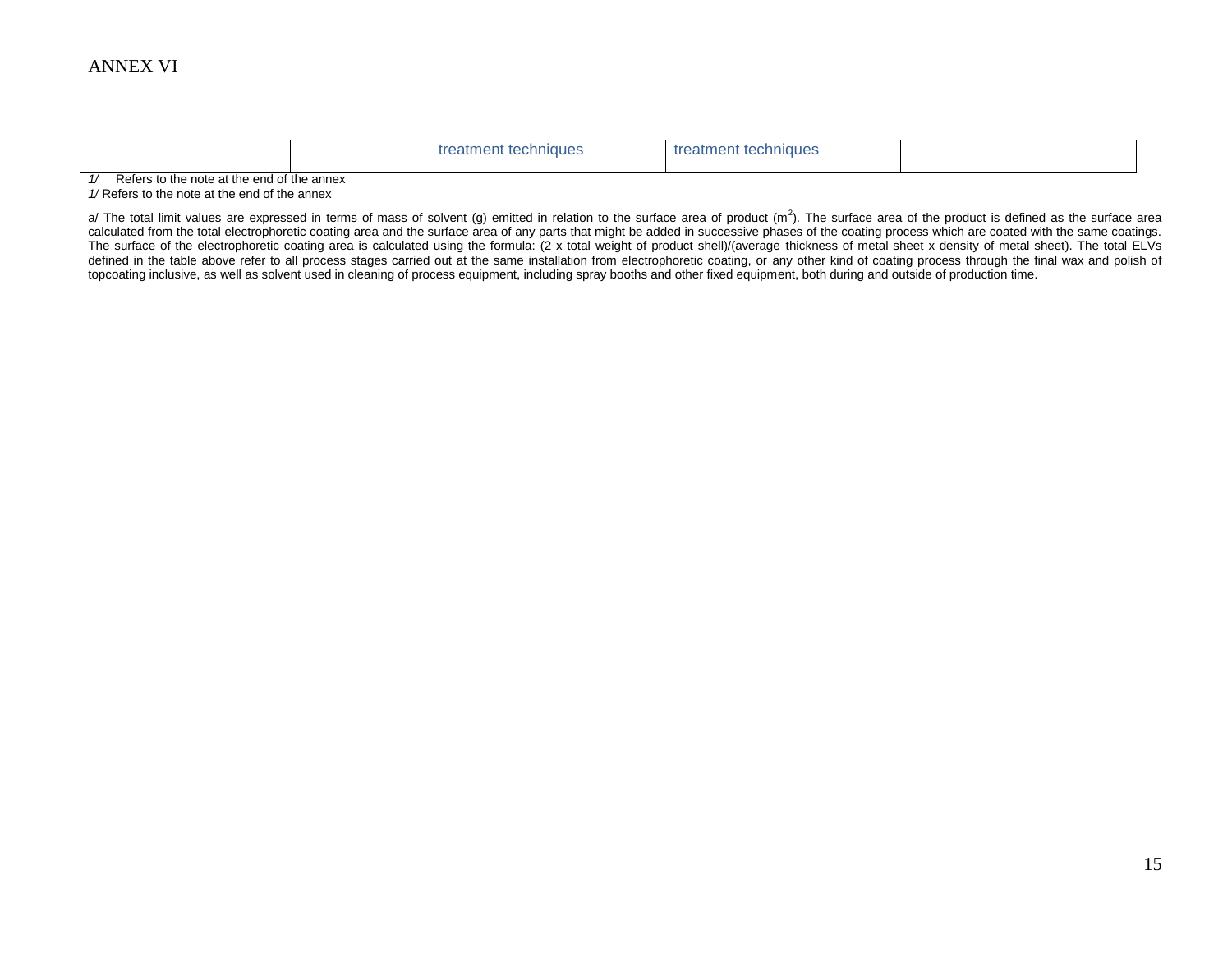12. Coating processes (metal, plastic, textile, fabric, film, plastic, leather and wooden surfaces coating):

## **Table 5: Suggested options limit values for coating processes in various industrial sectors**

| <b>Activity and</b>                                         |                                   |                                                                              | <b>Suggested ELV for VOC</b>                                                 |                                                                              |
|-------------------------------------------------------------|-----------------------------------|------------------------------------------------------------------------------|------------------------------------------------------------------------------|------------------------------------------------------------------------------|
| threshold                                                   |                                   |                                                                              | [daily for ELVc and yearly for ELVf and total ELV]                           |                                                                              |
|                                                             |                                   | Option 1 $1/$                                                                | Option 2 <sup>1/</sup>                                                       | Option 3 $1/$                                                                |
| New and existing<br>installations: wood                     |                                   |                                                                              |                                                                              | ELVc = $100^{a}$ mg C/Nm <sup>3</sup>                                        |
| coating (solvent<br>consumption 15 - 25                     | Option                            | As option 3                                                                  | As option 3                                                                  | $ELVf = 25$ wt-% or less of the<br>solvent input                             |
| tonnes/y)                                                   |                                   |                                                                              |                                                                              | Or total ELV of 1.6 kg or less of<br>VOC / kg of solid input                 |
|                                                             | <b>BAT AELS</b>                   | Based on a consensus of the                                                  | Based on a consensus of the                                                  | <b>UNECE GP</b>                                                              |
|                                                             | or legislation                    | <b>EGTEI</b> group                                                           | <b>EGTEI</b> group                                                           | Directive 99/13/EC                                                           |
|                                                             | <b>Techniques</b>                 |                                                                              |                                                                              |                                                                              |
| New and existing<br>installations:<br>wood coating (solvent |                                   | $ELVc = 50$ mg C/Nm <sup>3</sup> for drying<br>and 75 mg $C/Nm3$ for coating | $ELVc = 50$ mg C/Nm <sup>3</sup> for drying<br>and 75 mg $C/Nm3$ for coating | $ELVc = 50$ mg C/Nm <sup>3</sup> for drying<br>and 75 mg $C/Nm3$ for coating |
| consumption $> 25$<br>tonnes/y)                             | Option                            | $ELVf = 10$ wt-% or less of the<br>solvent input                             | $ELVf = 15$ wt-% or less of the<br>solvent input                             | $ELVf = 20$ wt-% or less of the<br>solvent input                             |
|                                                             |                                   | Or total ELV of 0.50 kg or less of<br>VOC / kg of solid input                | Or total ELV of 0.75 kg or less of<br>VOC / kg of solid input                | Or total ELV of 1 kg or less of<br>VOC / kg of solid input                   |
|                                                             |                                   | <b>BAT AEL (BREF STS)</b>                                                    | <b>BAT AEL (BREF STS)</b>                                                    | <b>UNECE GP</b>                                                              |
|                                                             |                                   | 0.25 kg or less of VOC / kg of<br>solid input                                | 0.25 kg or less of VOC / kg of<br>solid input                                | Directive 99/13/EC                                                           |
|                                                             |                                   | Or                                                                           | Or                                                                           |                                                                              |
|                                                             | <b>BAT AELS</b><br>or legislation | 2-5 g/m2 with paints with solvent<br>content of 5% w/w                       | 2-5 g/m2 with paints with solvent<br>content of 5% w/w                       |                                                                              |
|                                                             |                                   | 10-20 g/m2 with paints with<br>solvent content of 20% w/w                    | 10-20 g/m2 with paints with<br>solvent content of 20% w/w                    |                                                                              |
|                                                             |                                   | 40-60 g/m2 with paints with<br>solvent content of 65% w/w                    | 40-60 g/m2 with paints with<br>solvent content of 65% w/w                    |                                                                              |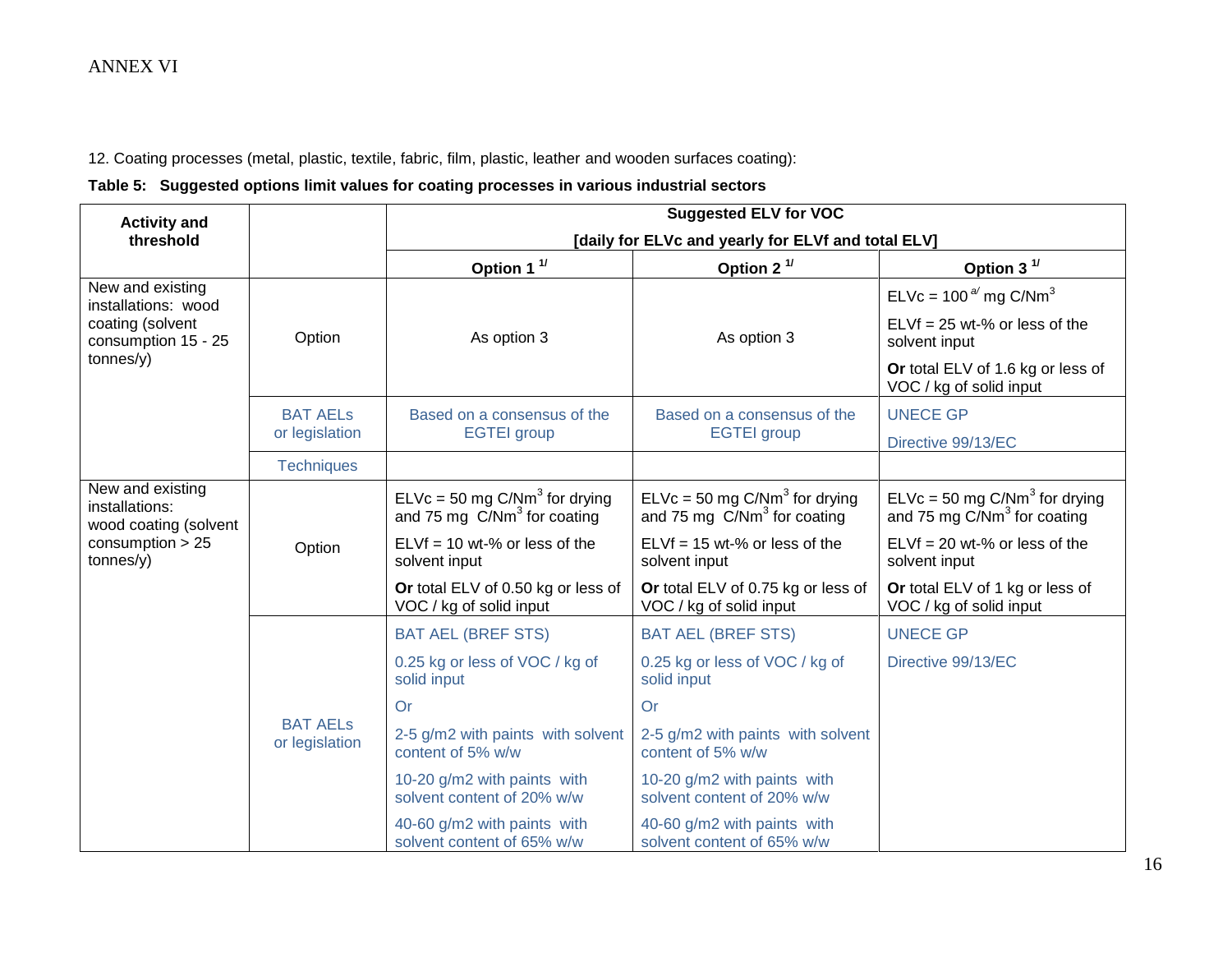|                   | ELVc and ELVf based on a<br>consensus of the EGTEI group<br>to have ELVs expressed with the<br>same units as in option 3                       | ELVc and ELVf based on a<br>consensus of the EGTEI group<br>to have ELVs expressed with the<br>same units as in option 3                        |  |
|-------------------|------------------------------------------------------------------------------------------------------------------------------------------------|-------------------------------------------------------------------------------------------------------------------------------------------------|--|
| <b>Techniques</b> | Minimisation of solvent<br>emissions through selection of<br>paints and dryer systems in<br>conjunction with waste gas<br>treatment techniques | Minimisation of solvent<br>emissions through selection of<br>paint s and dryer systems in<br>conjunction with waste gas<br>treatment techniques |  |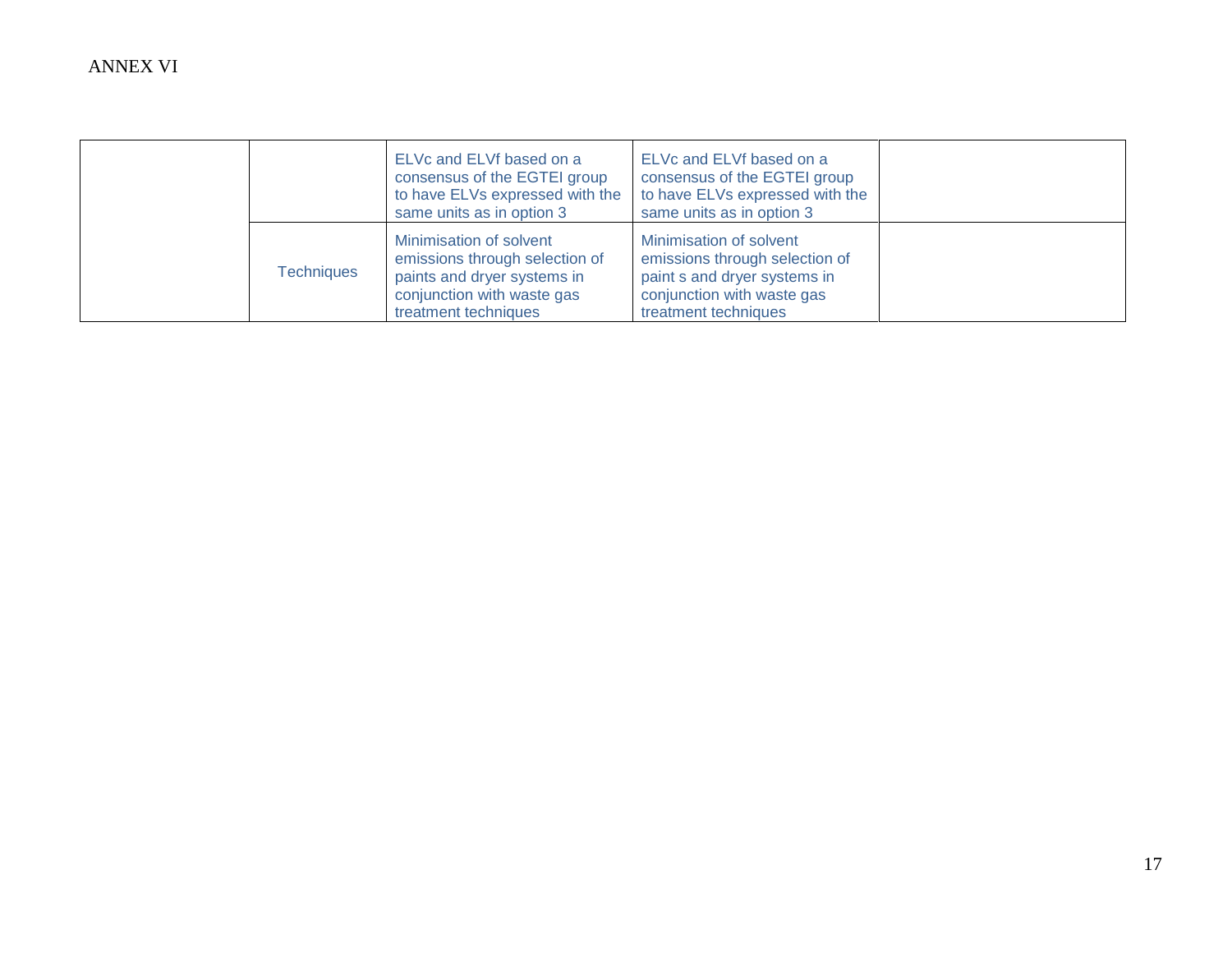| New and existing<br>installations:<br>coating of metal and<br>plastics, (solvent<br>consumption 5 - 15<br>tonnes(y) | Option                            | As option 3                                       | As option 3                                       | ELVc = $100^{a/b/m}$ g C/Nm <sup>3</sup><br>ELVf = 20 <sup><math>b'</math></sup> wt-% or less of the<br>solvent input<br>Or total ELV of 0.525 kg or less<br>of VOC / kg of solid input |
|---------------------------------------------------------------------------------------------------------------------|-----------------------------------|---------------------------------------------------|---------------------------------------------------|-----------------------------------------------------------------------------------------------------------------------------------------------------------------------------------------|
|                                                                                                                     | <b>BAT AELS</b><br>or legislation | Based on a consensus of the<br><b>EGTEI</b> group | Based on a consensus of the<br><b>EGTEI</b> group | <b>UNECE GP</b><br>Directive 99/13/EC                                                                                                                                                   |
|                                                                                                                     | <b>Techniques</b>                 |                                                   |                                                   |                                                                                                                                                                                         |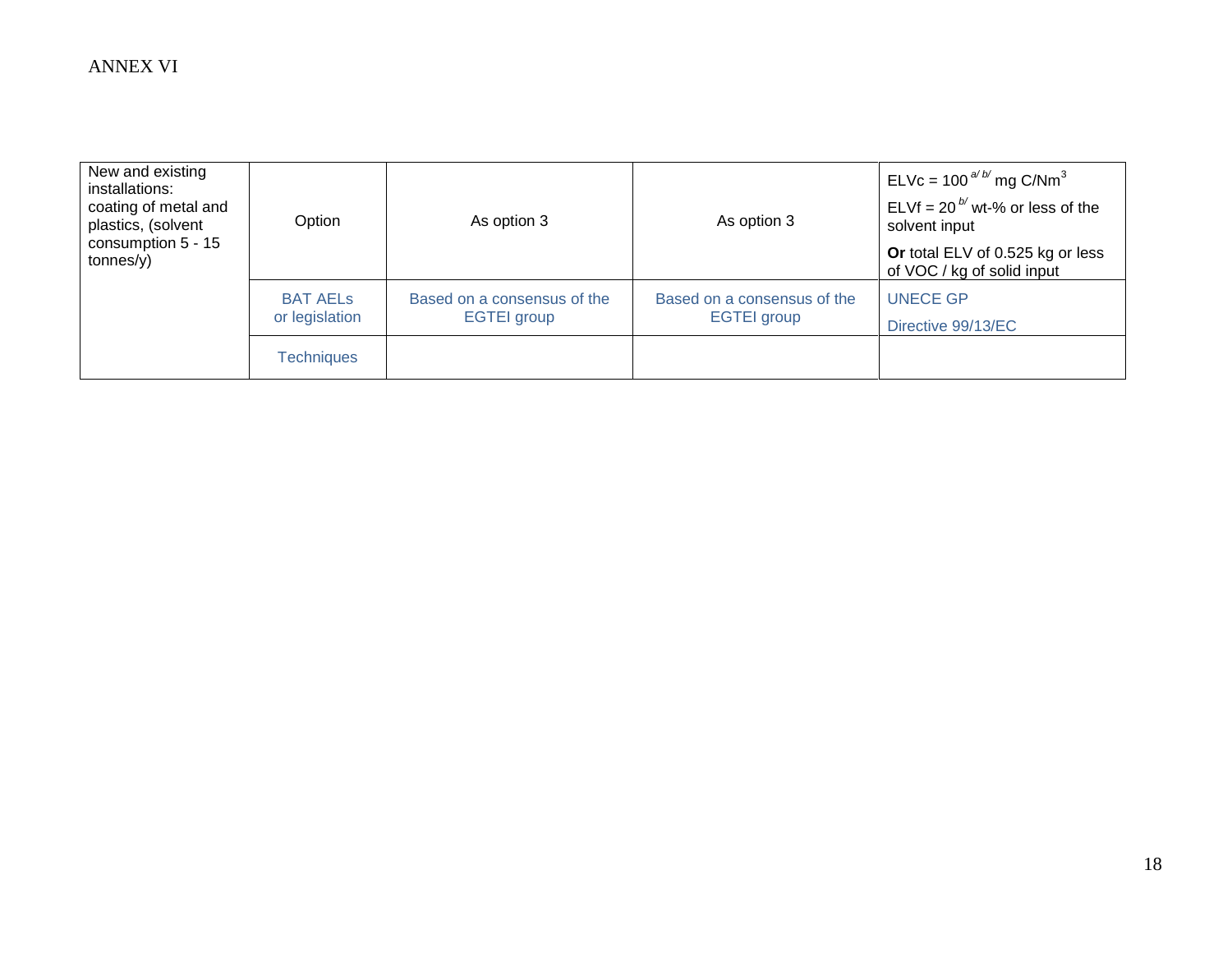| New and existing<br>installations:<br>other coating, incl.<br>textile, fabric, foil and<br>paper (excl. web<br>screen printing for | Option            | As option 3                 | As option 3                 | ELVc = $100^{a/b/m}$ g C/Nm <sup>3</sup><br>ELVf = 20 <sup><math>b'</math></sup> wt-% or less of the<br>solvent input<br>Or total ELV of 1.4 kg or less of<br>VOC / kg of solid input |
|------------------------------------------------------------------------------------------------------------------------------------|-------------------|-----------------------------|-----------------------------|---------------------------------------------------------------------------------------------------------------------------------------------------------------------------------------|
| textiles, see printing)<br>(solvent consumption                                                                                    | <b>BAT AELS</b>   | Based on a consensus of the | Based on a consensus of the | <b>UNECE GP</b>                                                                                                                                                                       |
| $5 - 15$ tonnes/y)                                                                                                                 | or legislation    | EGTEI group                 | EGTEI group                 | Directive 99/13/EC                                                                                                                                                                    |
|                                                                                                                                    | <b>Techniques</b> |                             |                             |                                                                                                                                                                                       |
| New and existing<br>installations:<br>textile, fabric, foil and                                                                    |                   |                             |                             | ELVc = 50 mg C/Nm <sup>3</sup> for drying<br>and 75 mg C/Nm <sup>3</sup> for coating $b^{N_C}$                                                                                        |
| paper coating, incl.<br>(excl. web screen                                                                                          | Option            | As option 3                 | As option 3                 | ELVf = 20 <sup>b/</sup> wt-% or less of the<br>solvent input                                                                                                                          |
| printing for textiles,<br>see printing) (solvent<br>consumption $> 15$                                                             |                   |                             |                             | Or total ELV of 1 kg or less of<br>VOC / kg of solid input                                                                                                                            |
| tonnes/y)                                                                                                                          | <b>BAT AELS</b>   | Based on a consensus of the | Based on a consensus of the | <b>UNECE GP</b>                                                                                                                                                                       |
|                                                                                                                                    | or legislation    | <b>EGTEI</b> group          | <b>EGTEI</b> group          | Directive 99/13/EC                                                                                                                                                                    |
|                                                                                                                                    | <b>Techniques</b> |                             |                             |                                                                                                                                                                                       |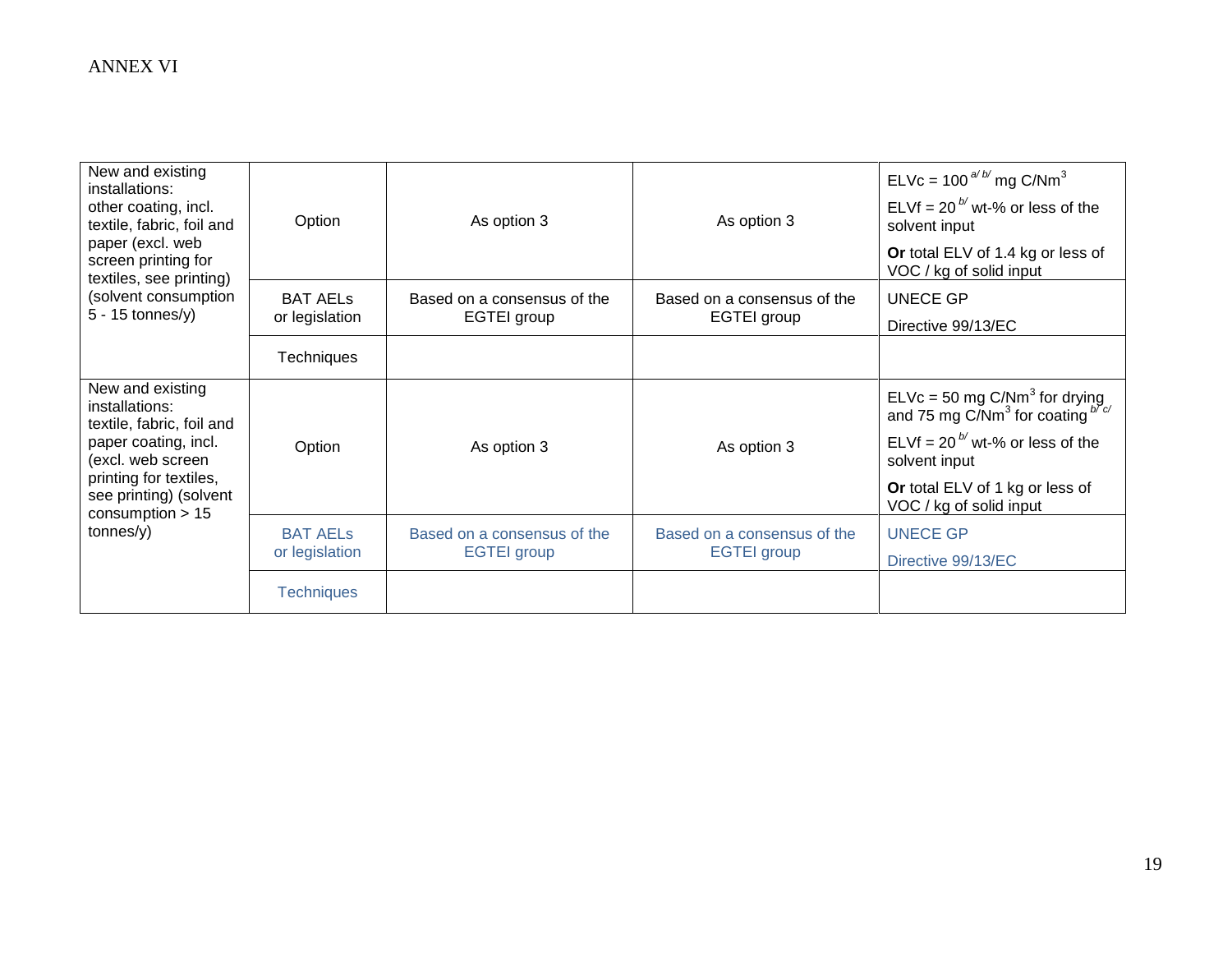| New and existing<br>installations: coating<br>of plastic workpieces |                   | ELVc = 50 mg C/Nm <sup>3</sup> for drying<br>and 75 mg C/Nm <sup>3</sup> for coating $\frac{b}{c}$                                                            | ELVc = 50 mg C/Nm <sup>3</sup> for drying<br>and 75 mg C/Nm <sup>3</sup> for coating $b^b$                                                                    | ELVc = 50 mg C/Nm <sup>3</sup> for drying<br>and 75 mg C/Nm <sup>3</sup> for coating $b^{\prime\prime}$ |
|---------------------------------------------------------------------|-------------------|---------------------------------------------------------------------------------------------------------------------------------------------------------------|---------------------------------------------------------------------------------------------------------------------------------------------------------------|---------------------------------------------------------------------------------------------------------|
| (solvent consumption<br>$> 15$ tonnes/y)                            | Option            | ELVf = 10 $^{b'}$ wt-% or less of the<br>solvent input                                                                                                        | ELVf = $15^{b}$ wt-% or less of the<br>solvent input                                                                                                          | ELVf = $20^{b}$ wt-% or less of the<br>solvent input                                                    |
|                                                                     |                   | Or total ELV of 0.30 kg or less of<br>VOC / kg of solid input                                                                                                 | Or total ELV of 0.35 kg or less of<br>VOC / kg of solid input                                                                                                 | Or total ELV of 0.375 kg or less<br>of VOC / kg of solid input                                          |
|                                                                     | <b>BAT AELs</b>   | Lower BAT AEL (BREF STS)                                                                                                                                      | <b>Upper BAT AEL (BREF STS)</b>                                                                                                                               | <b>UNECE GP</b>                                                                                         |
|                                                                     | or legislation    | 0.25 kg or less of VOC / kg of<br>solid input                                                                                                                 | 0.35 kg or less of VOC / kg of<br>solid input                                                                                                                 | Directive 99/13/EC                                                                                      |
|                                                                     | <b>Techniques</b> | <b>Reduction of solvent</b><br>consumption and emissions,<br>maximize efficiency of paint<br>application, in conjunction of<br>waste gas treatment techniques | <b>Reduction of solvent</b><br>consumption and emissions,<br>maximize efficiency of paint<br>application, in conjunction of<br>waste gas treatment techniques |                                                                                                         |
| New and existing<br>installations: coating<br>of metal surfaces     |                   | ELVc = 50 mg C/Nm <sup>3</sup> for drying<br>and 75 mg $\frac{C}{Nm^3}$ for coating $\frac{b}{a}$                                                             | ELVc = 50 mg C/Nm <sup>3</sup> for drying<br>and 75 mg $\ddot{\text{C}}$ /Nm <sup>3</sup> for coating $\frac{5}{2}$                                           | $ELVc = 50$ mg $C/Nm3$ for drying<br>and 75 mg $C/Nm3$ for coating $b$                                  |
| (solvent consumption<br>$> 15$ tonnes/y)                            | Option            | ELVf = $10^{b'}$ wt-% or less of the<br>solvent input                                                                                                         | ELVf = $15^{b}$ wt-% or less of the<br>solvent input                                                                                                          | ELVf = 20 $^{b'}$ wt-% or less of the<br>solvent input                                                  |
|                                                                     |                   | Or total ELV of 0.20 kg or less of<br>VOC / kg of solid input                                                                                                 | Or total ELV of 0.33 kg or less of<br>VOC / kg of solid input                                                                                                 | Or total ELV of 0.375 kg or less<br>of VOC / kg of solid input                                          |
|                                                                     | <b>BAT AELs</b>   | Lower BAT AEL (BREF STS)                                                                                                                                      | <b>Upper BAT AEL (BREF STS)</b>                                                                                                                               | <b>UNECE GP</b>                                                                                         |
|                                                                     | or legislation    | 0.10 kg or less of VOC / kg of<br>solid input                                                                                                                 | 0.33 kg or less of VOC / kg of<br>solid input                                                                                                                 | Directive 99/13/EC                                                                                      |
|                                                                     | <b>Techniques</b> | <b>Reduction of solvent</b><br>consumption and emissions,<br>maximize efficiency of paint<br>application, in conjunction of<br>waste gas treatment techniques | <b>Reduction of solvent</b><br>consumption and emissions,<br>maximize efficiency of paint<br>application, in conjunction of<br>waste gas treatment techniques |                                                                                                         |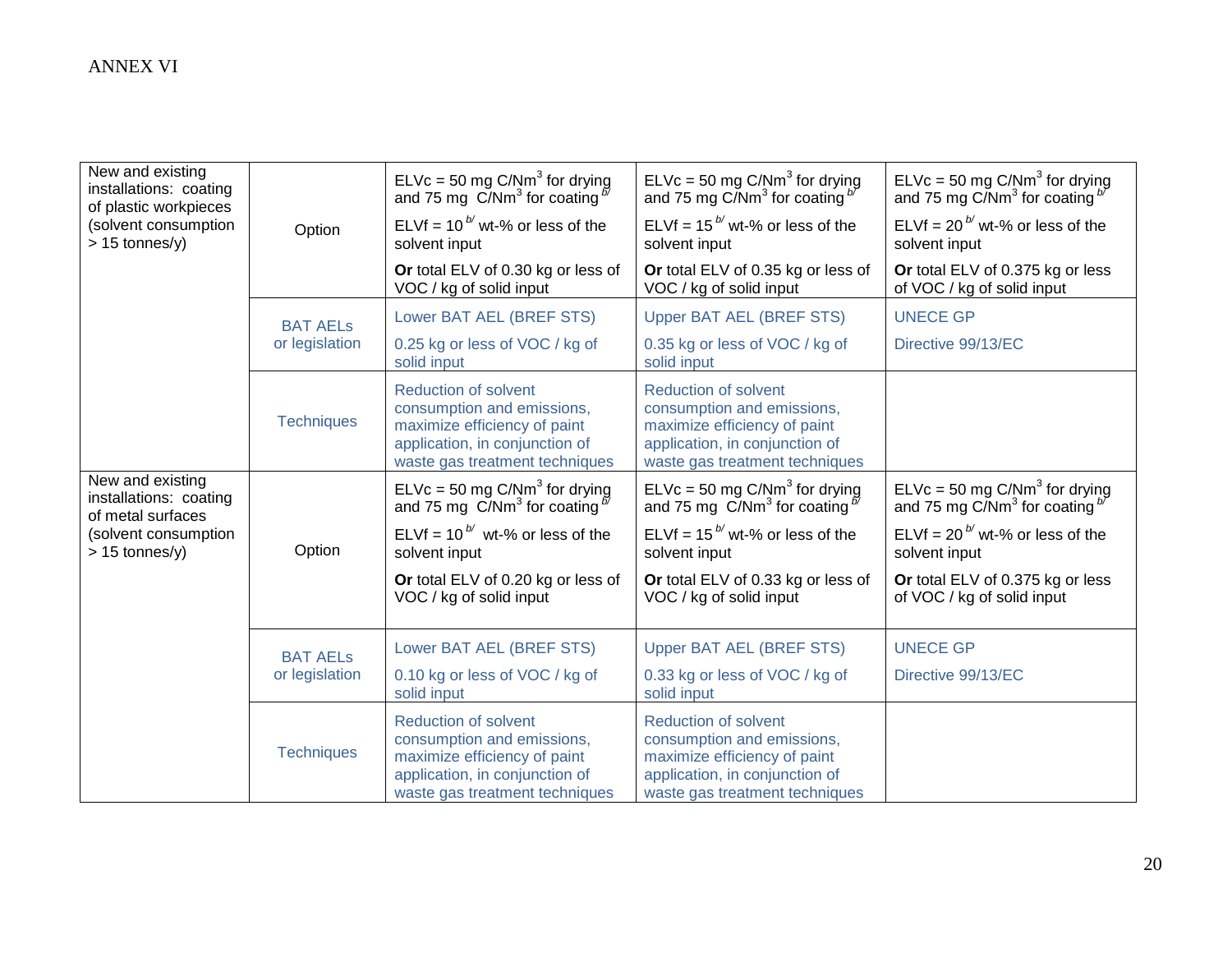| Option                            | As option 3                                       | As option 3                                       | <b>Exception for coatings in</b><br>contact with food:       |
|-----------------------------------|---------------------------------------------------|---------------------------------------------------|--------------------------------------------------------------|
|                                   |                                                   |                                                   | Total ELV of 0.5825 kg or less of<br>VOC / kg of solid input |
| <b>BAT AELS</b><br>or legislation | Based on a consensus of the<br><b>EGTEI</b> group | Based on a consensus of the<br><b>EGTEI</b> group | <b>UNECE GP</b><br>Directive 99/13/EC                        |
| <b>Techniques</b>                 |                                                   |                                                   |                                                              |

*1/*Refers to the note at the end of the annex

a/ Limit value applies to coating applications and drying processes operated under contained conditions.

b/ If contained coating conditions are not possible (boat construction, aircraft coating, etc.), installations may be granted exemption from these values. The reduction scheme is then to be used, unless it is demonstrated to the satisfaction of the competent authority that this option is not technically and economically feasible. In this case, the operator must demonstrate to the satisfaction of the competent authority that the best available technique is used.

c/ If, for textile coating, techniques are used which allow reuse of recovered solvents, the limit value shall be 150 mg C/Nm<sup>3</sup> for drying and coating together.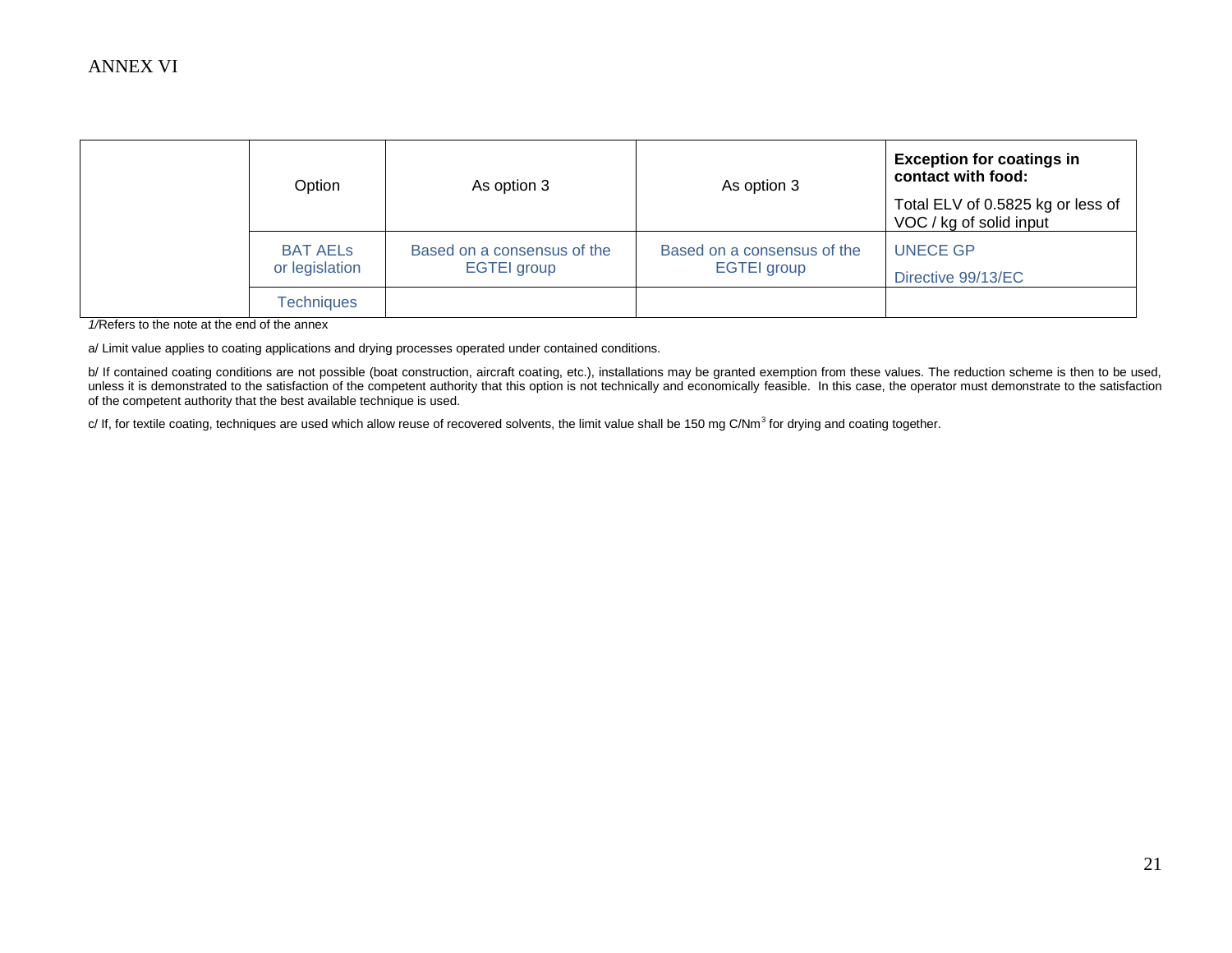13. Coating processes (leather and winding wire coating):

### **Table 6: Suggested options limit values for VOC for leather and winding wire coating**

| <b>Activity and threshold</b>                                                                |                                   | <b>Suggested ELV for VOC</b><br>[yearly for total ELV]                                                                                                                            |
|----------------------------------------------------------------------------------------------|-----------------------------------|-----------------------------------------------------------------------------------------------------------------------------------------------------------------------------------|
|                                                                                              |                                   | Options 1, 2 and 3 $17$                                                                                                                                                           |
| New and existing installations:<br>leather coating (solvent consumption > 10 tonnes/y)       | Option                            | Total ELV of 150 g/m <sup>2 a/</sup>                                                                                                                                              |
| New and existing installations:<br>leather coating (solvent consumption 10 - 25<br>tonnes/y) | Option                            | Total ELV of 85 g/m <sup>2</sup>                                                                                                                                                  |
| New and existing installations:<br>leather coating (solvent consumption > 25 tonnes/y)       | Option                            | Total ELV of 75 g/m <sup>2</sup>                                                                                                                                                  |
|                                                                                              | <b>BAT AELS</b><br>Or legislation | Directive 99/13/EC                                                                                                                                                                |
|                                                                                              | <b>Techniques</b>                 |                                                                                                                                                                                   |
| New and existing installations:<br>winding wire coating (solvent consumption $> 5$           | Option                            | Total ELV of 10 g/kg applies for installations where average diameter of wire<br>$\leq$ 0,1 mm                                                                                    |
| tonnes/y)                                                                                    | Option                            | Total ELV of 5 g/kg applies for all other installations                                                                                                                           |
|                                                                                              | <b>BAT AELS</b><br>or legislation | <b>BAT AEL s (BREF STS)</b><br>For non fine wires (<0.1 mm) : 5 kg VOC/kg product or less<br>For fine wires (0.01 to 0.1 mm) : 10 kg VOC/kg product or less<br>Directive 99/13/EC |
|                                                                                              | <b>Techniques</b>                 | Using low solvent based materials or processes, using a<br>suitable<br>combination of waste gas treatment techniques                                                              |

*1/* Refers to the note at the end of the annex

a/ For leather coating activities in furnishing and particular leather goods used as small consumer goods like bags, belts, wallets, etc.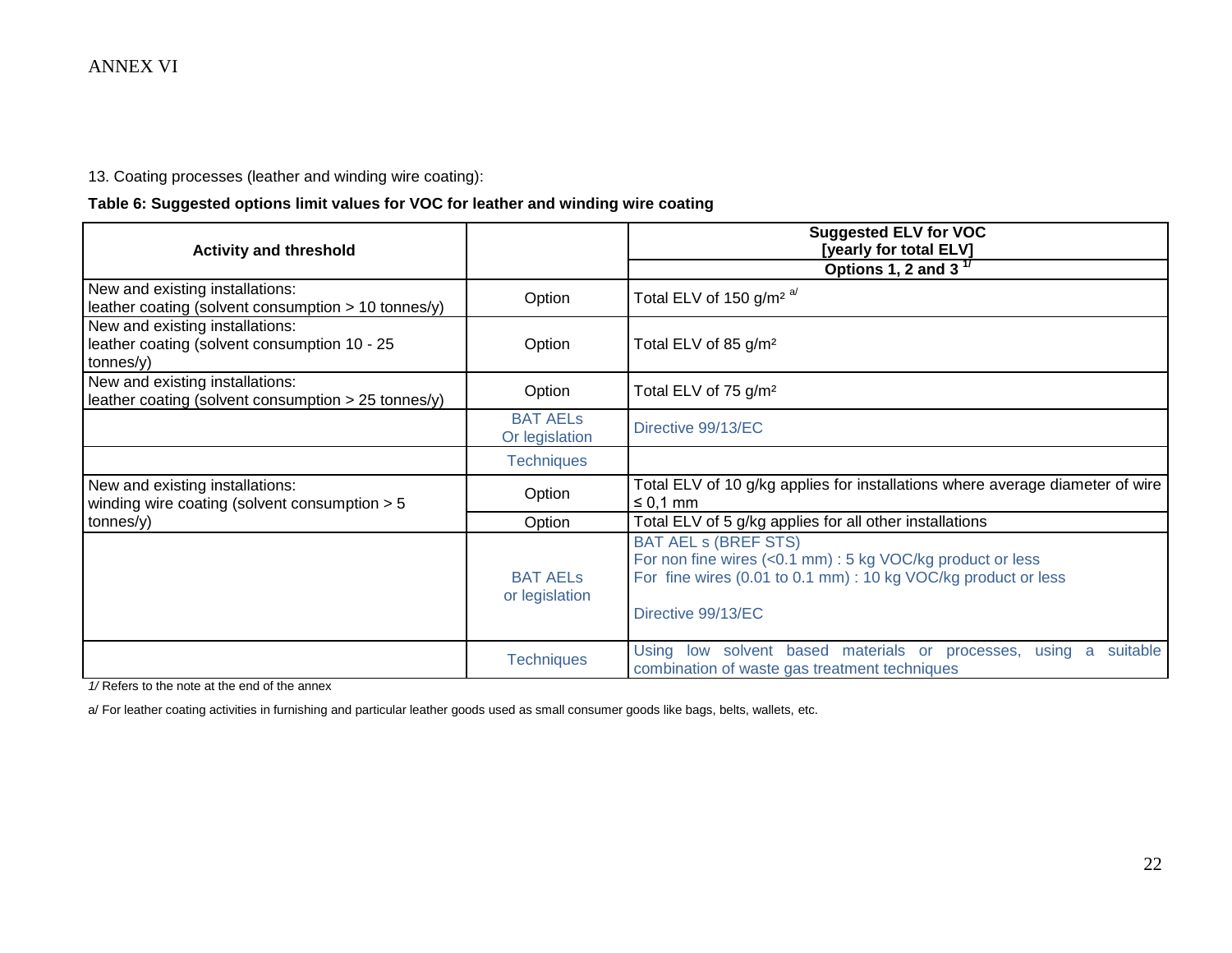# 14. Coil coating:

# **Table 7: Suggested options limit values for coil coating**

| <b>Activity and threshold</b>                              | <b>Suggested ELV for VOC</b>                |                                                                                                                                                                                     |                                                                                                                                              |                                                                                                                                                                 |
|------------------------------------------------------------|---------------------------------------------|-------------------------------------------------------------------------------------------------------------------------------------------------------------------------------------|----------------------------------------------------------------------------------------------------------------------------------------------|-----------------------------------------------------------------------------------------------------------------------------------------------------------------|
|                                                            |                                             |                                                                                                                                                                                     | [daily for ELVc and yearly for ELVf and total ELV]                                                                                           |                                                                                                                                                                 |
|                                                            |                                             | Option 1 $1/$                                                                                                                                                                       | Option 2 $1/$                                                                                                                                | Option 3 $1/$                                                                                                                                                   |
| <b>Existing installation</b>                               |                                             | $ELVc = 30mg^c/C/Nm^3$                                                                                                                                                              | $ELVc = 50$ mg <sup>b/</sup> C/Nm <sup>3</sup>                                                                                               | $ELVc = 50mg^{a/} C/Nm^3$                                                                                                                                       |
| (solvent consumption ><br>25 tonnes/y)                     | Option                                      | $ELVf = 5 wt-% or less of the solvent$<br>input                                                                                                                                     | $ELVf = 5 wt-% or less of the solvent$<br>input                                                                                              | $ELVf = 10$ wt-% or less of the<br>solvent input                                                                                                                |
|                                                            |                                             | Or total ELV of 0.225 kg or less of<br>VOC/kg of solid input                                                                                                                        | Or total ELV of 0.3 kg or less of<br>VOC/kg of solid input                                                                                   | Or total ELV of 0.45 kg or less of<br>VOC/kg of solid input                                                                                                     |
|                                                            | <b>BAT AELS</b>                             | Lower BAT AEL (BREF STS)                                                                                                                                                            | <b>Upper BAT AEL (BREF STS)</b>                                                                                                              | <b>UNECE GP</b>                                                                                                                                                 |
|                                                            | <b>or</b><br>legislation                    | 0.73 $g/m^2$ and 3 % fugitive emissions                                                                                                                                             | 0.84 $g/m^2$ and 10% fugitive<br>emissions                                                                                                   | Directive 99/13/EC                                                                                                                                              |
|                                                            | <b>Techniques</b>                           | Selection of techniques such as<br>substitution, coating techniques, waste<br>gas collection and treatment                                                                          | Selection of techniques such as<br>substitution, coating techniques,<br>waste gas collection and treatment                                   |                                                                                                                                                                 |
| New installation<br>(solvent consumption ><br>25 tonnes/y) | Option                                      | $ELVc = 30mgc/ C/Nm3$<br>$ELVf = 3 wt-% or less of the solvent$<br>input<br>Or total ELV of 0.15 kg or less of<br>VOC/kg of solid input                                             | $ELVc = 30mg^{b/} C/Nm^3$<br>$ELVf = 5 wt-% or less of the solvent$<br>input<br>Or total ELV of 0.18 kg or less of<br>VOC/kg of solid input  | $ELVc = 50$ mg <sup>a/</sup> C/Nm <sup>3</sup><br>$ELVf = 5 wt-% or less of the$<br>solvent input<br>Or total ELV of 0.3 kg or less of<br>VOC/kg of solid input |
|                                                            | <b>BAT AELS</b><br><b>or</b><br>legislation | Lower BAT AEL (BREF STS)<br>0.73 $g/m^2$ and 3 % fugitive emissions<br>ELVc and ELVf based on a consensus<br>of the EGTEI group to have ELVs<br>expressed with the same units as in | <b>Upper BAT AEL (BREF STS)</b><br>0.84 $g/m^2$ and 5 % fugitive<br>emissions<br>ELVc and ELVf based on a<br>consensus of the EGTEI group to | <b>UNECE GP</b><br>Directive 99/13/EC                                                                                                                           |
|                                                            |                                             | option 3                                                                                                                                                                            | have ELVs expressed with the<br>same units as in option 3                                                                                    |                                                                                                                                                                 |
|                                                            | <b>Techniques</b>                           | Selection of techniques such as<br>substitution, coating techniques, waste<br>gas collection and treatment                                                                          | Selection of techniques such as<br>substitution, coating techniques,<br>waste gas collection and treatment                                   |                                                                                                                                                                 |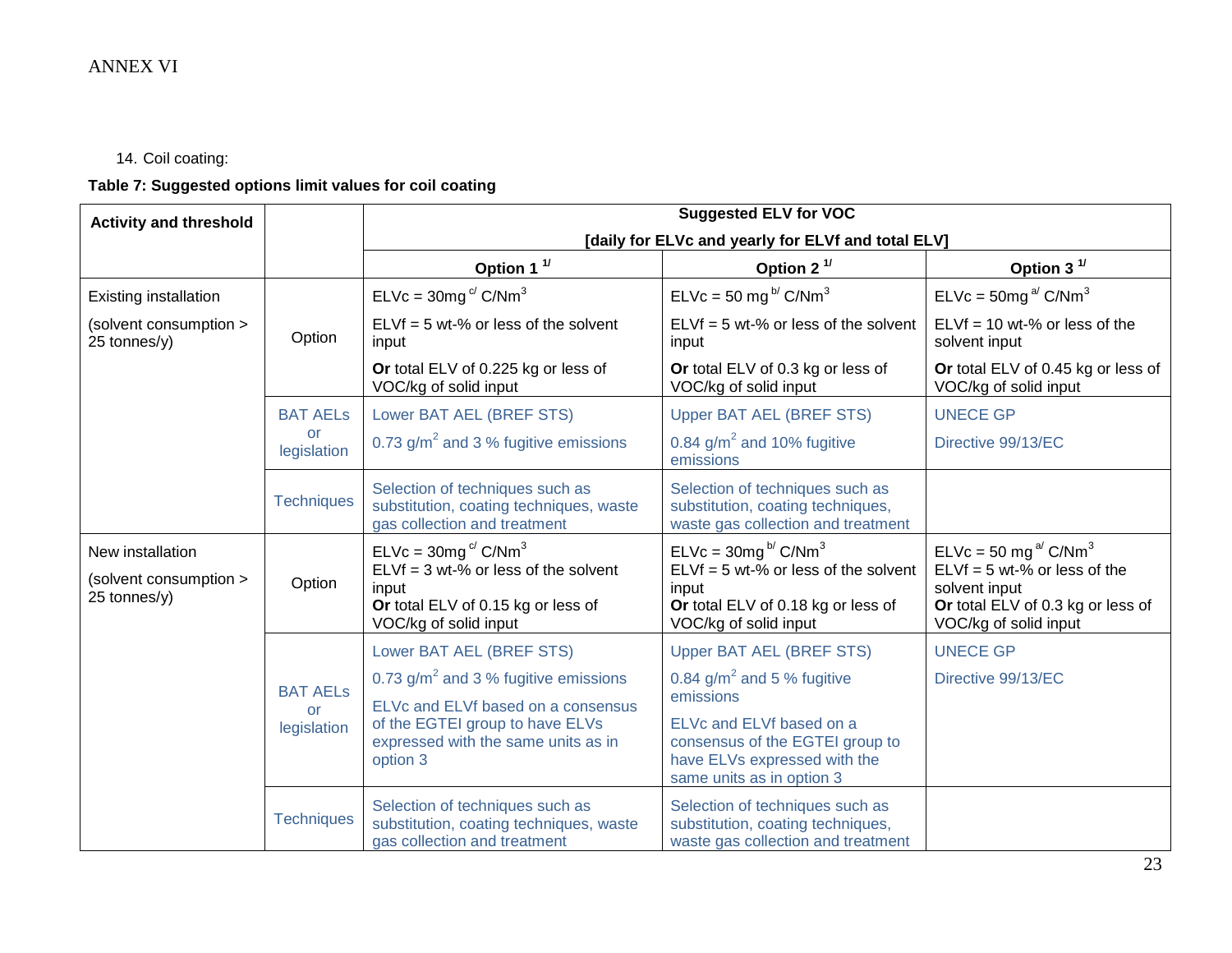*1/* Refers to the note at the end of the annex

a/ If techniques are used which allow reuse of recovered solvent, the limit value shall be 150 mg C/Nm<sup>3</sup>.

b/ If techniques are used which allow reuse of recovered solvent, the limit value shall be 100 mg C/Nm<sup>3</sup>.

c/ If techniques are used which allow reuse of recovered solvent, the limit value shall be 75 mg C/Nm<sup>3</sup>.

#### 15. Dry cleaning:

#### **Table 8: Suggested options limit values for dry cleaning**

| <b>Activity and threshold</b>                                                                                  |                                   | <sup>2</sup> Suggested ELV for VOC<br>[yearly for total ELV]                                                                                                                                                                                                                                                                                                                                              |                                                                   |                                                                              |  |
|----------------------------------------------------------------------------------------------------------------|-----------------------------------|-----------------------------------------------------------------------------------------------------------------------------------------------------------------------------------------------------------------------------------------------------------------------------------------------------------------------------------------------------------------------------------------------------------|-------------------------------------------------------------------|------------------------------------------------------------------------------|--|
|                                                                                                                |                                   | Option 1 $1$                                                                                                                                                                                                                                                                                                                                                                                              | Option $2^{\frac{1}{2}}$                                          | Option $3^{\frac{1}{1}}$                                                     |  |
| New and existing installations (no<br>threshold, all machines are<br>concerned whatever the<br>consumption is) | Option                            |                                                                                                                                                                                                                                                                                                                                                                                                           | Total ELV of 5 g VOC/kg (mass of cleaned<br>and dried product) a/ | Total ELV of 20 g VOC/kg (mass of cleaned<br>and dried product <sup>a/</sup> |  |
|                                                                                                                | <b>BAT AELS</b><br>or legislation | Not covered by BREF documents<br>Total ELV based on a consensus of the<br>EGTEI group – refer to the revised guidance<br>document                                                                                                                                                                                                                                                                         |                                                                   | <b>UNECE GP</b><br>Directive 99/13/EC                                        |  |
|                                                                                                                | <b>Techniques</b>                 | Machine type IV: this type is totally closed<br>with a closed drying cycle. The air stream for<br>drying cycles, circulates through the<br>refrigeration cooling unit and the activated<br>carbon, until the concentration of solvent in<br>the turning cage is below 2 mg/m <sup>3</sup> . The<br>solvent from the adsorption phase of the<br>activated carbon adsorber is returned into<br>the machine. |                                                                   |                                                                              |  |

*1/* Refers to the note at the end of the annex

a/ Limit value for total emissions of VOCs calculated as mass of emitted solvent per mass of cleaned and dried product.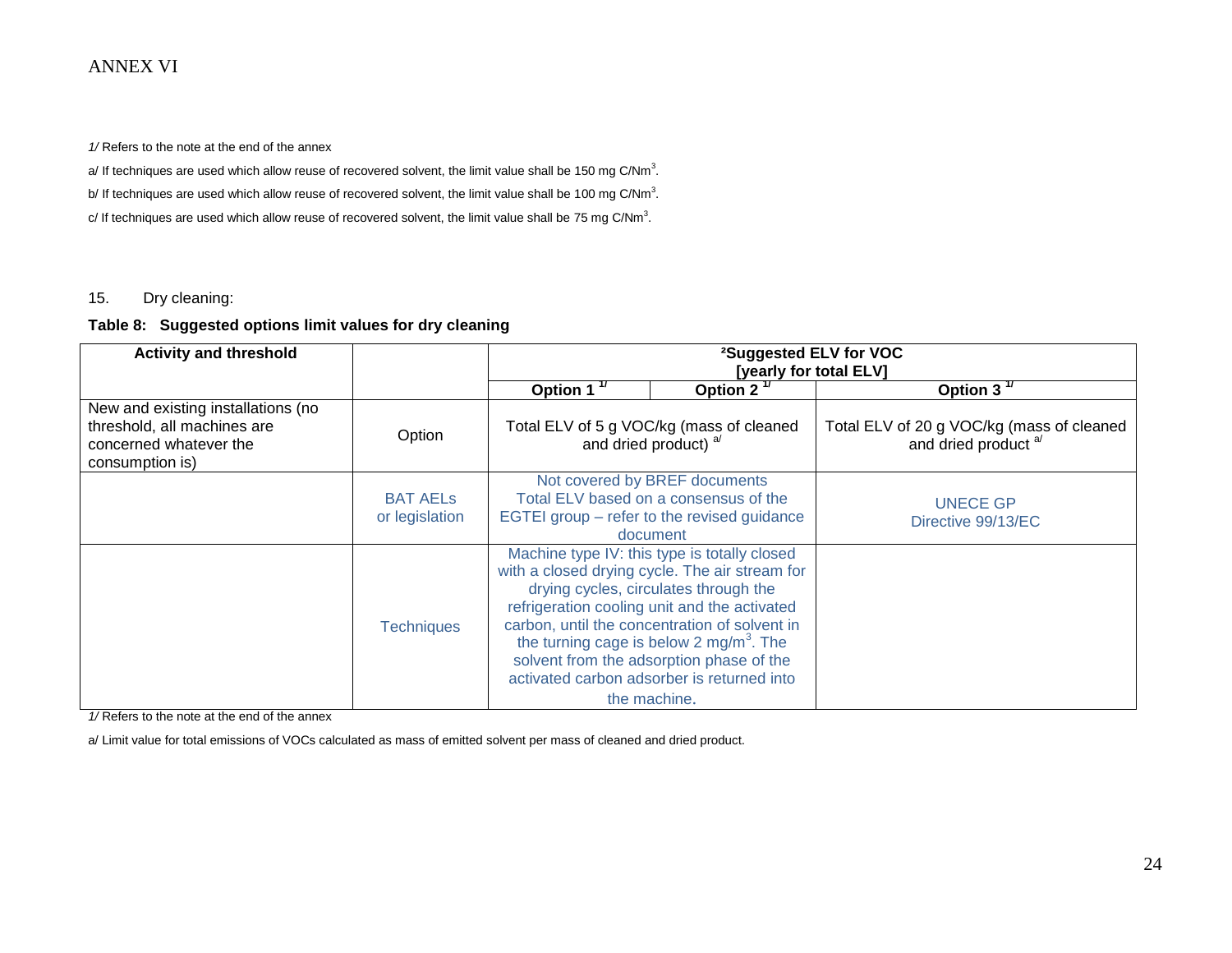#### 16. Manufacturing of coatings, varnishes, inks and adhesives:

## **Table 9: Suggested options limit values for manufacturing of coatings, varnishes, inks and adhesives**

| <b>Activity and threshold</b>                                                                                |                                   | <b>Suggested ELV for VOC</b>                                                       |                                                                                    |                                                                                                                                 |  |  |  |
|--------------------------------------------------------------------------------------------------------------|-----------------------------------|------------------------------------------------------------------------------------|------------------------------------------------------------------------------------|---------------------------------------------------------------------------------------------------------------------------------|--|--|--|
|                                                                                                              |                                   |                                                                                    |                                                                                    | [daily for ELVc and yearly for ELVf and total ELV]                                                                              |  |  |  |
|                                                                                                              |                                   | Option 1 $1$                                                                       | Options $2^{1/2}$                                                                  | Option 3 $1/$                                                                                                                   |  |  |  |
| New and existing<br>installations with an annual<br>organic solvent<br>consumption between 100<br>and 1000 t | Option                            | Total ELV of 3 wt-% of solvent input                                               |                                                                                    | $ELVc = 150mg C/Nm3$<br>ELVf $a/2$ = 5 wt-% or less of the solvent input<br>Or total ELV of 5 wt-% or less of the solvent input |  |  |  |
|                                                                                                              | <b>BAT AELS</b><br>or legislation | BAT AEL 1.75 to 2.5 %<br><b>Revised Guidance Document prepared by EGTEI</b>        |                                                                                    | <b>UNECE GP</b><br>Directive 99/13/EC                                                                                           |  |  |  |
|                                                                                                              | <b>Techniques</b>                 | Good practices and condensation or carbon<br>adsorption units and solvent recovery |                                                                                    |                                                                                                                                 |  |  |  |
| New and existing<br>installations with an annual<br>organic solvent<br>consumption $> 1000$ t                | Option                            | Total ELV of 1 wt-% of solvent input                                               |                                                                                    | $ELVc = 150mg C/Nm3$<br>ELVf $a/2$ = 3 wt-% or less of the solvent input<br>Or total ELV of 3 wt-% or less of the solvent input |  |  |  |
|                                                                                                              | <b>BAT AELS</b><br>or legislation |                                                                                    | BAT AEL 1 %<br><b>Revised Guidance Document prepared by EGTEI</b>                  | <b>UNECE GP</b><br>Directive 99/13/EC                                                                                           |  |  |  |
|                                                                                                              | <b>Techniques</b>                 |                                                                                    | Good practices and condensation or carbon<br>adsorption units and solvent recovery |                                                                                                                                 |  |  |  |

*1/* Refers to the note at the end of the annex

a/ The fugitive limit value does not include solvents sold as part of a preparation in a sealed container.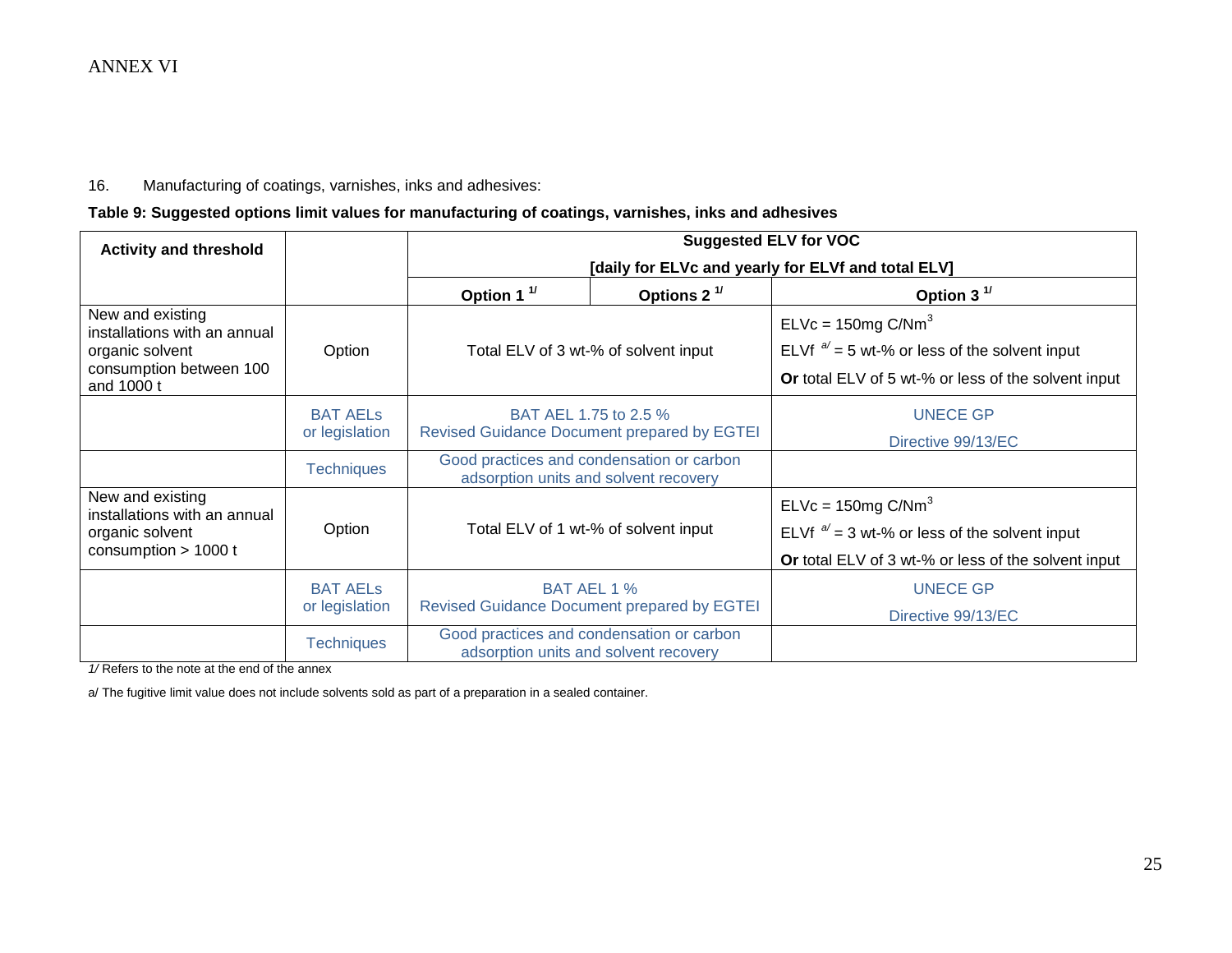# 17. Printing (flexography, heat set web offset, publication rotogravure etc.):

## **Table 10: Suggested options limit values for printing processes**

| <b>Activity and threshold</b>                    |                   | <b>Suggested ELV for VOC</b>                                                                                                    |                                                                                                                                        |                                                                |  |
|--------------------------------------------------|-------------------|---------------------------------------------------------------------------------------------------------------------------------|----------------------------------------------------------------------------------------------------------------------------------------|----------------------------------------------------------------|--|
|                                                  |                   |                                                                                                                                 | [daily for ELVc and yearly for ELVf and total ELV]                                                                                     |                                                                |  |
|                                                  |                   | Option 1 <sup>1/</sup>                                                                                                          | Option 2 $1/$                                                                                                                          | Option 3 $1$                                                   |  |
| Heatset offset (solvent<br>consumption $15 - 25$ | Option            | As option 3                                                                                                                     | As option 3                                                                                                                            | ELVc = 100 mg $C/Nm3$                                          |  |
| tonnes(y)                                        |                   |                                                                                                                                 |                                                                                                                                        | $ELVf = 30$ wt-% or less of the<br>solvent input <sup>a/</sup> |  |
|                                                  | <b>BAT AELS</b>   | Based on a consensus of the                                                                                                     | Based on a consensus of the                                                                                                            | <b>UNECE GP</b>                                                |  |
|                                                  | or legislation    | <b>EGTEI</b> group                                                                                                              | <b>EGTEI</b> group                                                                                                                     | Directive 99/13/EC                                             |  |
|                                                  | <b>Techniques</b> |                                                                                                                                 |                                                                                                                                        |                                                                |  |
|                                                  |                   | For new and upgraded presses                                                                                                    | New and existing installations                                                                                                         |                                                                |  |
|                                                  | Option            | Total $ELV = 5$ wt-% or less of the<br>ink consumption <sup>a/</sup>                                                            | Total $ELV = 10$ wt-% or less of<br>the ink consumption <sup>a/</sup>                                                                  | $ELVc = 20$ mg $C/Nm3$                                         |  |
|                                                  |                   |                                                                                                                                 |                                                                                                                                        | $ELVf = 30$ wt-% or less of the<br>solvent input <sup>a/</sup> |  |
| Heatset offset (solvent                          | <b>BAT AELS</b>   | Lower BAT AEL (BREF STS)                                                                                                        | <b>Upper BAT AEL (BREF STS)</b>                                                                                                        | <b>UNECE GP</b>                                                |  |
| consumption $> 25$<br>tonnes/y)                  | or legislation    | 2.5 wt-% or less of the ink<br>consumption                                                                                      | 10 wt-% or less of the ink<br>consumption                                                                                              | Directive 99/13/EC                                             |  |
|                                                  | <b>Techniques</b> | Combination of lower<br>concentration of IPA in<br>dampening solution or<br>replacement and waste gas<br>treatment by oxidation | <b>Combination of lower</b><br>concentration of IPA in<br>dampening solution or<br>replacement and waste gas<br>treatment by oxidation |                                                                |  |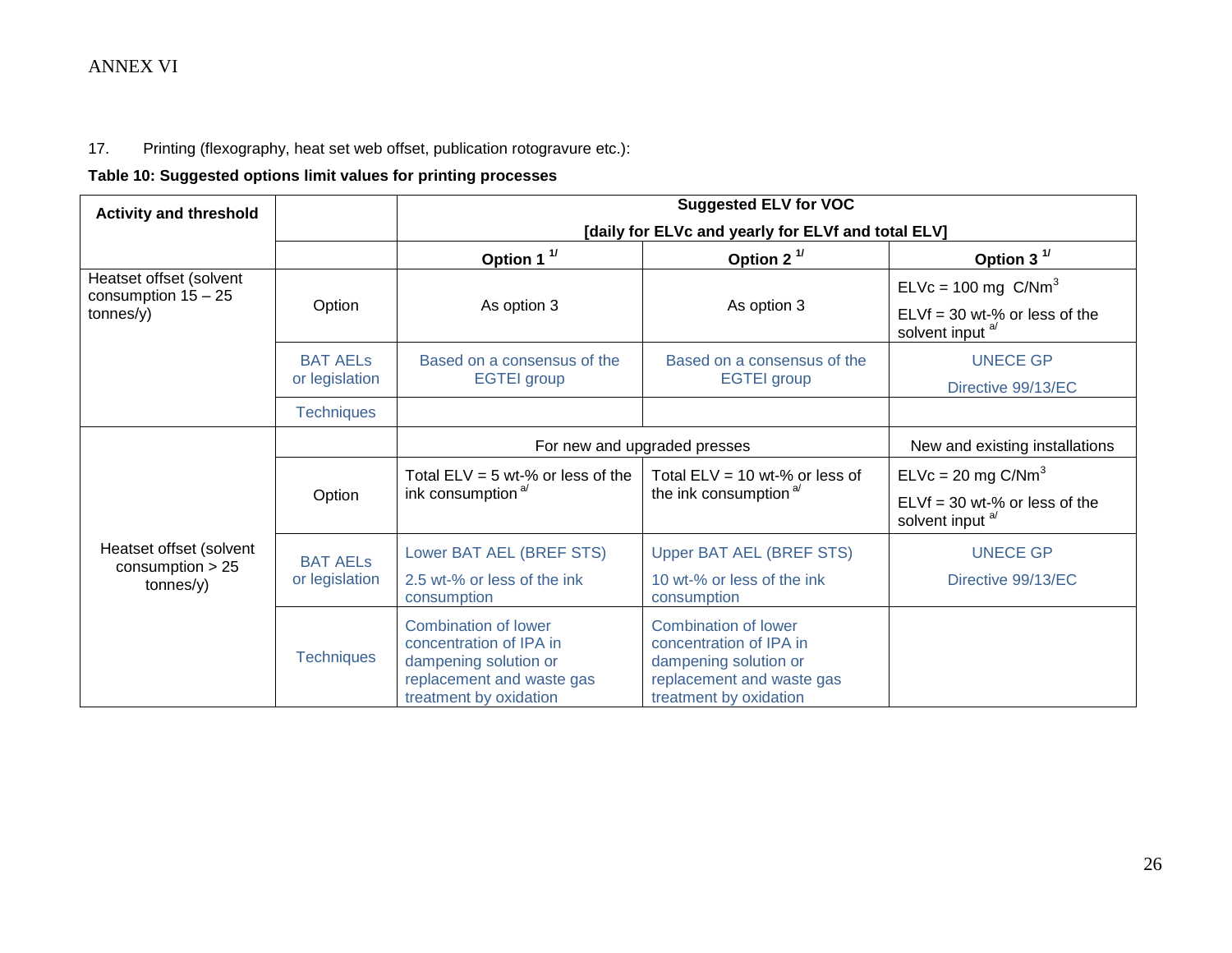|                                                            |                                   | For existing presses                                                                                                                   |                                                                                                                                        |                                                                                          |
|------------------------------------------------------------|-----------------------------------|----------------------------------------------------------------------------------------------------------------------------------------|----------------------------------------------------------------------------------------------------------------------------------------|------------------------------------------------------------------------------------------|
|                                                            | Option                            | Total ELV = 10 wt-% or less of<br>the ink consumption <sup>a/</sup>                                                                    | Total $ELV = 15$ wt-% or less of<br>the ink consumption <sup>a/</sup>                                                                  | $ELVc = 20$ mg $C/Nm3$<br>$ELVf = 30$ wt-% or less of the<br>solvent input <sup>a/</sup> |
| Heatset offset (solvent<br>consumption $> 25$<br>tonnes/y) | <b>BAT AELS</b><br>or legislation | Lower BAT AEL (BREF STS)<br>5 wt-% or less of the ink<br>consumption                                                                   | Upper BAT AEL (BREF STS)<br>15 wt-% or less of the ink<br>consumption                                                                  | <b>UNECE GP</b><br>Directive 99/13/EC                                                    |
|                                                            | <b>Techniques</b>                 | <b>Combination of lower</b><br>concentration of IPA in<br>dampening solution or<br>replacement and waste gas<br>treatment by oxidation | <b>Combination of lower</b><br>concentration of IPA in<br>dampening solution or<br>replacement and waste gas<br>treatment by oxidation |                                                                                          |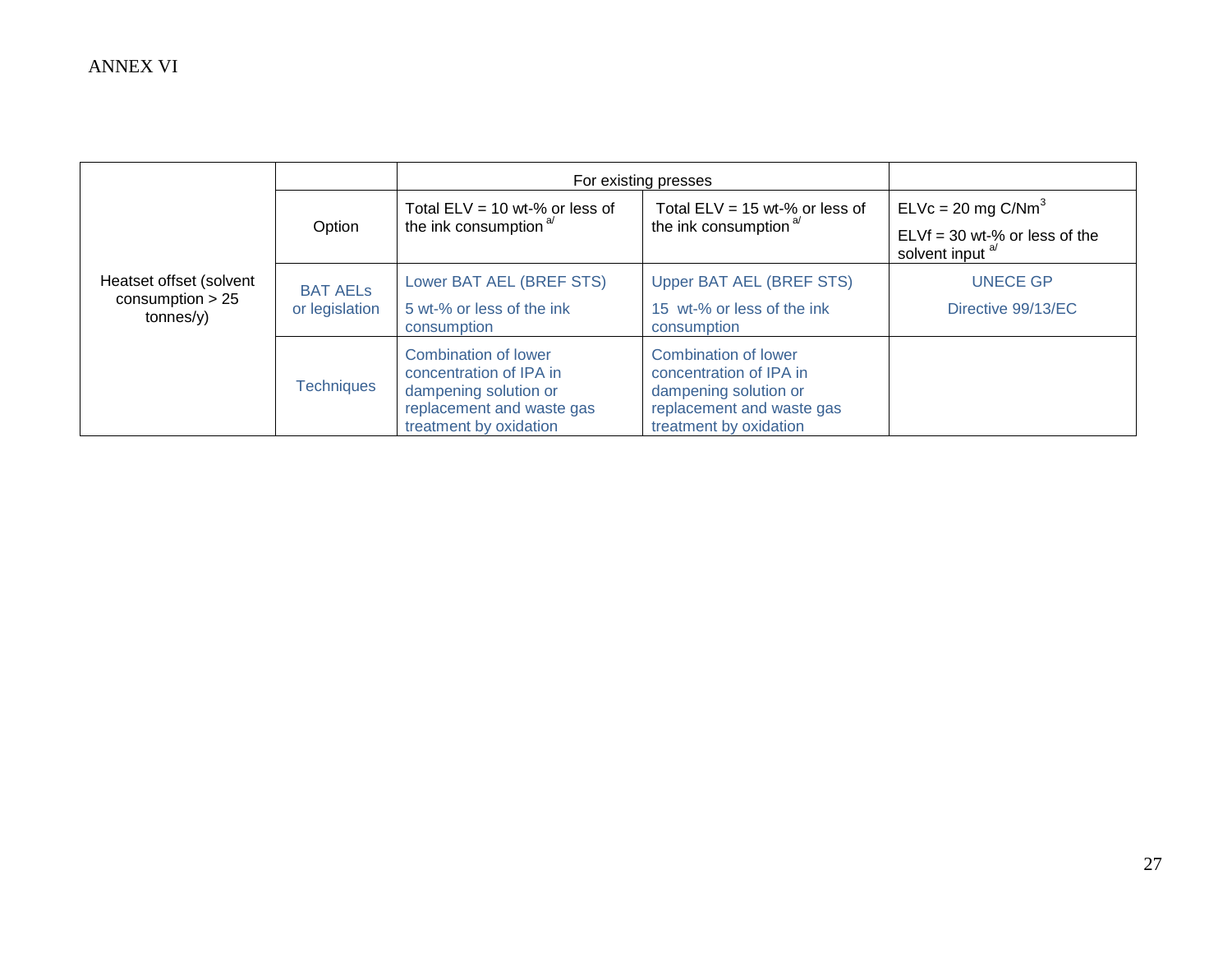| Publication gravure                    |                   | For new installations                                                           |                                                                                 |                                                            |  |  |
|----------------------------------------|-------------------|---------------------------------------------------------------------------------|---------------------------------------------------------------------------------|------------------------------------------------------------|--|--|
| (solvent consumption ><br>25 tonnes/y) |                   | Total $ELV = 4$ wt-% or less of the                                             | Total $ELV = 5$ wt-% or less of the                                             | $ELVc = 75$ mg $C/Nm3$                                     |  |  |
|                                        | Option            | solvent input                                                                   | solvent input                                                                   | $ELVf = 10$ wt-% or less of the<br>solvent input           |  |  |
|                                        |                   |                                                                                 |                                                                                 | Or total ELV of 0.6 kg or less of<br>VOC/kg of solid input |  |  |
|                                        | <b>BAT AELS</b>   | Lower BAT AEL (BREF STS)                                                        | <b>Upper BAT AEL (BREF STS)</b>                                                 | <b>UNECE GP</b>                                            |  |  |
|                                        | or legislation    | 4 wt-% or less of the solvent<br>input                                          | 5 wt-% or less of the solvent<br>input                                          | Directive 99/13/EC                                         |  |  |
|                                        | <b>Techniques</b> | Reduction of fugitive emissions<br>and the VOC remaining after gas<br>treatment | Reduction of fugitive emissions<br>and the VOC remaining after gas<br>treatment |                                                            |  |  |
|                                        |                   | For existing installations                                                      |                                                                                 |                                                            |  |  |
|                                        | Option            | Total $ELV = 5$ wt-% or less of the                                             | Total $ELV = 7$ wt-% or less of the                                             | $ELVc = 75$ mg $C/Nm3$                                     |  |  |
|                                        |                   |                                                                                 | solvent input                                                                   | $ELVf = 15 wt-% or less of the$<br>solvent input           |  |  |
|                                        |                   |                                                                                 |                                                                                 | Or total ELV of 0.8 kg or less of<br>VOC/kg of solid input |  |  |
|                                        | <b>BAT AELS</b>   | Lower BAT AEL (BREF STS)                                                        | Upper BAT AEL (BREF STS)                                                        | <b>UNECE GP</b>                                            |  |  |
|                                        | or legislation    | 5 wt-% or less of the solvent<br>input                                          | 7 wt-% or less of the solvent<br>input                                          | Directive 99/13/EC                                         |  |  |
|                                        | <b>Techniques</b> | Reduction of fugitive emissions<br>and the VOC remaining after gas<br>treatment | Reduction of fugitive emissions<br>and the VOC remaining after gas<br>treatment |                                                            |  |  |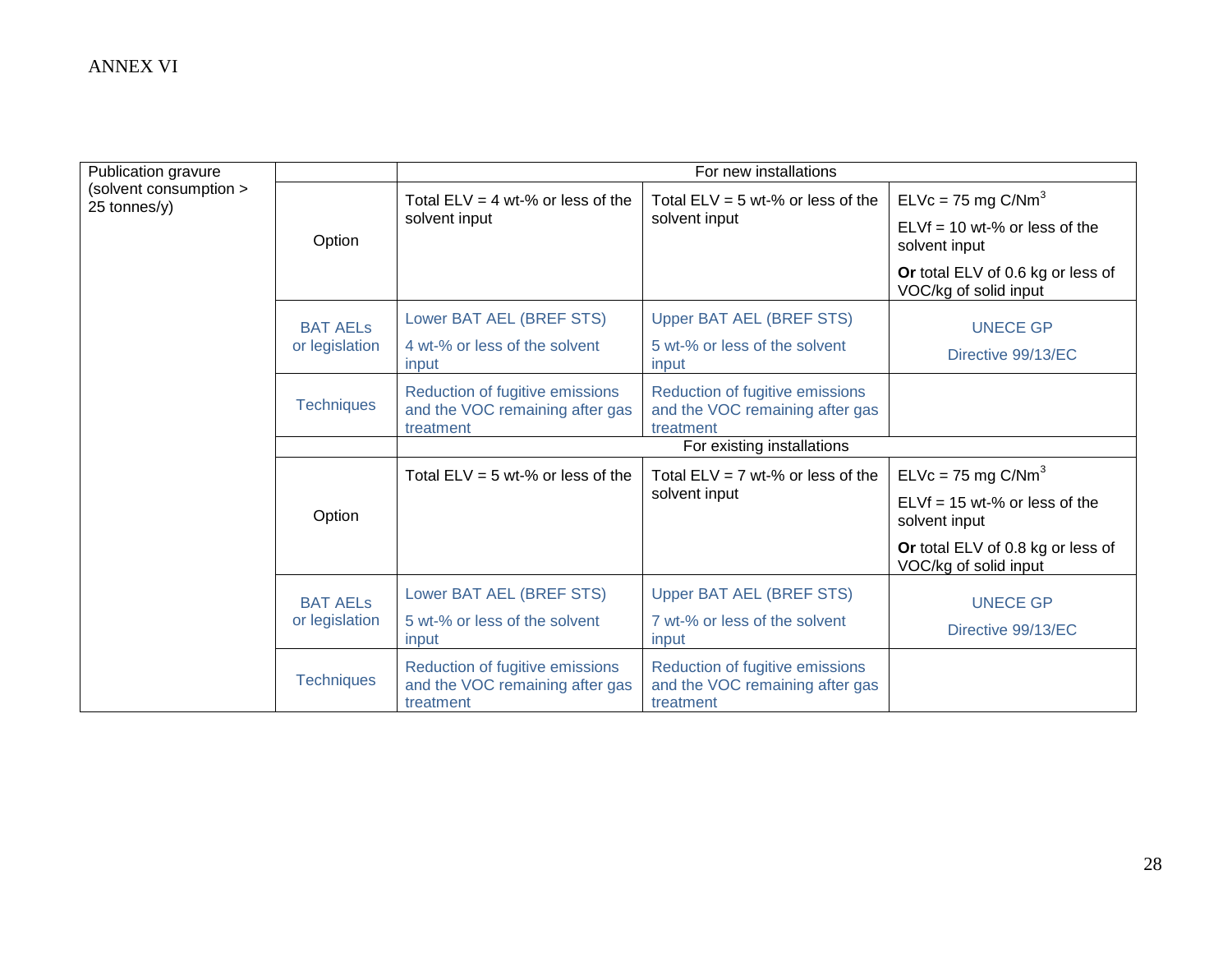| Packaging rotogravure<br>and flexography (solvent<br>consumption $15 - 25$<br>tonnes/y)                     | Option            | As option 3                 | As option 3                 | $ELVc = 100$ mg $C/Nm3$<br>$ELVf = 25$ wt-% or less of the<br>solvent input<br>Or total ELV of 1.2 kg or less of |
|-------------------------------------------------------------------------------------------------------------|-------------------|-----------------------------|-----------------------------|------------------------------------------------------------------------------------------------------------------|
|                                                                                                             |                   |                             |                             | VOC/kg of solid input                                                                                            |
|                                                                                                             | <b>BAT AELS</b>   | Based on a consensus of the | Based on a consensus of the | <b>UNECE GP</b>                                                                                                  |
|                                                                                                             | or legislation    | <b>EGTEI</b> group          | <b>EGTEI</b> group          | Directive 99/13/EC                                                                                               |
|                                                                                                             | <b>Techniques</b> |                             |                             |                                                                                                                  |
| Packaging rotogravure<br>and flexography (solvent                                                           |                   |                             |                             | $ELVc = 100$ mg $C/Nm3$                                                                                          |
| consumption 25 - 200<br>tonnes/y) and rotary<br>screen printing (solvent<br>consumption $>$ 30<br>tonnes/y) | Option            | As option 3                 | As option 3                 | $ELVf = 20$ wt-% or less of the<br>solvent input                                                                 |
|                                                                                                             |                   |                             |                             | Or total ELV of 1.0 kg or less of<br>VOC/kg of solid input                                                       |
|                                                                                                             | <b>BAT AELS</b>   | Based on a consensus of the | Based on a consensus of the | <b>UNECE GP</b>                                                                                                  |
|                                                                                                             | or legislation    | <b>EGTEI</b> group          | <b>EGTEI</b> group          | Directive 99/13/EC                                                                                               |
|                                                                                                             | <b>Techniques</b> |                             |                             |                                                                                                                  |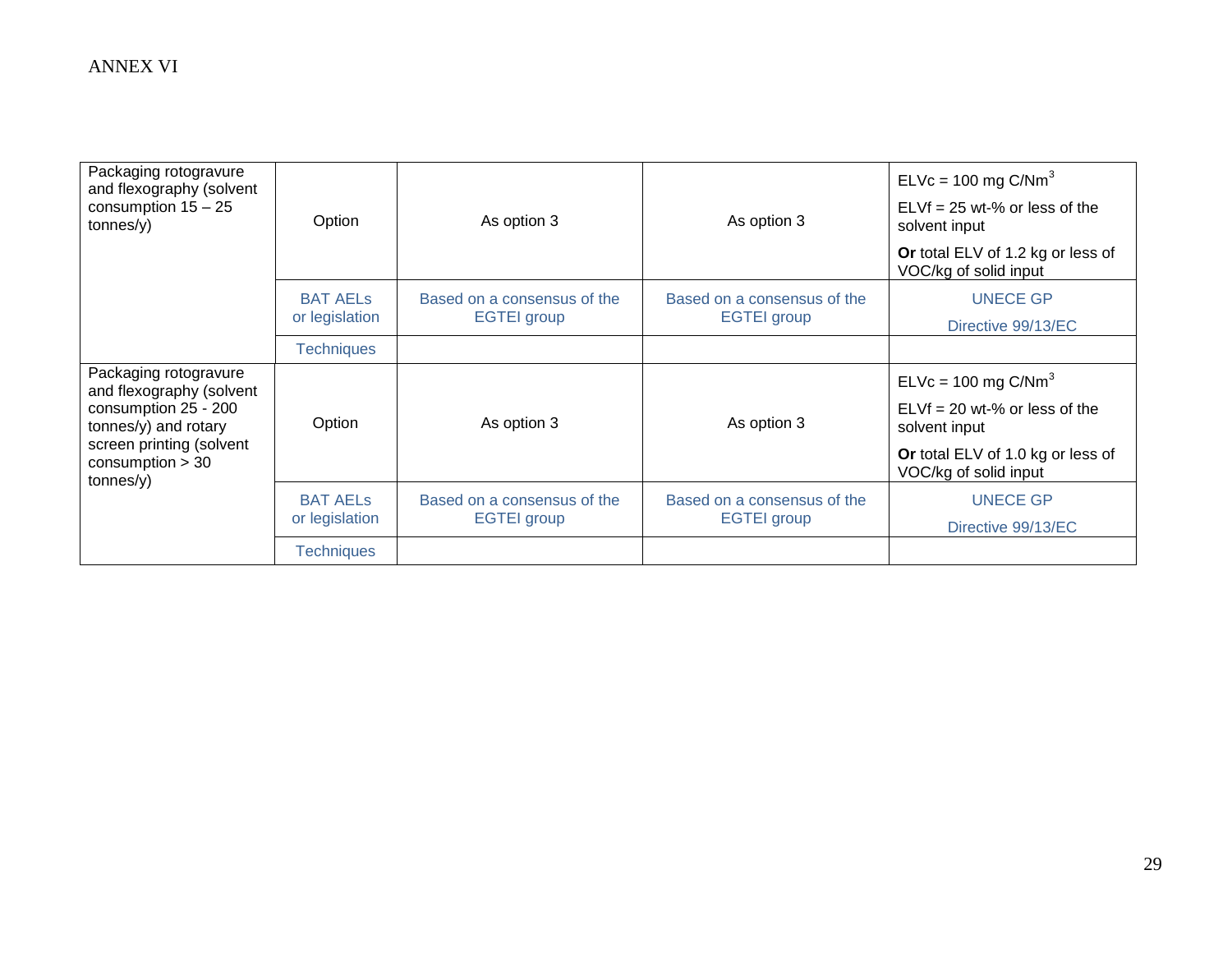| Packaging rotogravure<br>and flexography (solvent |                                   | For plants with all machines connected to oxidation:                                                                                                                                                                                                                                                                                                                        | $ELVc = 100$ mg C/Nm <sup>3</sup>                           |
|---------------------------------------------------|-----------------------------------|-----------------------------------------------------------------------------------------------------------------------------------------------------------------------------------------------------------------------------------------------------------------------------------------------------------------------------------------------------------------------------|-------------------------------------------------------------|
| consumption $> 200$<br>tonnes/y)                  |                                   | Total ELV = 10% of the reference emission $a^{1}$                                                                                                                                                                                                                                                                                                                           | $ELVf = 20$ wt-% or less of the<br>solvent input            |
|                                                   |                                   | For plants with all machines connected to carbon adsorption:                                                                                                                                                                                                                                                                                                                | Or total $ELV = 25%$ of reference<br>emission <sup>b/</sup> |
|                                                   |                                   | Total ELV = 12.5% of the reference emission $a^{1/2}$                                                                                                                                                                                                                                                                                                                       |                                                             |
|                                                   | Option                            | For existing mixed plants where some existing machines may<br>not be attached to an incinerator or solvent recovery:<br>Emissions from the machines connected to oxidisers or carbon<br>adsorption are below the emission limits of 10% or 12.5%<br>respectively.                                                                                                           |                                                             |
|                                                   |                                   | For machines not connected to gas treatment: use of low solvent or<br>solvent free products, connection to waste gas treatment when there<br>is spare capacity and preferentially run high solvent content work on<br>machines connected to waste gas treatment.<br>Total emissions below 25% of reference emission (as defined in<br>annex IIb of the Solvent Directive b/ |                                                             |
|                                                   |                                   | <b>BREF STS</b>                                                                                                                                                                                                                                                                                                                                                             | <b>UNECE GP</b>                                             |
|                                                   |                                   | For plants with all machines connected to oxidation:                                                                                                                                                                                                                                                                                                                        | Directive 99/13/EC                                          |
|                                                   | <b>BAT AELS</b><br>or legislation | Lower and upper BAT AEL = $7.25 - 12.5$ % of the reference<br>emission <sup>a/</sup>                                                                                                                                                                                                                                                                                        |                                                             |
|                                                   |                                   | For plants with all machines connected to oxidation:                                                                                                                                                                                                                                                                                                                        |                                                             |
|                                                   |                                   | <u>Lower and upper BAT AEL = 10 – 15 % of the reference emission <math>a^{i}</math></u>                                                                                                                                                                                                                                                                                     |                                                             |
|                                                   | <b>Techniques</b>                 | Substitution with water based inks, UV curing inks; high solids, UV<br>curing, solvent free adhesives or varnishes;                                                                                                                                                                                                                                                         |                                                             |
|                                                   |                                   | Optimization of extraction and waste gas treatment.                                                                                                                                                                                                                                                                                                                         |                                                             |

*1/* Refers to the note at the end of the annex

a/ Residual solvent in the finished product are not taken into account in the calculation of the fugitive emission

b/ Annual reference emissions are calculated by multiplying the total mass of solids in the quantity of coating, ink, varnish and/or adhesive consumed in a year by an appropriate factor (which is 4 for rotogravure and flexography printing). Competent authorities may adjust this factor for individual installations to reflect documented increased efficiency in the use of solids.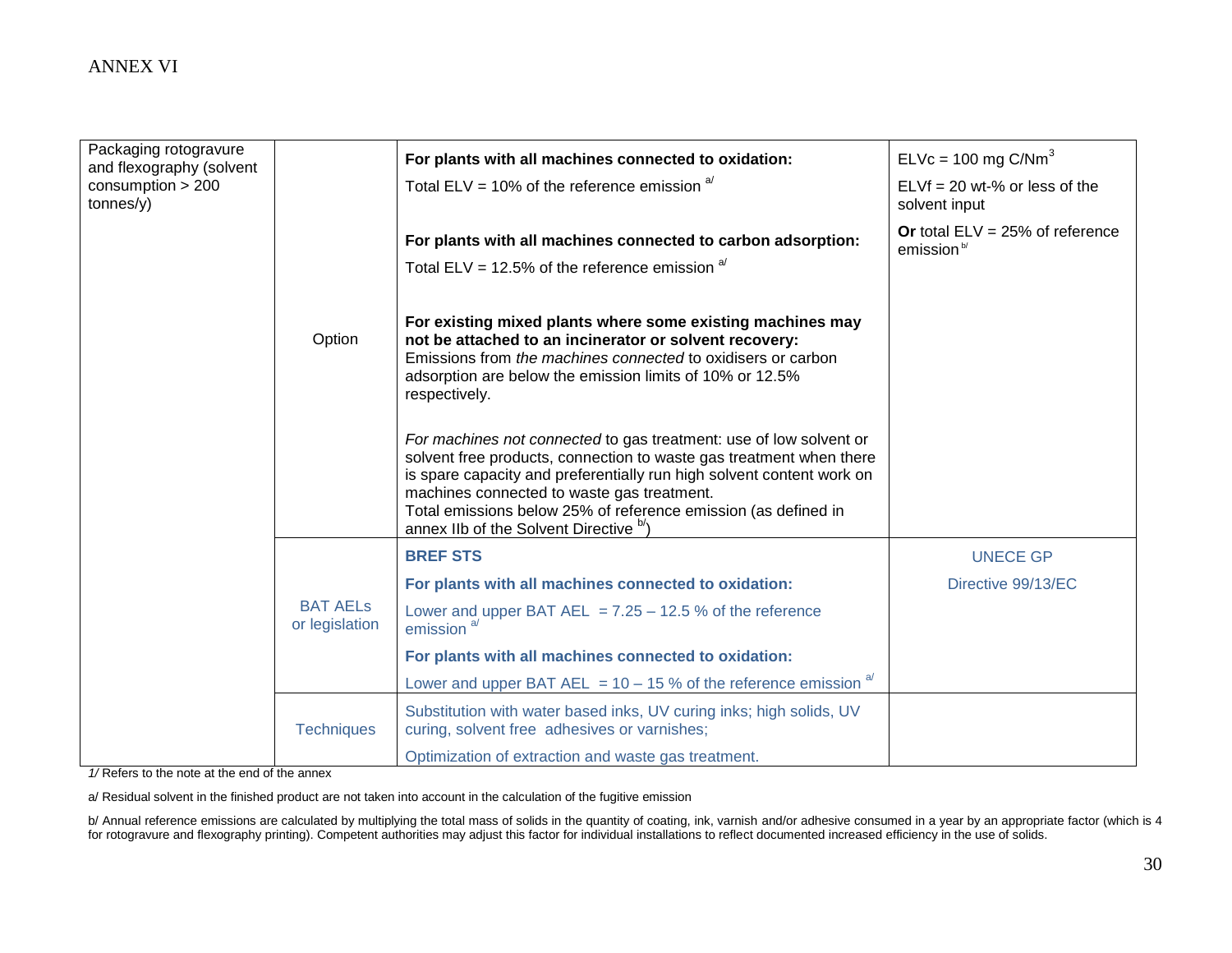## 18. Manufacturing of pharmaceutical products:

# **Table 11: Suggested options limit values for manufacturing of pharmaceutical products**

| <b>Activity and</b>                                            |                                      | <b>Suggested ELV for VOC</b><br>[daily for ELVc and yearly for ELVf and total ELV]                                                                                                                                                                       |                                                               |                                                                                                                                                                                                                                                   |                                                               |  |  |
|----------------------------------------------------------------|--------------------------------------|----------------------------------------------------------------------------------------------------------------------------------------------------------------------------------------------------------------------------------------------------------|---------------------------------------------------------------|---------------------------------------------------------------------------------------------------------------------------------------------------------------------------------------------------------------------------------------------------|---------------------------------------------------------------|--|--|
| threshold                                                      |                                      |                                                                                                                                                                                                                                                          | Options 1 <sup>1/</sup>                                       | Option 2 <sup>1/</sup>                                                                                                                                                                                                                            |                                                               |  |  |
| <b>New</b><br>installations                                    | Option                               | ELVc:<br>For non oxidating<br>techniques : 0.1 kg C/hour <sup>f</sup> or<br>20 mg C/Nm <sup>3 g/ d/</sup><br>for thermal<br>oxidation/incineration or<br>catalytic oxidation $< 0.05$ kg<br>C/hour or < 5 mg C/ Nm <sup>3 g/e/</sup>                     | $ELVf = 3 wt-% or less of the$<br>solvent input <sup>d/</sup> | ELVc:<br>For non oxidating<br>techniques : 0.1 kg C/hour <sup>f</sup> or<br>20 mg C/Nm <sup>3 g/ d/</sup><br>for thermal<br>oxidation/incineration or<br>catalytic oxidation $< 0.05$ kg<br>C/hour or < 5 mg C/ Nm <sup>3 g/<math>e</math>/</sup> | $ELVf = 3 wt-% or less of the$<br>solvent input <sup>d/</sup> |  |  |
| (solvent<br>consumption<br>> 50<br>tonnes/y)                   | <b>BAT AELS</b><br>or<br>legislation | <b>BAT AEL (BREF OFC)</b><br>For non oxidating<br>techniques : 0.1 kg C/hour <sup>f</sup> or<br>20 mg C/Nm <sup>3 g/ d/</sup><br>for thermal<br>oxidation/incineration or<br>catalytic oxidation $< 0.05$ kg<br>C/hour or < 5 mg C/ Nm <sup>3 g/e/</sup> | Revised guidance document<br>prepared by EGTEI                | <b>BAT AEL (BREF OFC)</b><br>For non oxidating<br>techniques : 0.1 kg C/hour <sup>f</sup> or<br>20 mg $C/Nm^{3 g/d}$<br>for thermal<br>oxidation/incineration or<br>catalytic oxidation < $0.05$ kg<br>C/hour or < 5 mg C/ Nm <sup>3 g/e/</sup>   | Revised guidance document<br>prepared by EGTEI                |  |  |
|                                                                | <b>Techniques</b>                    | Mix of BAT defined above (primary measures and use of secondary measures (both oxidation, adsorption and / or<br>condensation)) – refer to chapter 7.24 of the guidance document                                                                         |                                                               |                                                                                                                                                                                                                                                   |                                                               |  |  |
| Existing<br>installations<br>(solvent<br>consumption<br>$> 50$ | Option                               | ELVc:<br>For non oxidating<br>techniques : 0.1 kg C/hour <sup>f</sup> or<br>20 mg C/Nm <sup>3 g/ d/</sup><br>for thermal<br>oxidation/incineration or<br>catalytic oxidation $< 0.05$ kg<br>C/hour or < 5 mg C/ Nm <sup>3 g/e/</sup>                     | $ELVf = 5 wt-% or less of the$<br>solvent input e/            | ELVc:<br>For non oxidating<br>techniques : 0.1 kg C/hour <sup>f</sup> or<br>20 mg C/Nm <sup>3 g/ d/</sup><br>for thermal<br>oxidation/incineration or<br>catalytic oxidation $< 0.05$ kg<br>C/hour or < 5 mg C/ Nm <sup>3 g/e/</sup>              | $ELVf = 5 wt-% or less of the$<br>solvent input e/            |  |  |
| tonnes/y)                                                      | <b>BAT AELS</b><br>or<br>legislation | <b>BAT AEL (BREF OFC)</b><br>For non oxidating<br>techniques : 0.1 kg C/hour <sup>f</sup> or<br>20 mg C/Nm <sup>3 g/ d/</sup>                                                                                                                            | Revised guidance document<br>prepared by EGTEI                | <b>BAT AEL (BREF OFC)</b><br>For non oxidating<br>techniques : 0.1 kg C/hour <sup>t</sup> or<br>20 mg C/Nm <sup>3 g/ d/</sup>                                                                                                                     | Revised guidance document<br>prepared by EGTEI                |  |  |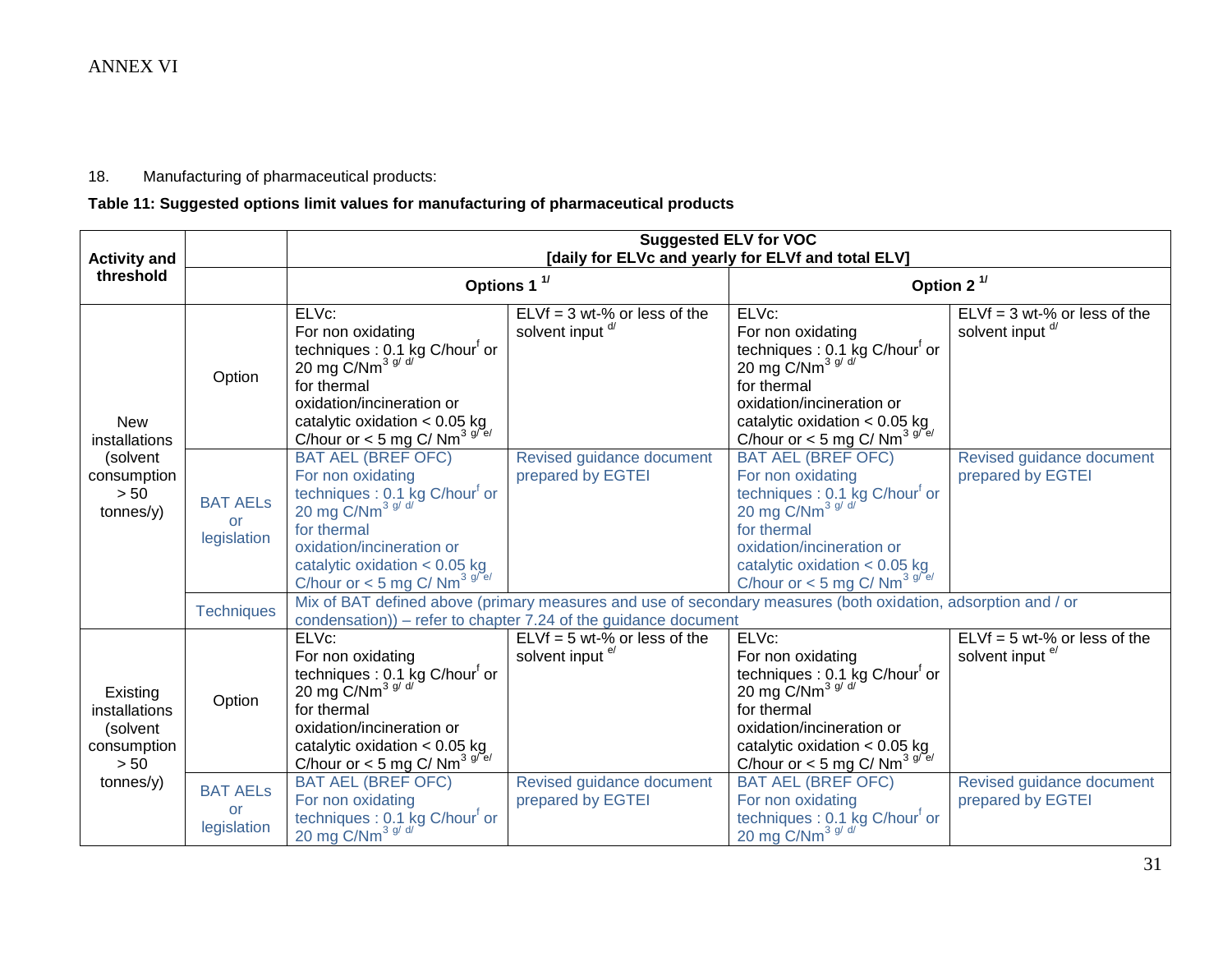|  |            | for thermal                                                                                                   |  | for thermal                                             |  |
|--|------------|---------------------------------------------------------------------------------------------------------------|--|---------------------------------------------------------|--|
|  |            | oxidation/incineration or                                                                                     |  | oxidation/incineration or                               |  |
|  |            | catalytic oxidation $< 0.05$ kg                                                                               |  | catalytic oxidation $< 0.05$ kg                         |  |
|  |            | C/hour or $<$ 5 mg C/ Nm <sup>3 g/<math>e</math>/</sup>                                                       |  | C/hour or $<$ 5 mg C/ Nm <sup>3 g/<math>e</math>/</sup> |  |
|  | Techniaues | Mix of BAT defined above (primary measures and use of secondary measures (both oxidation, adsorption and / or |  |                                                         |  |
|  |            | condensation)) – refer to chapter $7.24$ of the guidance document                                             |  |                                                         |  |

| <b>Activity and</b>                      |                                   | <b>Suggested ELV for VOC</b><br>[daily for ELVc and yearly for ELVf and total ELV] |                                                       |  |  |  |
|------------------------------------------|-----------------------------------|------------------------------------------------------------------------------------|-------------------------------------------------------|--|--|--|
| threshold                                |                                   | Option 3 $1$                                                                       |                                                       |  |  |  |
| <b>New</b>                               | Option                            | $ELVc = 20 mg C/Nm^{3.875}$                                                        | ELVf = 5 wt-% or less of the solvent input $b$        |  |  |  |
| installations<br>(solvent<br>consumption | <b>BAT AELS</b><br>or legislation | <b>UNECE GP</b><br>Directive 99/13/EC                                              | <b>UNECE GP</b><br>Directive 99/13/EC                 |  |  |  |
| $> 50$ tonnes/y)                         | <b>Techniques</b>                 |                                                                                    |                                                       |  |  |  |
| Existing                                 | Option                            | $ELVc = 20$ mg $C/Nm^{3 dC}$                                                       | ELVf = 15 wt-% or less of the solvent input $\degree$ |  |  |  |
| installations<br>(solvent<br>consumption | <b>BAT AELS</b><br>or legislation | <b>UNECE GP</b><br>Directive 99/13/EC                                              | <b>UNECE GP</b><br>Directive 99/13/EC                 |  |  |  |
| $> 50$ tonnes/y)                         | Techniques                        |                                                                                    |                                                       |  |  |  |

*1/* Refers to the note at the end of the annex

a/ If techniques are used which allow reuse of recovered solvents, the limit value shall be 150 mg C/Nm<sup>3</sup>.

b/ A total limit value of 5 % of solvent input may be applied instead of applying ELVc and ELVf.

c/ A total limit value of 15 % of solvent input may be applied instead of applying ELVc and ELVf.

d/ A total limit value of 3 % of solvent input may be applied instead of applying ELVc and ELVf.

e/ A total limit value of 5 % of solvent input may be applied instead of applying ELVc and ELVf.

f/ The averaging time relates to the emission profile, the levels relate to dry gas and  $Nm^3$ 

g/ The concentration level relates to volume flows without dilution by, e.g. volume flows from room or building ventilation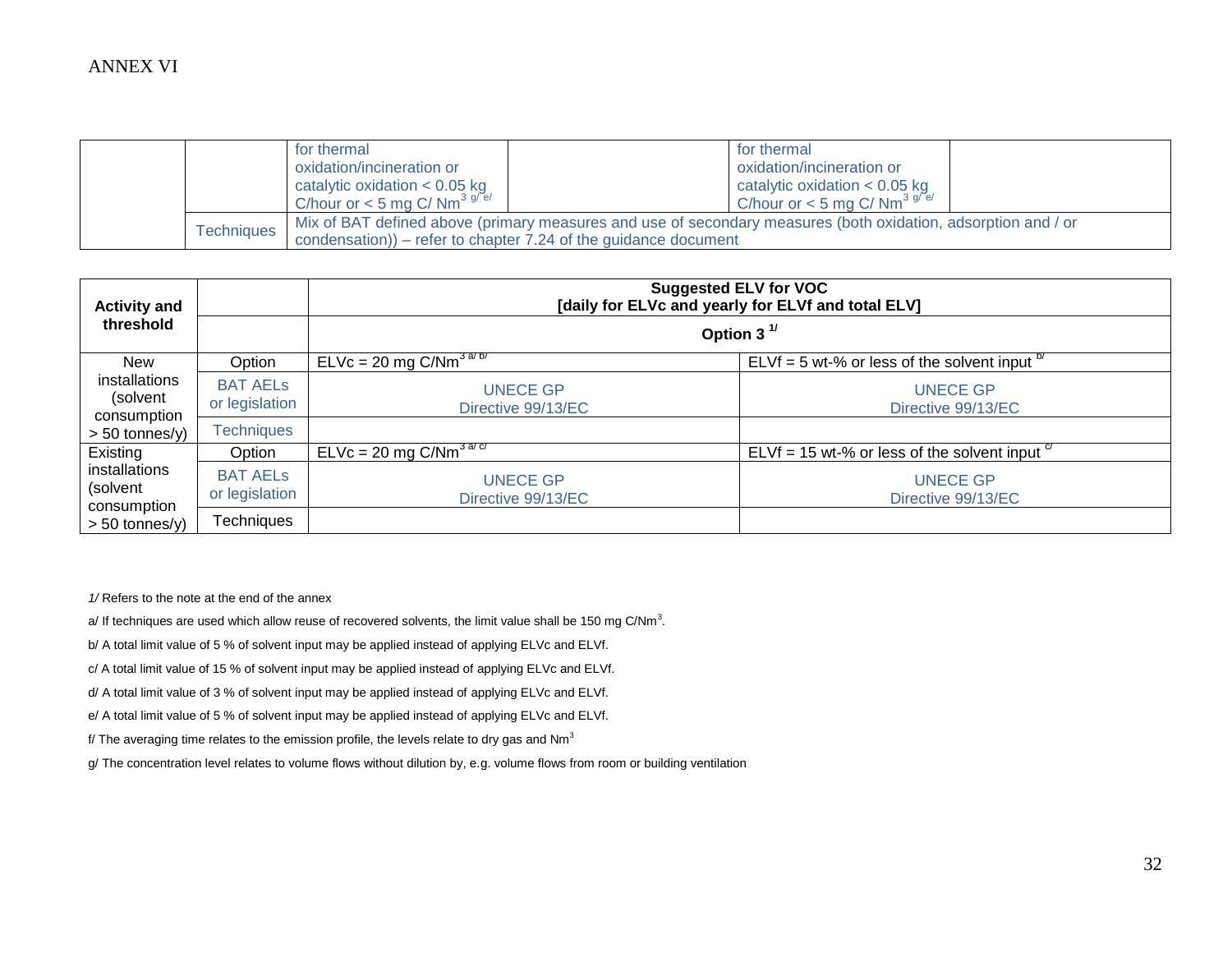#### 19. Conversion of natural or synthetic rubber:

#### **Table 12: Suggested options limit values for conversion of natural or synthetic rubber**

| <b>Activity and threshold</b>                                                      |                                   | <b>Suggested ELV for VOC</b><br>[daily for ELVc and yearly for ELVf and total ELV]       |  |  |
|------------------------------------------------------------------------------------|-----------------------------------|------------------------------------------------------------------------------------------|--|--|
|                                                                                    |                                   | Options 1, 2 and 3 $^{\frac{1}{2}}$                                                      |  |  |
| New and existing installations:                                                    | Option                            | $ELVc = 20^{a/b}$<br>$\mathsf{ELVf} = 25^{a/c}$<br>Or total $ELV = 25%$ of solvent input |  |  |
| conversion of natural or synthetic rubber<br>(solvent consumption $> 15$ tonnes/y) | <b>BAT AELS</b><br>or legislation | <b>UNECE GP</b><br>Directive 99/13/EC                                                    |  |  |
|                                                                                    | <b>Fechniques</b>                 |                                                                                          |  |  |

*1/* Refers to the note at the end of the annex

a/ A total limit value of 25% of solvent input may be applied instead of using the waste gas concentration limit and the limit value for fugitive emissions of VOCs.

b/ If techniques are used which allow reuse of recovered solvent, the limit value shall be 150 mg C/Nm<sup>3</sup>.

c/ The fugitive limit does not include solvents sold as part of a preparation in a sealed container.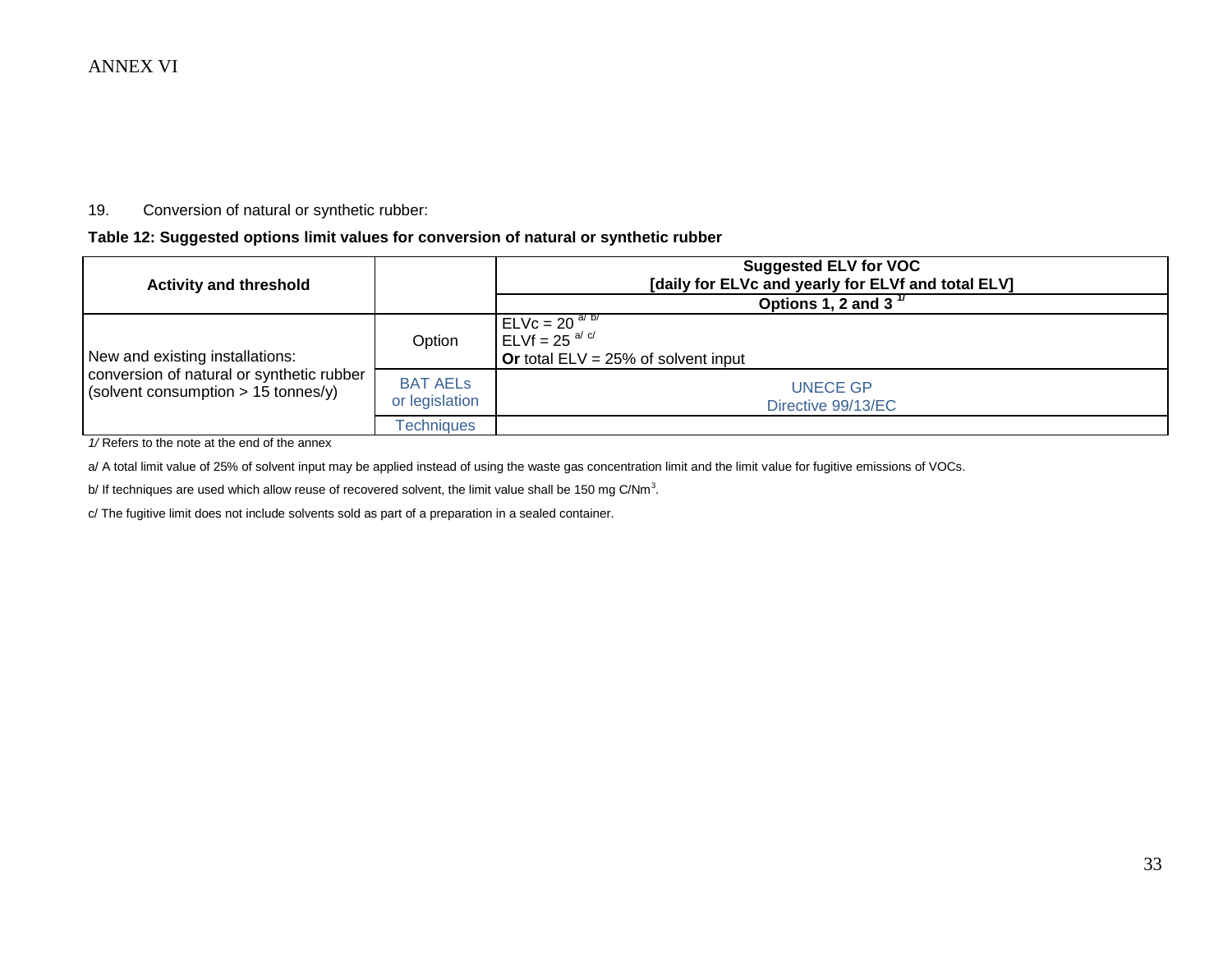20. Surface cleaning:

## **Table 13: Suggested options limit values for surface cleaning**

| <b>Activity and threshold</b>                                                 | <b>Threshold</b><br>value for        |                                   | <b>Suggested ELV for VOC</b><br>[daily for ELVc and yearly for ELVf and total ELV]                                                                             |                                                      |                                            |                                                 |
|-------------------------------------------------------------------------------|--------------------------------------|-----------------------------------|----------------------------------------------------------------------------------------------------------------------------------------------------------------|------------------------------------------------------|--------------------------------------------|-------------------------------------------------|
|                                                                               | solvent<br>consumptio<br>n (Mg/year) |                                   | Options 1 and 2 $1/$                                                                                                                                           |                                                      | Option 3 $1/$                              |                                                 |
|                                                                               |                                      | Option                            | $ELVc = 10 mg$<br>compound/Nm <sup>3</sup>                                                                                                                     | $ELVf = 1%$ of solvent<br>input                      | $ELVc = 20 mg$<br>compound/Nm <sup>3</sup> | ELVf = $15%$ of<br>solvent input                |
|                                                                               | $1 - 5$                              | <b>BAT AELS</b><br>or legislation | No BAT AEL available in the BREF TMP<br>ELVc and ELVf based on a consensus of the<br>EGTEI group (refer to the revised guidance<br>document prepared by EGTEI) |                                                      | <b>UNECE GP</b><br>Directive 99/13/EC      |                                                 |
| New and existing                                                              |                                      | <b>Techniques</b>                 |                                                                                                                                                                | Substitution or hermetically sealed machines         |                                            |                                                 |
| installations: surface<br>cleaning using halogenated<br>solvent H351 and H341 | > 5                                  | Option                            | $ELVc = 10 mg$<br>compound/Nm <sup>3</sup>                                                                                                                     | $ELVf = 0.5 %$ of solvent<br>input                   | $ELVc = 20 mg$<br>compound/Nm <sup>3</sup> | $ELVf = 10 %$ of<br>solvent input               |
|                                                                               |                                      | <b>BAT AELS</b><br>or legislation | No BAT AEL available in the BREF TMP<br>ELVc and ELVf based on a consensus of the<br>EGTEI group (refer to the revised guidance<br>document prepared by EGTEI) |                                                      | <b>UNECE GP</b><br>Directive 99/13/EC      |                                                 |
|                                                                               |                                      | <b>Techniques</b>                 | Substitution or hermetically sealed machines                                                                                                                   |                                                      |                                            |                                                 |
|                                                                               |                                      | Option                            | As option 3                                                                                                                                                    | As option 3                                          | $\overline{ELVc}$ = 75 mg<br>$C/Nm^{3a/}$  | $ELVf = 20 %$ $\frac{a}{b}$ of<br>solvent input |
|                                                                               | $2 - 10$                             | <b>BAT AELS</b><br>or legislation | Based on a<br>consensus of the<br><b>EGTEI</b> group                                                                                                           | Based on a<br>consensus of the<br><b>EGTEI</b> group | <b>UNECE GP</b><br>Directive 99/13/EC      |                                                 |
| New and existing<br>installations: other surface                              |                                      | <b>Techniques</b>                 |                                                                                                                                                                |                                                      |                                            |                                                 |
| cleaning                                                                      |                                      | Option                            | As option 3                                                                                                                                                    | As option 3                                          | ELVc = 75 mg<br>C/Nm <sup>3 a/</sup>       | ELVf = 15 % $^{a}$ of<br>solvent input          |
|                                                                               | > 10                                 | <b>BAT AELS</b><br>or legislation | Based on a<br>consensus of the<br><b>EGTEI</b> group                                                                                                           | Based on a<br>consensus of the<br><b>EGTEI</b> group |                                            | <b>UNECE GP</b><br>Directive 99/13/EC           |
|                                                                               |                                      | <b>Techniques</b>                 |                                                                                                                                                                |                                                      |                                            |                                                 |

*1/* Refers to the note at the end of the annex

a/ Installations which demonstrate to the competent authority that the average organic solvent content of all cleaning material used does not exceed 30% w/w are exempt from applying these values.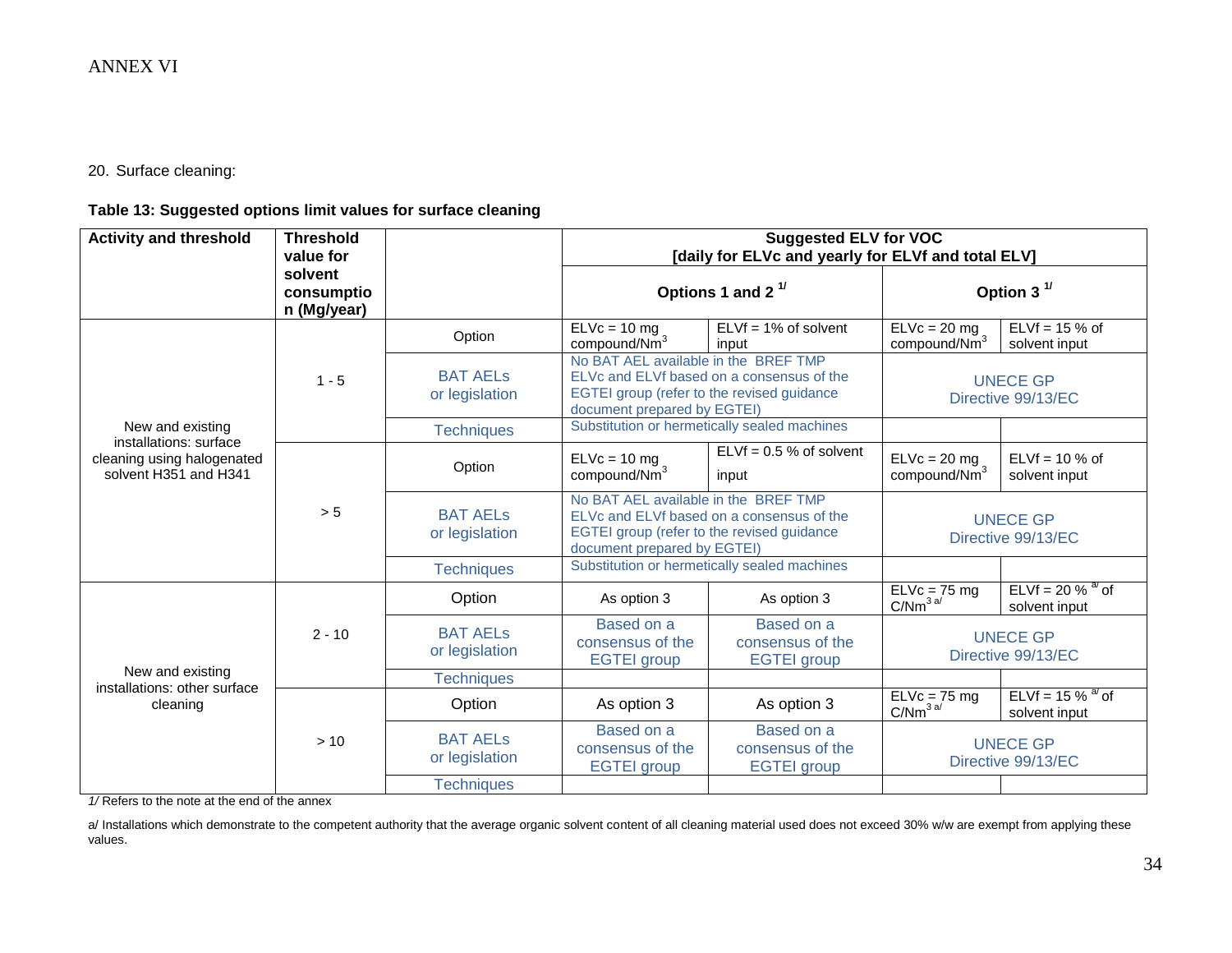#### 21. Vegetable oil and animal fat extraction and vegetable oil refining processes:

**Table 14: Suggested options limit values for extraction of vegetable and animal fat and refining of vegetable oil**

| <b>Activity and threshold</b>                                           |                                   | <b>Suggested ELV for VOC</b><br>[yearly for total ELV]                                                                                                                                                                                                                                                                                                |  |  |  |
|-------------------------------------------------------------------------|-----------------------------------|-------------------------------------------------------------------------------------------------------------------------------------------------------------------------------------------------------------------------------------------------------------------------------------------------------------------------------------------------------|--|--|--|
|                                                                         |                                   | Options 1, 2 and 3 $17$                                                                                                                                                                                                                                                                                                                               |  |  |  |
| New and existing installations<br>(solvent consumption $> 10$ tonnes/y) | Option                            | Total ELV (kg VOC/Mg product)<br>Animal fat:<br>1.5<br>3.0<br>Castor:<br>1.0<br>Rape seed:<br>Sunflower seed:<br>1.0<br>Soya beans (normal crush): 0.8<br>Soya beans (white flakes): 1.2<br>Other seeds and vegetable<br>3.0 <sup>a</sup><br>material:<br>All fractionation processes,<br>excl. degumming $\frac{b}{c}$ .<br>1.5<br>Degumming:<br>4.0 |  |  |  |
|                                                                         | <b>BAT AELS</b><br>or legislation | <b>UNECE GP</b><br>Directive 99/13/EC                                                                                                                                                                                                                                                                                                                 |  |  |  |
|                                                                         | <b>Techniques</b>                 |                                                                                                                                                                                                                                                                                                                                                       |  |  |  |

*1/* Refers to the note at the end of the annex

a/ Limit values for total emissions of VOCs from installations treating single batches of seeds or other vegetable material shall be set case by case by the competent authorities on the basis of the best available technologies.

b/ The removal of gum from the oil.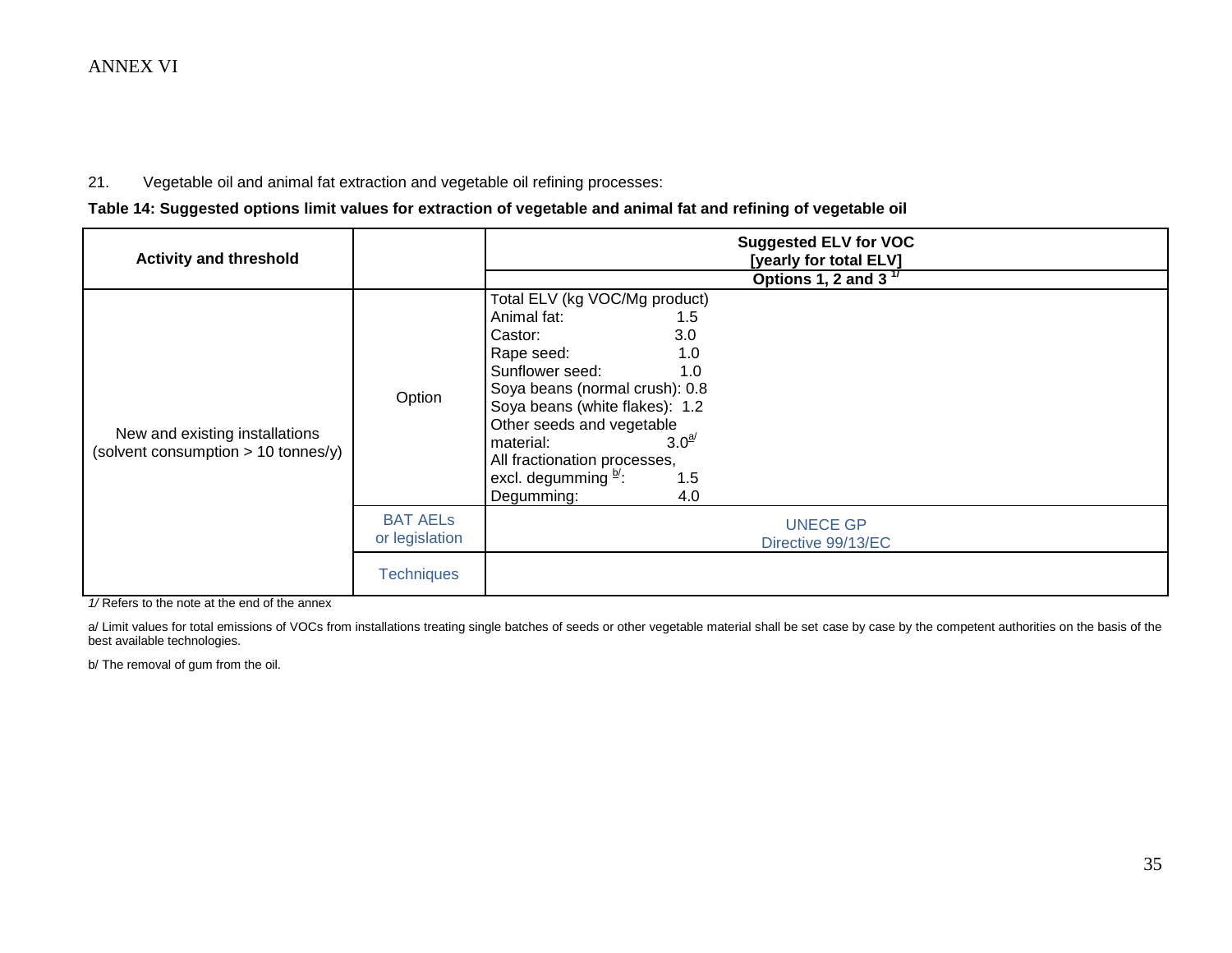#### 22. Impregnation of wooden surfaces:

#### **Table 15: Suggested options limit values for impregnation of wooden surfaces**

| <b>Activity and</b>             |                                   | <b>Suggested ELV for VOC</b><br>[daily for ELVc and yearly for ELVf and total ELV]                                  |                                                  |                                                  |  |  |
|---------------------------------|-----------------------------------|---------------------------------------------------------------------------------------------------------------------|--------------------------------------------------|--------------------------------------------------|--|--|
| threshold                       |                                   |                                                                                                                     |                                                  |                                                  |  |  |
|                                 |                                   | Option 1 $1$                                                                                                        | Option 2 $1$                                     | Option 3 $1$                                     |  |  |
|                                 | Option                            | $ELVc = 100a$ mg C/Nm <sup>3</sup>                                                                                  | $ELVc = 100a$ mg C/Nm <sup>3</sup>               | $ELVc = 100a$ mg C/Nm <sup>3</sup>               |  |  |
|                                 |                                   | $ELVf = 25$ wt-% or less of the<br>solvent input                                                                    | $ELVf = 35$ wt-% or less of the<br>solvent input | $ELVf = 45$ wt-% or less of the solvent<br>input |  |  |
|                                 |                                   | Or 7 kg or less of VOC / m <sup>3</sup>                                                                             | Or 9 kg or less of VOC / $m3$                    | Or 11 kg or less of VOC / $m3$                   |  |  |
| Wood preservation<br>(solvent   | <b>BAT AELS</b><br>or legislation | <b>BREF STS</b>                                                                                                     | <b>UNECE GP</b>                                  |                                                  |  |  |
| consumption $> 25$<br>tonnes(y) |                                   | 99 % of reduction achieved using water based systems                                                                | Directive 99/13/EC                               |                                                  |  |  |
|                                 |                                   | 70 % using solvent based systems with waste gas treatment                                                           |                                                  |                                                  |  |  |
|                                 |                                   | ELVc and ELVf based on a consensus of the EGTEI group (refer to<br>the revised guidance document prepared by EGTEI) |                                                  |                                                  |  |  |
|                                 | <b>Techniques</b>                 |                                                                                                                     |                                                  |                                                  |  |  |

*1/* Refers to the note at the end of the annex

a/ Does not apply to impregnation with creosote

# B. Canada<sup>2</sup>

23. Limit values for controlling emissions of volatile organic compounds (VOCs) from new stationary sources in the following stationary source categories will be determined on the basis of available information on control technology and levels, including limit values applied in other countries, and the following documents:

*(a)* Canadian Council of Ministers of the Environment (CCME). Environmental Code of Practice for the Reduction of Solvent Emissions from Dry Cleaning Facilities. December 1992. PN1053;

 *(b)* CCME. Environmental Guideline for the Control of Volatile Organic Compounds Process Emissions from New Organic Chemical Operations. September 1993. PN1108;

 *(c)* CCME. Environmental Code of Practice for the Measurement and Control of Fugitive VOC Emissions from Equipment Leaks. October 1993. PN1106;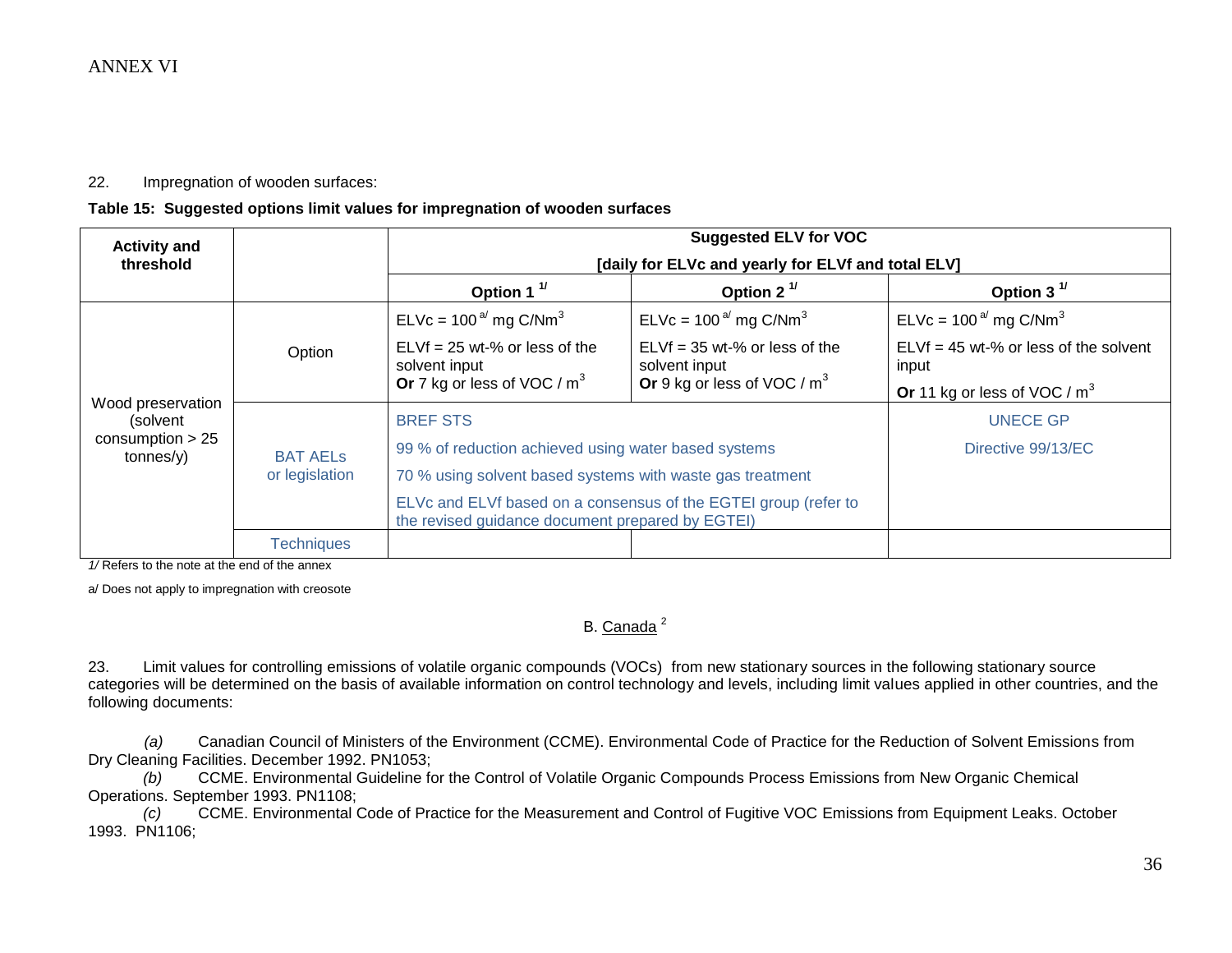*(d)* CCME. A Program to Reduce Volatile Organic Compound Emissions by 40 Percent from Adhesives and Sealants. March 1994. PN1116;

*(e)* CCME. A Plan to Reduce Volatile Organic Compound Emissions by 20 Percent from Consumer Surface Coatings. March 1994. PN1114;

 *(f)* CCME. Environmental Guidelines for Controlling Emissions of Volatile Organic Compounds from Aboveground Storage Tanks. June 1995. PN1180;

*(g)* CCME. Environmental Code of Practice for Vapour Recovery during Vehicle Refueling at Service Stations and Other Gasoline Dispersing Facilities. (Stage II) April 1995. PN1184;

 *(h)* CCME. Environmental Code of Practice for the Reduction of Solvent Emissions from Commercial and Industrial Degreasing Facilities. June 1995. PN1182;

 *(i)* CCME. New Source Performance Standards and Guidelines for the Reduction of Volatile Organic Compound Emissions from Canadian Automotive Original Equipment Manufacturer (OEM) Coating Facilities. August 1995. PN1234;

 *(j)* CCME. Environmental Guideline for the Reduction of Volatile Organic Compound Emissions from the Plastics Processing Industry. July 1997. PN1276; and

 *(k)* CCME. National Standards for the Volatile Organic Compound Content of Canadian Commercial/Industrial Surface Coating Products - Automotive Refinishing. August 1997. PN1288.

### C. United States of America <sup>2</sup>

24. Limit values for controlling emissions of VOCs from new stationary sources in the following stationary source categories are specified in the following documents:

*(a)* Storage Vessels for Petroleum Liquids - 40 Code of Federal Regulations (C.F.R.) Part 60, Subpart K, and Subpart Ka;

*(b)* Storage Vessels for Volatile Organic Liquids - 40 C.F.R. Part 60, Subpart Kb;

*(c)* Petroleum Refineries - 40 C.F.R. Part 60, Subpart J;

*(d)* Surface Coating of Metal Furniture -40 C.F.R. Part 60, Subpart EE;

*(e)* Surface Coating for Automobile and Light Duty Trucks - 40 C.F.R. Part 60, Subpart MM;

*(f)* Publication Rotogravure Printing - 40 C.F.R. Part 60, Subpart QQ;

*(g)* Pressure Sensitive Tape and Label Surface Coating Operations - 40 C.F.R. Part 60, Subpart RR;

*(h)* Large Appliance, Metal Coil and Beverage Can Surface Coating - 40 C.F.R. Part 60, Subpart SS, Subpart TT and Subpart WW;

*(i)* Bulk Gasoline Terminals - 40 C.F.R. Part 60, Subpart XX;

*(j)* Rubber Tire Manufacturing - 40 C.F.R. Part 60, Subpart BBB;

*(k)* Polymer Manufacturing - 40 C.F.R. Part 60, Subpart DDD;

*(l)* Flexible Vinyl and Urethane Coating and Printing - 40 C.F.R. Part 60, Subpart FFF;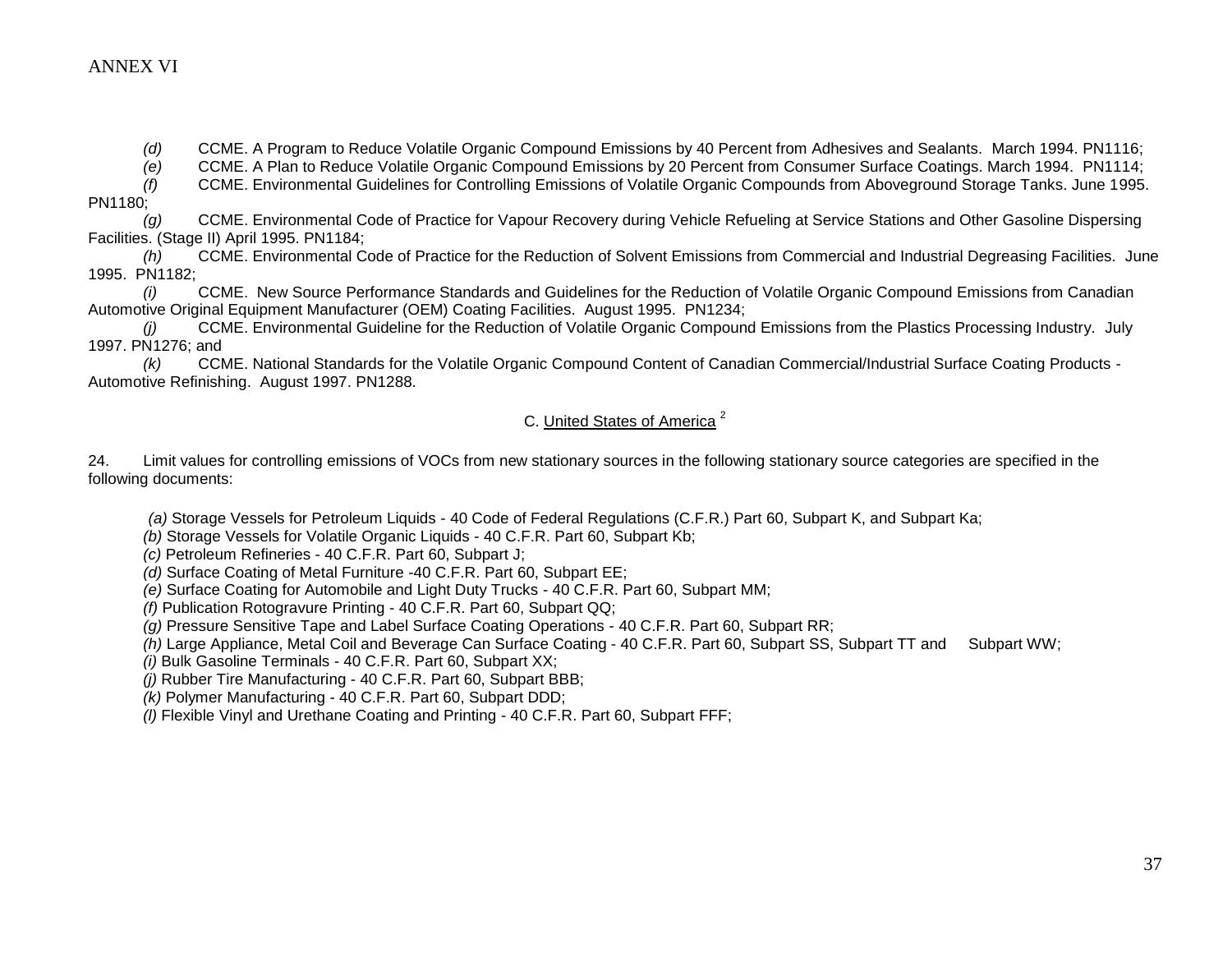*(m)* Petroleum Refinery Equipment Leaks and Wastewater Systems - 40 C.F.R. Part 60, Subpart GGG and Subpart QQQ;

*(n)* Synthetic Fiber Production - 40 C.F.R. Part 60, Subpart HHH;

*(o)* Petroleum Dry Cleaners - 40 C.F.R. Part 60, Subpart JJJ;

*(p)* Onshore Natural Gas Processing Plants - 40 C.F.R. Part 60, Subpart KKK;

 *(q)* SOCMI Equipment Leaks, Air Oxidation Units, Distillation Operations and Reactor Processes - 40 C.F.R. Part 60, Subpart VV, Subpart III, Subpart NNN and Subpart RRR;

*(r)* Magnetic Tape Coating - 40 C.F.R. Part 60, Subpart SSS;

*(s)* Industrial Surface Coatings - 40 C.F.R. Part 60, Subpart TTT; and

*(t)* Polymeric Coatings of Supporting Substrates Facilities - 40 C.F.R. Part 60, Subpart VVV.

#### Note

1/ The definitions of option 1, option 2 and option 3 are as follows. These options were designed to leave maximum flexibility for discussion at the WGSR.

Options for ELVs are as follows:

- Option 1: ELV1 is a demanding but technically feasible option with the objective of achieving a high level of reduction. The ELV1 is based on a value between the lower and upper BAT AEL, (where it is available),
- Option 2: ELV2, while technically demanding, pays greater attention to the costs of the measures for achieving reduction. The ELV2 is a value based on the upper BAT AEL (where it is available),
- Option 3: ELV 3 represents current [good] practices based on the legislation of a number of Parties to the Convention.

2/ Up to now, no information has been provided by North America, then part B and C of the annex have not been modified yet.

#### **Appendix I**

#### SOLVENT MANAGEMENT PLAN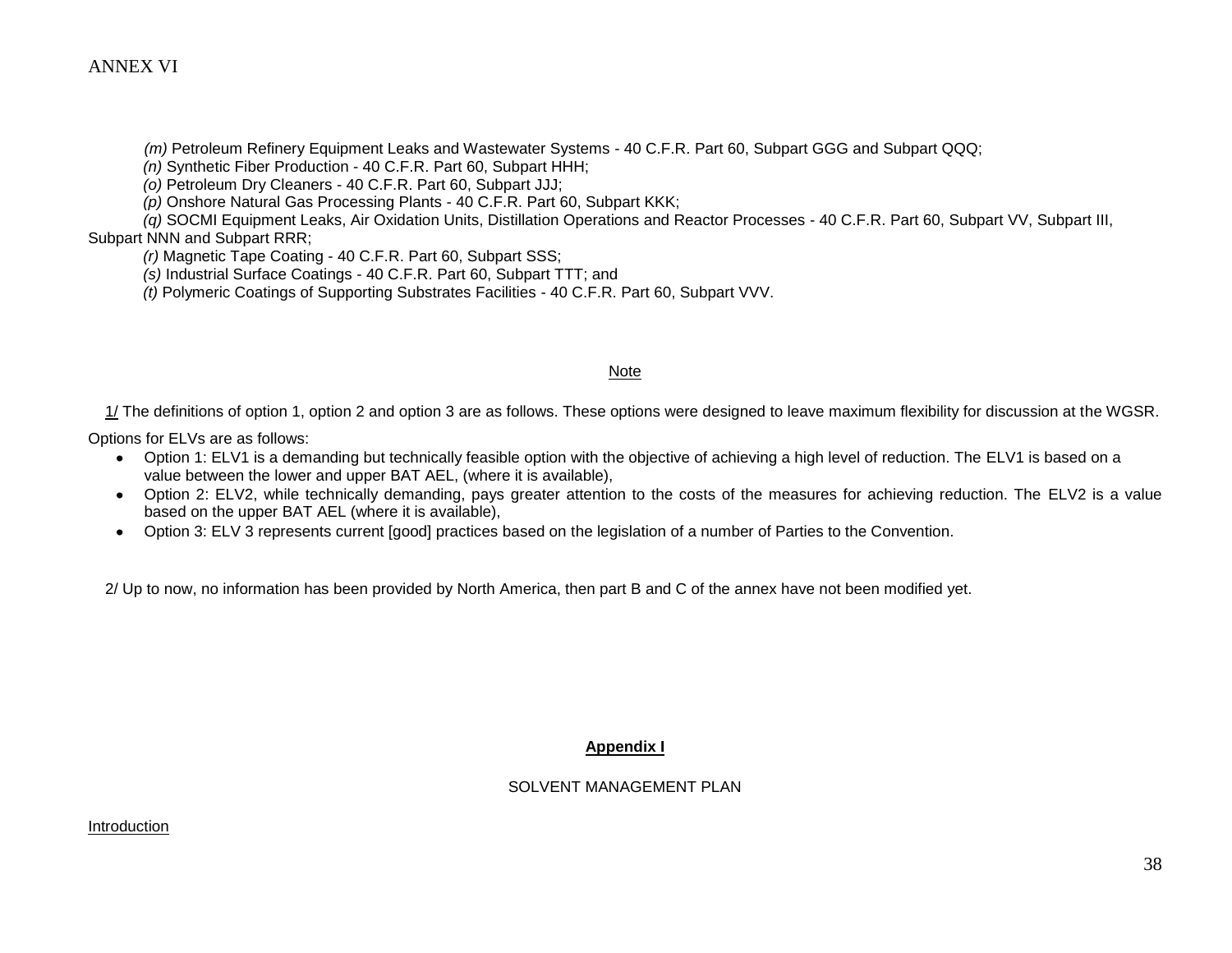1. This appendix to the annex on limit values for emissions of non-methane volatile organic compounds (NMVOCs) from stationary sources provides guidance on carrying out a solvent management plan. It identifies the principles to be applied (para. 2), provides a framework for the mass balance (para. 3) and provides an indication of the requirements for verification of compliance (para. 4).

#### Principles

- 2. The solvent management plan serves the following purposes:
	- *(a)* Verification of compliance, as specified in the annex; and
	- *(b)* Identification of future reduction options.

#### **Definitions**

3. The following definitions provide a framework for the mass balance exercise:

*(a)* Inputs of organic solvents:

 I1. The quantity of organic solvents or their quantity in preparations purchased that are used as input into the process in the time frame over which the mass balance is being calculated.

 I2. The quantity of organic solvents or their quantity in preparations recovered and reused as solvent input into the process. (The recycled solvent is counted every time it is used to carry out the activity.)

*(b)* Outputs of organic solvents:

O1. Emission of NMVOCs in waste gases.

O2. Organic solvents lost in water, if appropriate taking into account waste-water treatment when calculating O5.

O3. The quantity of organic solvents that remains as contamination or residue in output of products from the process.

 O4. Uncaptured emissions of organic solvents to air. This includes the general ventilation of rooms, where air is released to the outside environment via windows, doors, vents and similar openings.

 O5. Organic solvents and/or organic compounds lost due to chemical or physical reactions (including, for example, those that are destroyed, e.g. by incineration or other waste-gas or waste-water treatments, or captured, e.g. by adsorption, as long as they are not counted under O6, O7 or O8).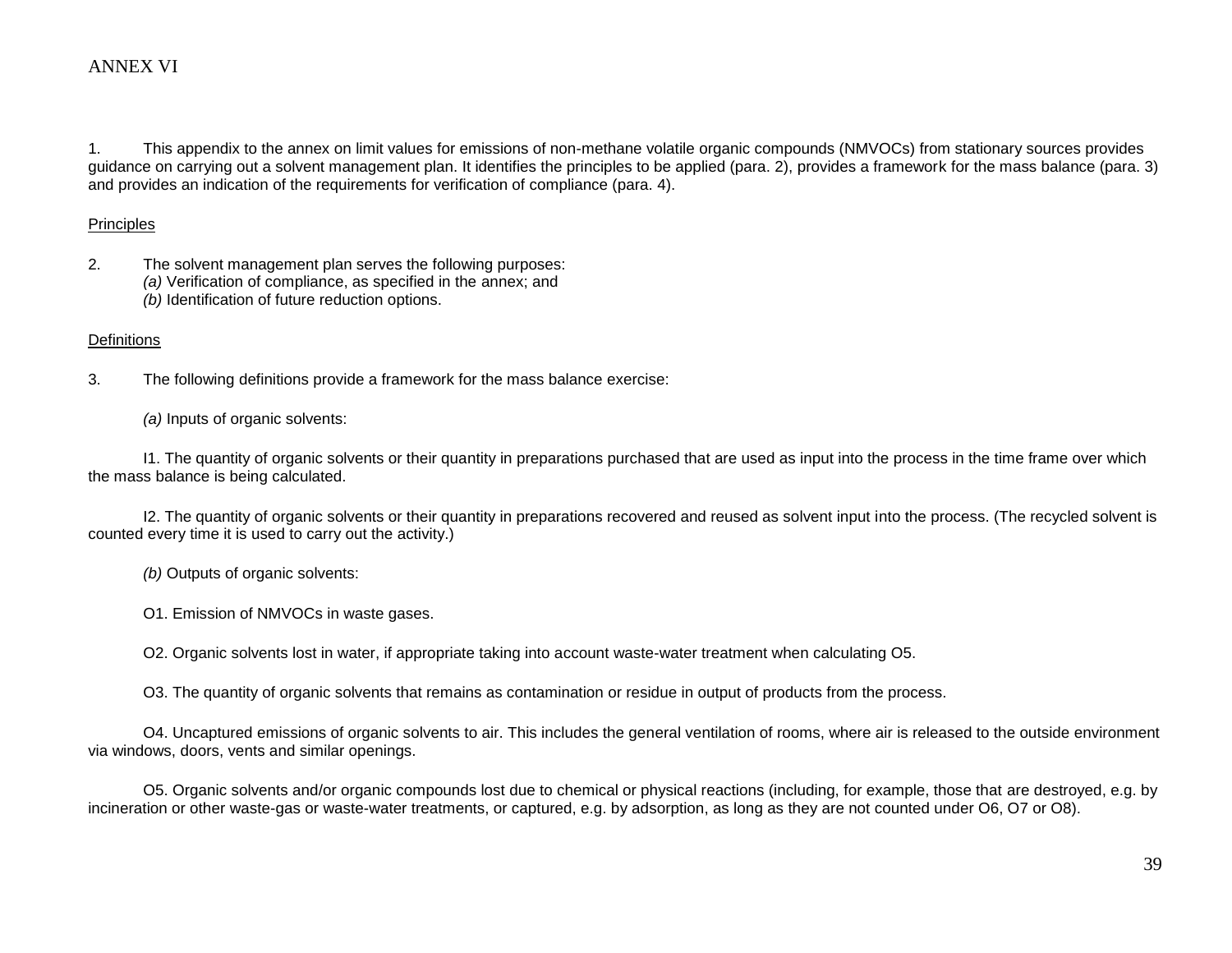O6. Organic solvents contained in collected waste.

O7. Organic solvents, or organic solvents contained in preparations, that are sold or are intended to be sold as a commercially valuable product.

O8. Organic solvents contained in preparations recovered for reuse but not as input into the process, as long as they are not counted under O7.

O9. Organic solvents released in other ways.

#### Guidance on use of the solvent management plan for verification of compliance

4. The use of the solvent management plan will be determined by the particular requirement which is to be verified, as follows:

 *(a)* Verification of compliance with the reduction option mentioned in paragraph 6 (a) of the annex, with a total limit value expressed in solvent emissions per unit product, or as otherwise stated in the annex.

> (i) For all activities using the reduction option mentioned in paragraph 6 (a) of the annex, the solvent management plan should be put into effect annually to determine consumption. Consumption can be calculated by means of the following equation:

 $C = 11 - 08$ 

A parallel exercise should also be undertaken to determine solids used in coating in order to derive the annual reference emission and the target emission each year;

(ii) For assessing compliance with a total limit value expressed in solvent emissions per unit product or as otherwise stated in the annex, the solvent management plan should be put into effect annually to determine emission of NMVOCs. Emission of NMVOCs can be calculated by means of the following equation:

 $E = F + O1$ 

Where F is the fugitive emission of NMVOC as defined in subparagraph (b) (i) below. The emission figure should be divided by the relevant product parameter;

*(b)* Determination of fugitive emission of NMVOCs for comparison with fugitive emission values in the annex:

(i) Methodology: The fugitive emission of NMVOC can be calculated by means of the following equation: